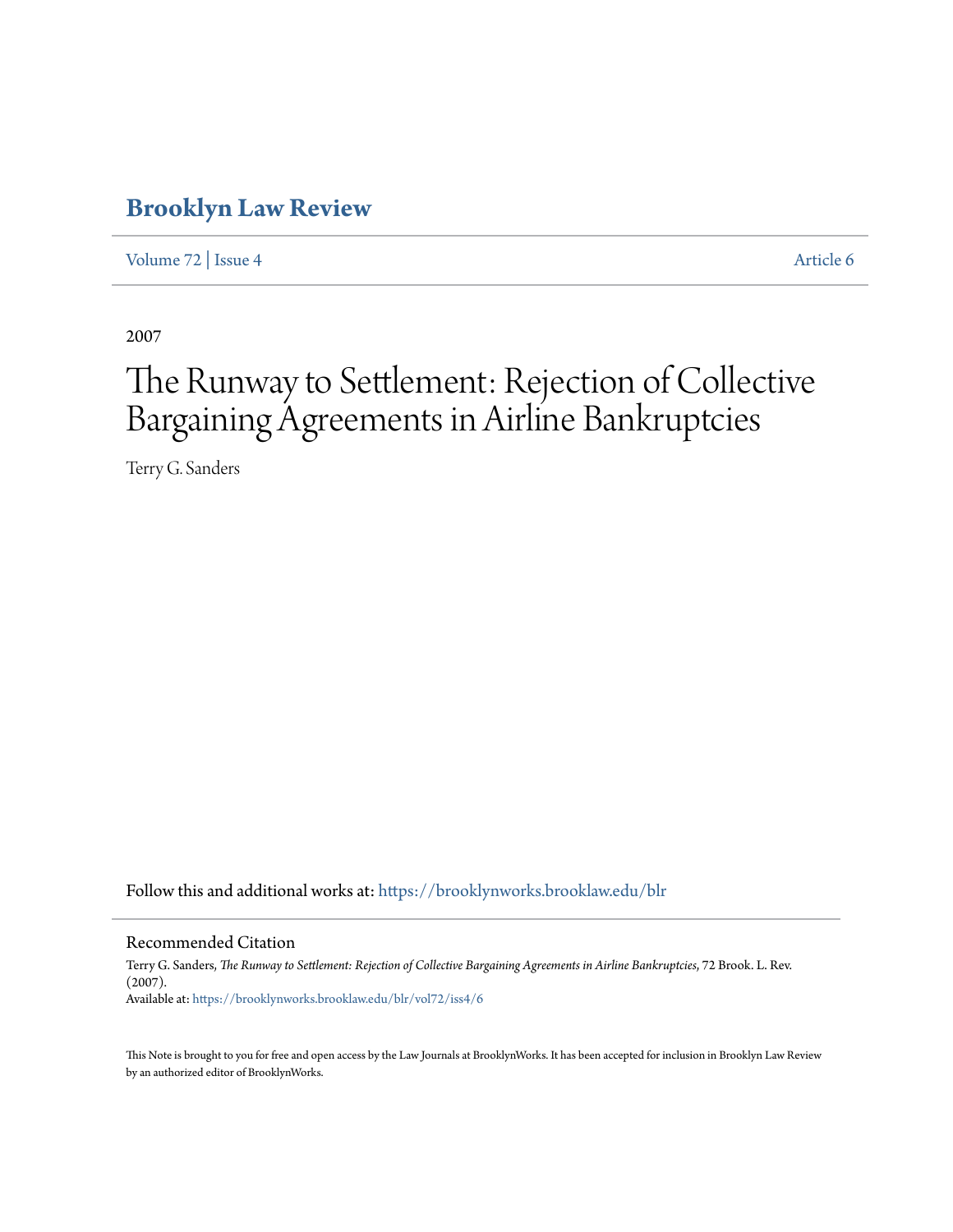## The Runway to Settlement

### REJECTION OF COLLECTIVE BARGAINING AGREEMENTS IN AIRLINE BANKRUPTCIES

#### **INTRODUCTION**

 $\overline{a}$ 

In the past few decades, every major U.S. airline has engaged in some type of restructuring in an attempt to avoid the termination of its business.1 These airlines have been relatively successful in keeping their businesses alive through a combination of responsive business decisions and timely legal maneuvering.2 One of the airlines' most effective means for doing so is acquiring cost-cutting concessions from their labor forces, which are their greatest source of financial difficulty.<sup>3</sup> These concessions can be acquired in a variety of ways such as bargaining, mediation, and arbitration.<sup>4</sup> When these methods are not successful, some airlines have chosen judicial intervention as an emergency measure.<sup>5</sup>

In August of 2006, Northwest Airlines' request for such emergency intervention almost backfired when a bankruptcy

<sup>&</sup>lt;sup>1</sup> Highlights of these airlines' restructuring over the past two decades include: American Airlines' purchase of Trans World Airlines (TWA) in 2001, currently in workout with creditors to return to profitability; Continental Airlines filing bankruptcy in 1983 and emerging in 1986, filing for bankruptcy in 1990 and emerging in 1993; United Airlines filing for bankruptcy in 2002 and emerging in 2006; Northwest Airlines filing for bankruptcy in 2005 and remaining under bankruptcy "protection"; US Airways failing to sell-out to United Airlines in 2001, filing for bankruptcy in 2002 and remaining under bankruptcy "protection," merging with America West Airlines in 2005; Delta Air Lines engaging in extensive workouts in 2004 to avoid bankruptcy, filing for bankruptcy in 2005.<br><sup>2</sup> Recently, the major airlines have considered mergers as a means to

streamline their operations and remain solvent. See Jeff Bailey & Don Philips,  $Big$ Consolidated Airline, Inc., N.Y. TIMES, Dec. 14, 2006, at C1.  $\frac{3}{1000}$  The primary concessions that airlines seek from their workforce are

reductions in hourly salaries, increases in employee contributions to pension plans and changes in working conditions (i.e., more working hours). See, e.g., Jeff Bailey, Northwest Air Flight Attendants Reject Contract Again, N.Y. TIMES, Aug. 1, 2006, at

C4; Wage Cuts Approved for Comair Workers, N.Y. TIMES, Dec. 16, 2006, at C9.  $4$  These processes are explicitly required by The Railway Labor Act. *See* discussion *infra* Parts II.A.1, III.A.3.

 $5$  This is explicitly permitted by the Bankruptcy Code when an airline is operating in bankruptcy. See discussion infra Part II.A.2.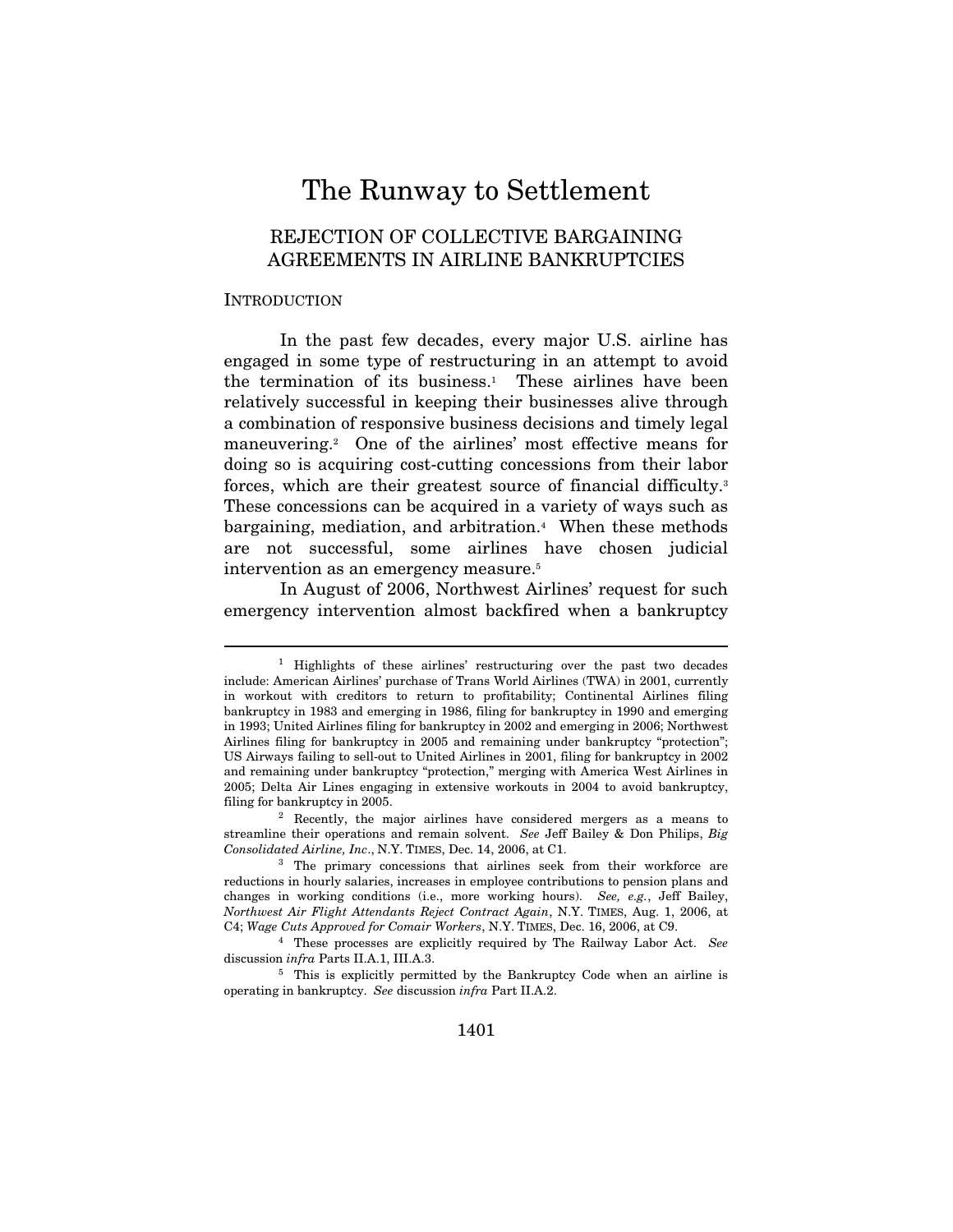court ruling threatened the airline's ability to acquire these crucial labor-related concessions.6 Fortunately, upon realizing the error of the bankruptcy court's decision in both legal analysis and public policy, the district court reversed the bankruptcy court.<sup>7</sup> The district court's decision, as opposed to that of the bankruptcy court, reflects a proper understanding of the juxtaposition of bankruptcy law and labor law in the unique context of the airline industry. Thanks to that reversal—which was affirmed by the Second Circuit<sup>8</sup>—the airlines will continue to be able to acquire these important labor-related concessions, which are vital to ensuring that the public has reliable air transportation.

This Note argues that the Northwest Airlines case provides the correct framework for limiting the effect of labor disputes on airline employees, the airline itself, and the traveling public. Part I provides background information by briefly describing the nature of the major airline business and then outlining the primary reasons for these airlines' financial troubles. Part II reviews the statutes and facts relevant to the Northwest Airlines case and summarizes the courts' opinions in that case. Next, in order to appreciate the consequences of the final disposition of that case, Part III analyzes the bargaining relationship between the airline and the union before the airline requests emergency court intervention. This bargaining relationship is critical because it is determinative of each party's ability to earn concessions and reach a settlement. This Note suggests that the bargaining relationship between the union and the airline prior to judicial intervention produces a desirable status quo. Finally, Part IV analyzes the consequences of the Northwest Airlines decision on that bargaining relationship and status quo. In doing so, this Note argues that the Second Circuit's decision helps maintain that status quo after emergency court intervention and provides a

 $6$  See In re Northwest Airlines Corp., 346 B.R. 333 (Bankr. S.D.N.Y.), rev'd, 349 B.R. 338 (S.D.N.Y. 2006), aff'd, \_\_\_ F.3d \_\_\_, Nos. 06-4371-cv(L), 06-4468-cv(CON), 2007 WL 926488 (2d Cir. Mar. 29, 2007). Hereinafter, the collection of court decisions and underlying facts concerning the labor dispute between Northwest Airlines and the flight attendants' unions will be referred to collectively as the "Northwest Airlines"

case.  $\frac{7}{7}$  See In re Northwest Airlines Corp., 349 B.R. 338 (S.D.N.Y. 2006), aff'd, F.3d \_\_, Nos. 06-4371-cv(L), 06-4468-cv(CON), 2007 WL 926488 (2d Cir. Mar. 29, 2007).

 $8$  See In re Northwest Airlines Corp.,  $\_\_$  F.3d  $\_\_$ , Nos. 06-4371-cv(L), 06-4468-cv(CON), 2007 WL 926488 (2d Cir. Mar. 29, 2007).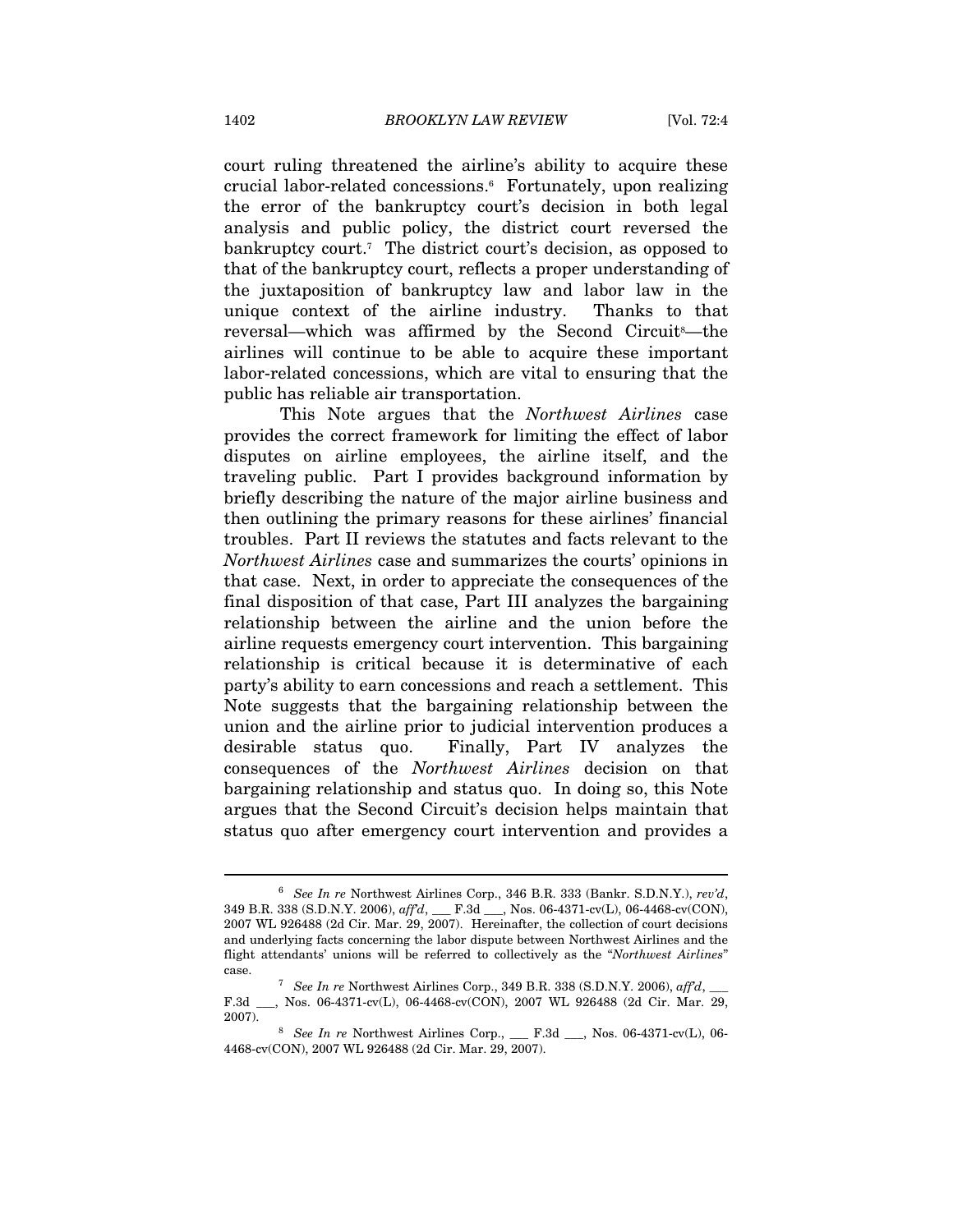step in the right direction toward more reliable air transportation.

#### I. THE LEGACY CARRIER

The six major U.S. airlines are often referred to as "legacy carriers."9 These airlines include American Airlines, United Airlines, Delta Air Lines, Continental Airlines, Northwest Airlines, and US Airways.10 The term legacy carrier is often used in conjunction with and compared to "low-cost carriers" such as Southwest Airlines, JetBlue Airways, ATA Airlines, and Spirit Airlines.<sup>11</sup> As the name implies, legacy carriers have been flying for significantly longer than the lowcost carriers. In addition, the legacy carriers have traditionally offered "premium services" to its customers such as first- and business-class service, on-board meals, more convenient schedules and airport locations, and generous compensation and pension packages for their employees.12 In the past, customers were willing to pay a premium in the form of higher ticket prices for these services.<sup>13</sup>

Low-cost carriers, on the other hand, are primarily an invention of the past decade and offer "no-frills" or fewer premium services than their legacy counterparts.14 In turn, the low-cost carriers are able to offer their services at a reduced cost to the customer.15 Within the past decade, a price war has

<sup>&</sup>lt;sup>9</sup> See OFF. OF AVIATION AND INT'L AFFAIRS, U.S. DEP'T OF TRANSP., AVIATION ANALYSIS: LEGACY CARRIER REVENUE PREMIUMS, FOURTH QUARTER 2002, at 1 (2002), available at http://ostpxweb.dot.gov/aviation/domestic-competition/4Q02- LegacyCarrierPremiums.pdf [hereinafter DOT ANALYSIS]. 10 See id.

 $11$  See id.

<sup>12</sup> See U.S. GOV'T ACCOUNTABILITY OFF., GAO'S AIRLINE AND AIRPORT STUDIES: ACI-NA ANNUAL CONFERENCE ECONOMIC AFFAIRS COMMITTEE 4 (Sept. 25, 2006), available at http://www.aci-na.org/dexa/docs/Aussendorf.pdf [hereinafter GAO STUDY].

<sup>&</sup>lt;sup>13</sup> See DOT ANALYSIS, supra note 9, at 1-2.<br><sup>14</sup> Id. at 1; see also Lisa Catherine Tulk, Comment, *The 1926 Railway Labor* Act and the Modern American Airline Industry: Changes and "CHAOS" Outline the Need for Revised Legislation, 69 J. AIR L. AND COM. 615, 635 (2004). One must be careful, however, not to automatically construe "no-frills" service as "low-quality" service. For example, "the service quality differential between low-fare carriers and legacy carriers has narrowed as certain low-fare carriers have, to various degrees, improved their product by flying newer planes, installing premium cabins, initiating or improving frequent flyer programs, offering improved in-flight amenities such as live television, offering less restrictive rules for changing tickets, and increasing both the density and the scope of their networks." DOT ANALYSIS, supra note 9, at 1.  $15$  DOT ANALYSIS, supra note 9, at 1.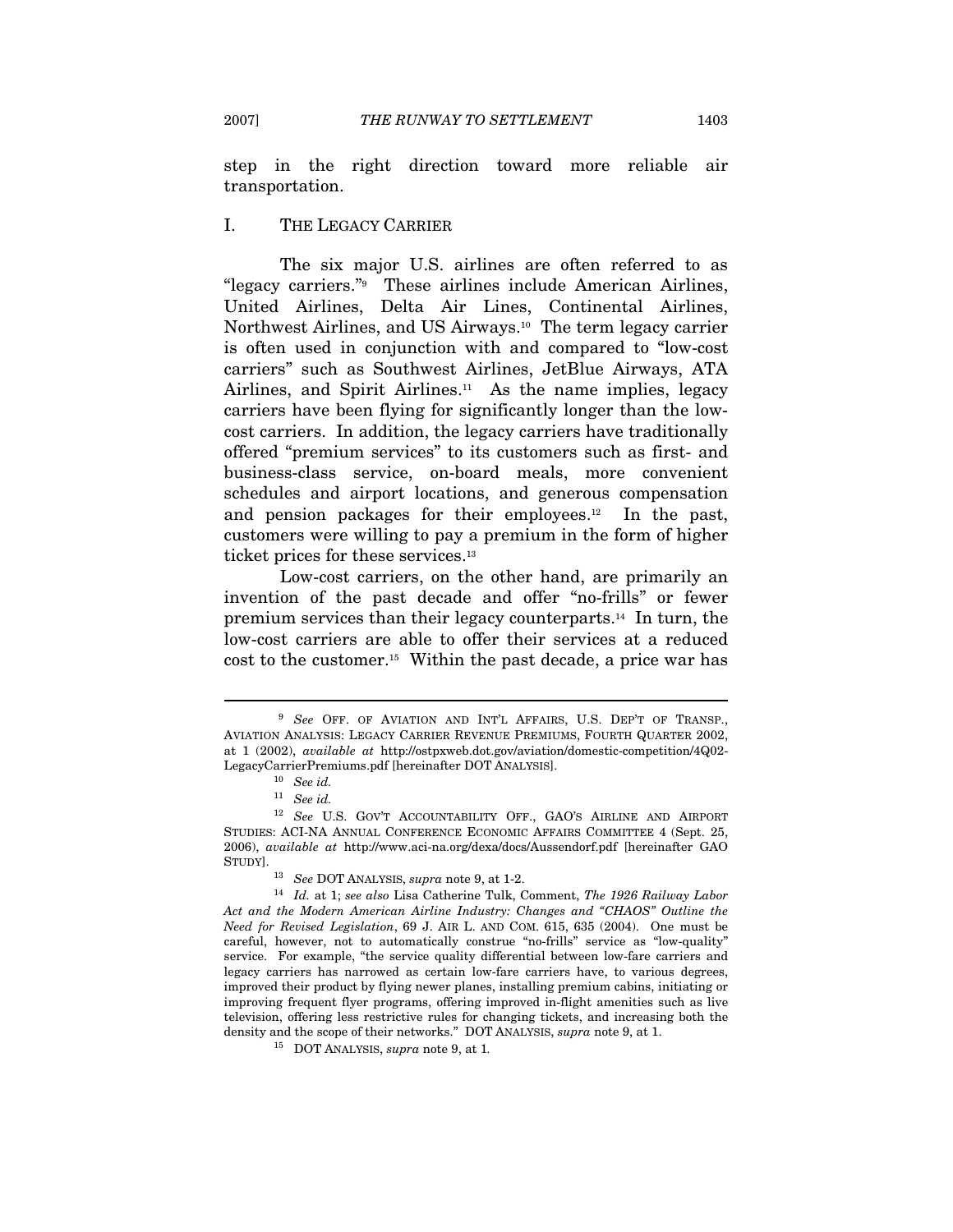developed between legacy and low-cost carriers that has forced some of the legacy carriers to reevaluate their business models and scale back some of their "premium" offerings.16 In addition, as a result of the competition that the low-cost carriers have generated, demand for premium services has fallen, and, consequently, customers are no longer willing to pay the premium to travel on "name-brand" legacy carriers.17

Low-cost competition is not the only source of the legacy carriers' financial difficulties. The prevailing political and economic climate also affects an airline's profits.18 Three decades ago, the Airline Deregulation Act of 197819 forced the established legacy carriers to cope with low demand that had resulted from the insurgence of competition in the market.<sup>20</sup> After September 11, 2001, geopolitical instability, threats of terrorist activity, and economic stagnation further reduced demand for air travel.21 Recent instability in the Middle East has also reduced the airlines' profit margin because exponentially rising fuel costs have caused their operating expenses to skyrocket.<sup>22</sup>

<sup>17</sup> See DOT ANALYSIS, supra note 9, at 1-2.<br><sup>18</sup> See generally Tulk, supra note 14, at 628-36. <sup>19</sup> Pub. L. No. 95-504, 92 Stat. 1705 (codified as amended in scattered sections of 49 U.S.C.).  $^{20}$  Tulk, *supra* note 14, at 629 ("In efforts to reduce operating costs,

<sup>16</sup> See id. at 1-2; Tulk, supra note 14, at 635-36. For example, many of the legacy carriers have reduced their operating costs by scaling back in-flight catering, particularly on domestic routes. See LUFTHANSA, 2004 ANNUAL REPORT 35 (2004), available at http://konzern.lufthansa.com/en/downloads/presse/downloads/publikationen/ lh\_gb\_2004.pdf. In addition, a few legacy carriers have mimicked their low-cost counterparts by eliminating first and business class altogether on some routes. See United Airlines, Press Release, Ted Unmasked: United Airlines Reveals Look & Feel of New Low-Fare Service (Nov. 18, 2003), available at http://www.travelnewhorizons.com/<br>NHTRAVELER/NHTraveler\_12-03.htm#TED%20UNMASKED.

workforces were trimmed and, as a result, unemployment in the aviation industry increased. As time passed and the airline market grew increasingly competitive, mergers and bankruptcies became fairly commonplace in the industry . . . .").

 $^{21}$  Id. at 634-35.<br> $^{22}$  See Commercial Jet Fuel Supply: Impact and Cost on the U.S. Airline Industry Hearing Before the H. Subcomm. on Aviation, 109th Cong. 1, 3 (2006) (memo) [hereinafter Impact & Cost] ("[T]he Air Transport Association (ATA) expects jet fuel costs to average \$70 per barrel or \$1.67 per gallon in 2006—a 90-percent increase from 2001."). In January 2006, the average price for a gallon of commercial jet fuel was \$1.81 per gallon. Id. This increase is particularly burdensome because "[a]fter labor, jet fuel is the second largest operating expense for all U.S. airlines, constituting 10 to 25 percent of an airline's annual operating costs." Id. As of March 6, 2007, the Wall Street Journal reported that fuel costs had "eclipsed" labor as the number one expense for many airlines. Susan Carey, Calculating Costs in the Clouds, WALL ST. J., Mar. 6, 2007, at B1.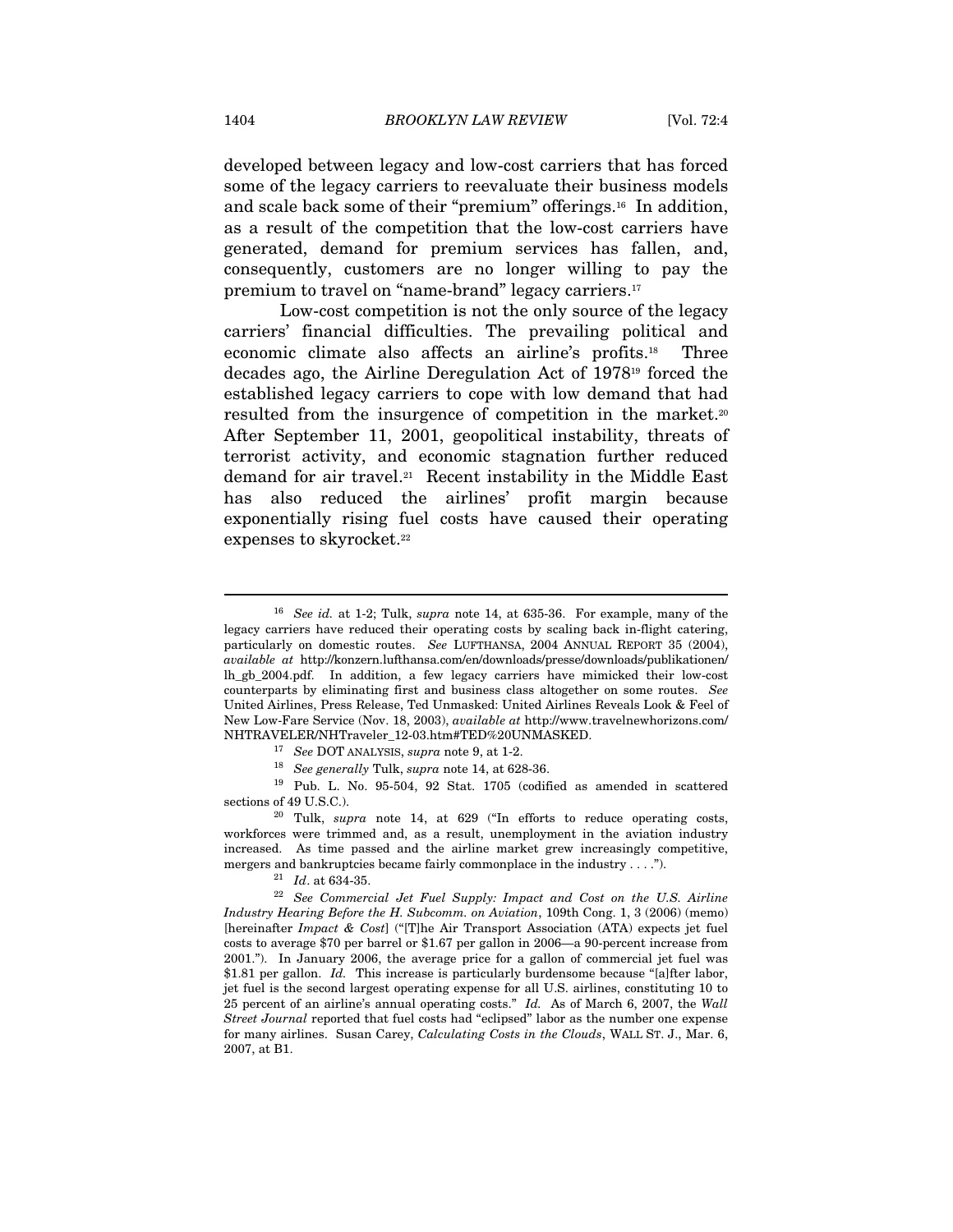Increased competition, low overall demand for air travel, and high fuel costs have all forced the legacy carriers to engage in significant cost-cutting measures in order to remain solvent.<sup>23</sup> The reduction of premium services,  $24$  however, will only get these legacy carriers so far.25 The legacy carriers quickly discovered that their only chance of returning to profitability was to reduce their existing financial obligations.26 Legacy carriers are particularly burdened by the collective bargaining agreements with their labor unions because these agreements were negotiated before every dollar had to be squeezed out of the airline.<sup>27</sup> In other words, because fiscal discipline was not as essential at the time of their formation, the market permitted these airlines to indulge their employees in generous compensation, retirement, and pension packages.<sup>28</sup> Thus, the legacy carriers need a plan to renegotiate these collective bargaining agreements to include terms more favorable to their economic recovery.29 Many of the legacy carriers have chosen bankruptcy as a means to effectuate that labor-cost reduction plan.<sup>30</sup>

### II. NORTHWEST AIRLINES CORP. V. ASSOCIATION OF FLIGHT **ATTENDANTS**

While Northwest Airlines did not enter bankruptcy solely to reduce its labor costs, it was certainly a motivating factor given that labor is its largest operating expense.<sup>31</sup> While under bankruptcy protection, a debtor such as Northwest Airlines may request court permission to modify its existing labor contracts when bargaining has not successfully reduced its labor costs. In August of 2006, Northwest Airlines made that exact request. To decide whether to grant that request,

 $23$  See Tulk, supra note 14, at 636 ("Many carriers look to concessions from labor to keep them afloat while they struggle to catch up with the low-cost carriers.").  $\frac{24}{5}$  See supra note 12 and accompanying text.

 $25$  See GAO STUDY, supra note 12, at 4 (indicating that legacy carriers have not lowered their costs enough to remain solvent).<br><sup>26</sup> See Richard D. Cuhady, *The Airlines: Destined to Fail?*, 71 J. AIR L. & COM.

<sup>3, 11-14 (</sup>Winter 2006).<br> $\frac{27}{1}$  Id.

<sup>&</sup>lt;sup>28</sup> See GAO STUDY, supra note 12, at 9 (citing management and labor decisions as one of the "key factors" causing airline labor problems).

<sup>%</sup>  $\frac{29}{30}$  See Cuhady, supra note 26, at 11-14.  $\frac{30}{30}$  See id. For a list of the legacy carriers that have declared bankruptcy, see supra note 1.  $\frac{31}{2}$  See supra note 22.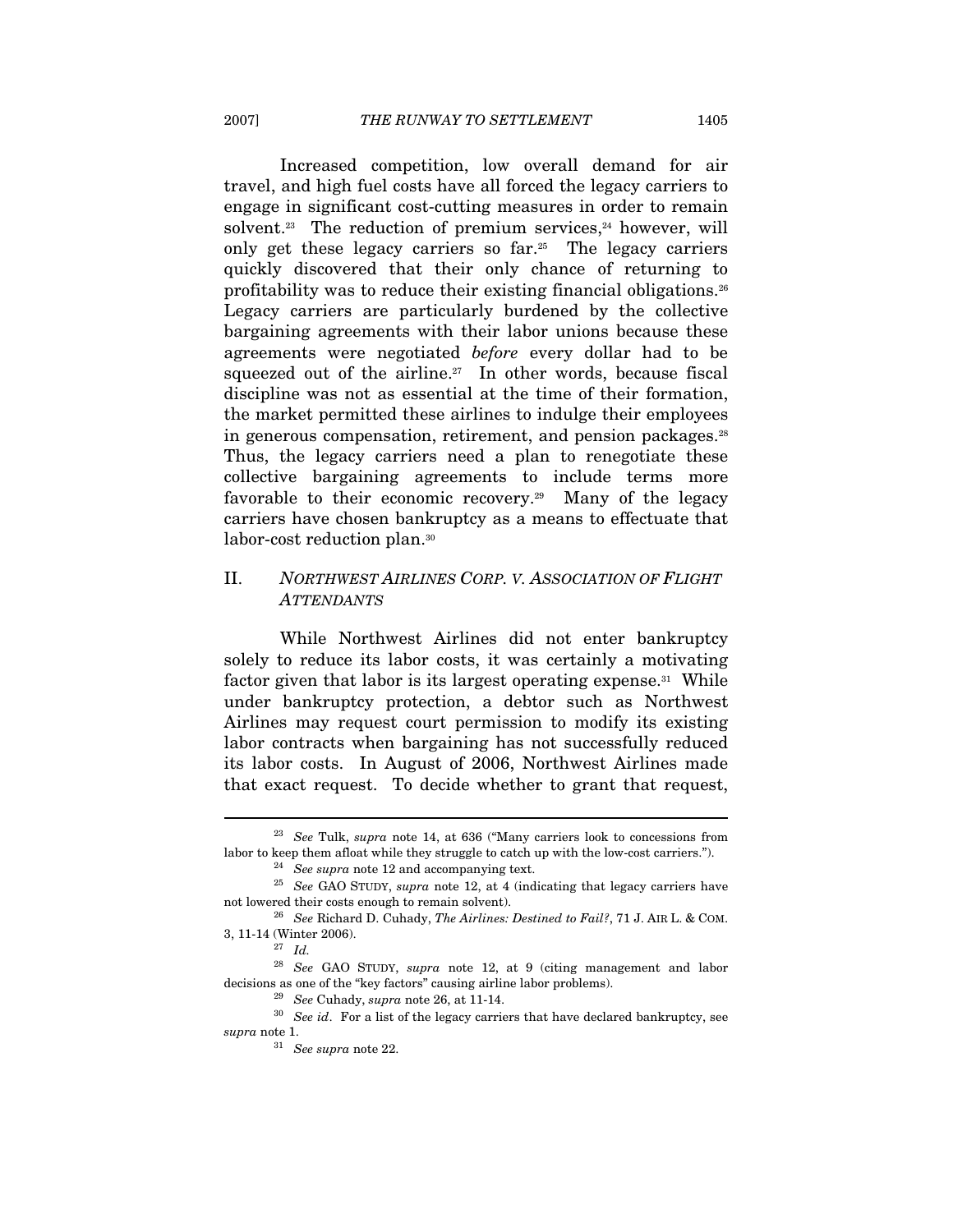the court considered a number of federal statutes and the factual circumstances of the bankruptcy case to decide whether modification was appropriate relief. After the requested relief was granted, the court had to consult some of those same statutes to determine what further action the parties could take in the bargaining process.

#### A. The Relevant Statutes

A collective bargaining agreement is simply a type of executory contract<sup>32</sup> "between an employer and a labor union regulating employment conditions" such as wages and work rules.33 The collective bargaining process places mutual obligations on both the employer and the union.34 Various federal statutes establish and enforce these obligations. Generally, the Railway Labor Act ("RLA")<sup>35</sup> governs the mechanics of the collective bargaining process for the railroad and airline industries.36 In certain situations, Chapter 11 of the United States Bankruptcy Code alters the typical collective bargaining process under the RLA and gives a debtor "special privileges" when it has chosen to operate in bankruptcy.37 Airlines commonly choose to declare bankruptcy as a means of gaining access to these special privileges.38 Specifically, under § 1113 of the Bankruptcy Code, an airline may petition the court to allow it to "reject" (i.e., breach) an existing collective bargaining agreement and substitute more favorable terms.<sup>39</sup>

 $32$  An executory contract is "[a] contract that remains wholly unperformed or for which there remains something still to be done on both sides." BLACK'S LAW DICTIONARY (8th ed. 2004).<br><sup>33</sup> BLACK'S LAW DICTIONARY (8th ed. 2004).<br><sup>34</sup> See Jeffrey D. Berman, Note, *Rejection of Collective Bargaining Agreements* 

Under the Bankruptcy Amendments of 1984, 71 VA. L. REV. 983, 986 n.21 (1985) (citing  $\begin{array}{c} \textbf{29 U.S.C.} \ \text{\$158(d) (1982))}.\\ \textbf{^{35}} \ \ \textbf{45 U.S.C.} \ \text{\$\$151-88 (2000).} \end{array}$ 

<sup>36</sup> For virtually all other industries, the National Labor Relations Act, 29 U.S.C. §§ 151-69 (2000), governs the collective bargaining process. See In re Northwest Airlines Corp., 349 B.R. 338, 371 (S.D.N.Y. 2006), aff'd, \_\_\_ F.3d \_\_\_, Nos. 06-4371 cv(L), 06-4468-cv(CON), 2007 WL 926488 (2d Cir. Mar. 29, 2007) ("[T]he RLA was passed [before the NLRA]; yet rather than adding additional industries to the RLA's framework, Congress created a separate statutory scheme for those industries, the NLRA, and expressly carved out employers and employees subject to the RLA from its

 $^\mathrm{37}$  For example, the debtor has the right to modify—or "reject"—a preexisting collective bargaining agreement against the wishes of the labor union that is a party to that agreement. See discussion of 11 U.S.C. § 1113,  $infra$  Part II.A.2.<br><sup>38</sup> See supra notes 26-29 and accompanying text.<br><sup>39</sup> See generally 11 U.S.C. § 1113 (2000).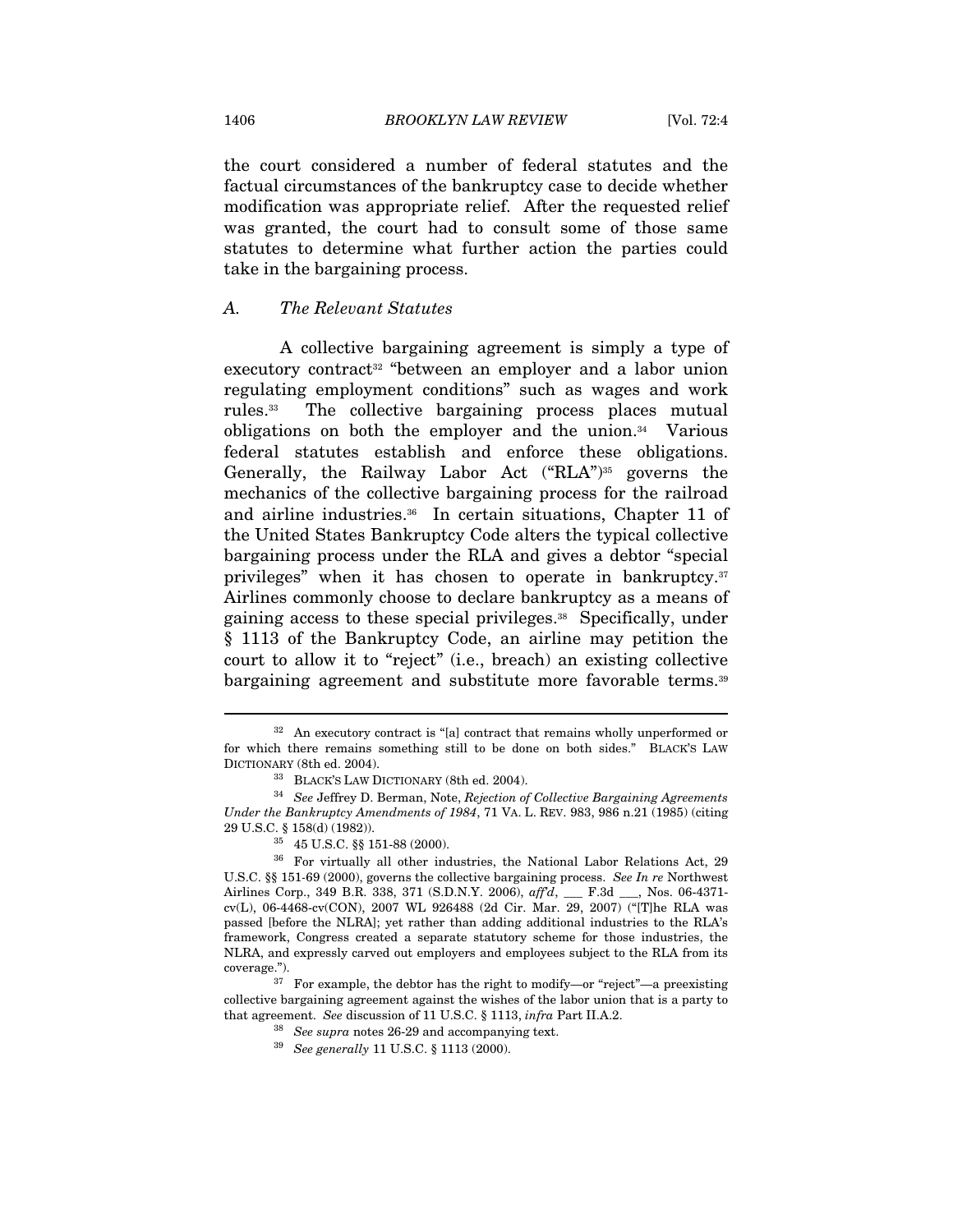If the court grants this request, it is not surprising that the union would be perturbed by that result and threaten to strike to dissuade the airline from taking that action. It is the legality of that potential strike, and the court's power to enjoin it under the Norris-LaGuardia Act ("NLGA")40 that was the primary issue in the Northwest Airlines case.<sup>41</sup>

This issue was one of first impression for any bankruptcy court.42 To decide whether a strike would be legal under these circumstances, the bankruptcy court needed to analyze the requirements of the aforementioned statutes, which purport to serve multiple functions: First, they dictate the extent to which and when the federal courts may intervene in bankruptcy-labor disputes;<sup>43</sup> second, they specify the mechanics of the negotiating and bargaining process between the airline and the union;<sup>44</sup> third, provide the remedies (both judicial and extra-judicial) that are available to either party if one party fails to follow its statutory duties, or if both parties have followed their respective statutory duties and deadlock remains;45 fourth, they reflect the policy concerns Congress considered in enacting all three statutes, supposedly with the expectation that they operate in harmony.<sup>46</sup>

The reality, however, is that while these statutes (the RLA, § 1113, and NLGA) standing alone seem to point to an obvious solution for the court, their mandates are considerably less clear in the unique situation where they are implicated simultaneously. Prior to addressing their simultaneous application, however, it is helpful to consider the statutes individually.

#### 1. The Railway Labor Act

Since Congress enacted the RLA in 1926 to govern collective bargaining agreements  $("CBAs")<sup>47</sup>$  the Supreme

<sup>40 29</sup> U.S.C. §§ 101-15 (2000).

<sup>41</sup> Generally, the Norris-La Guardia Act prohibits federal courts from enjoining strikes in labor disputes. See infra Part II.C.<br><sup>42</sup> In re Northwest Airlines Corp., 346 B.R. 333, 335 (Bankr. S.D.N.Y.), rev'd

by, 349 B.R. 338 (S.D.N.Y. 2006),  $affd$ ,  $F.3d$   $...$  Nos. 06-4371-cv(L), 06-4468-cv(CON), 2007 WL 926488 (2d Cir. Mar. 29, 2007).

<sup>&</sup>lt;sup>43</sup> See discussion of the NLGA,  $\inf$ ra Part II.A.3.<br><sup>44</sup> See discussion of the RLA,  $\inf$ ra Part II.A.1.

 $^{45}$   $\,$  See discussion of the RLA, the Bankruptcy Code § 1113, and the NLGA,  $infra$  Parts II.A.1., II.A.2., II.A.3.  $^{46}$  See id.  $^{47}$  It was "amended in 1936 to bring the airline industry within the scope of  $\,$ 

its coverage." In re Northwest Airlines Corp., 349 B.R. at 351. It is undisputed that the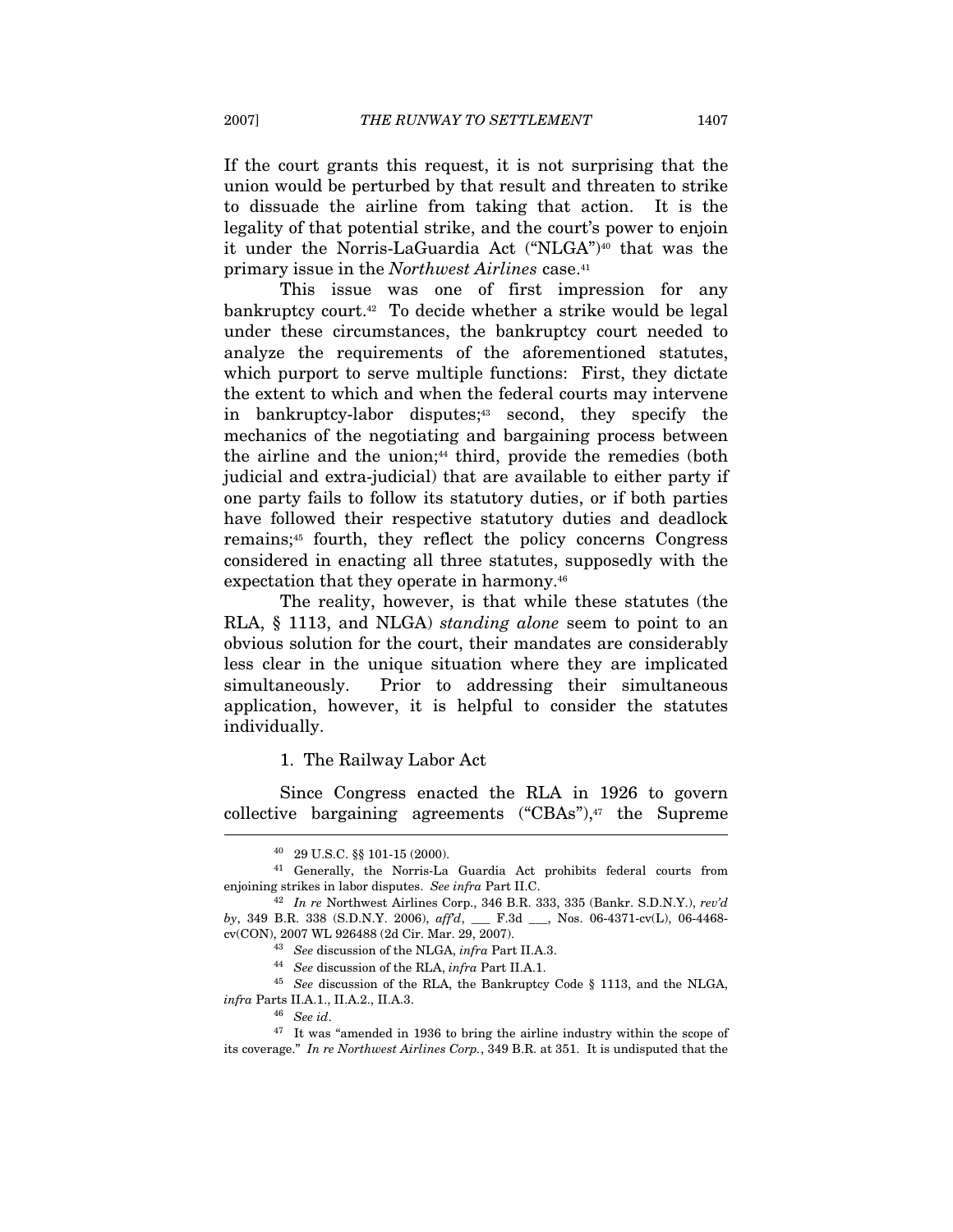Court has acknowledged that its primary goal is to prevent and settle strikes in order to avoid interruptions of commerce.<sup>48</sup> As a means of doing so, the RLA's strategy is to defer strikes for as long as possible in the hope that the parties will reach a settlement.<sup>49</sup> To accomplish this goal, the RLA imposes obligations on both parties when either party is attempting to alter the terms of an existing CBA.50 These obligations are primarily contained in section 2 and section 6 of the RLA.<sup>51</sup>

Section 2 is generally regarded as the "heart of the Railway Labor Act"52 and requires each party to make every reasonable effort to reach an agreement during the negotiation and bargaining process.<sup>53</sup> While the scope of that obligation is vague "and has been left to the courts to interpret on a case-bycase basis,"54 section 6 prescribes a detailed scheme of what must happen when an airline is engaged in a "labor dispute" with a union.<sup>55</sup> This scheme explicitly sets time frames and notice requirements for bargaining and negotiation and requires mandatory mediation, voluntary arbitration, "coolingoff" periods, and even has the possibility of a Presidential Emergency Board.56 While these processes are being exhausted, section 6 prohibits both parties from taking any "unilateral" or illegal action that would disturb the status quo created by an existing CBA.<sup>57</sup> In addition, while the parties are engaged in mediation with the National Mediation Board ("Mediation Board"),<sup>58</sup> the mediation cannot be terminated at the will of

Northwest Airlines case, and any other case involving the renegotiation of a CBA with airline employees, is governed by the RLA.<br><sup>48</sup> Id. at 352 (citing Burlington N. R.R. Co. v. Brotherhood of Maint. of Way

Employees, 481 U.S. 429, 451 (1987)).<br><sup>49</sup> Thomas E. Reinert, Jr., Airline Labor Disruptions: Is the RLA Still Adequate?, 15 AIR & SPACE L. 4 (2001).

 $50$  See 45 U.S.C. § 152 (2000) (stating that the RLA procedures are the exclusive means to change an existing CBA).<br><sup>51</sup> In re Northwest Airlines Corp., 349 B.R. at 352-55.

 $52$  *Id.* at 352 (quoting Brotherhood of R.R. Trainmen v. Jacksonville Terminal

Co., 394 U.S. 369, 377-78 (1969)).<br><sup>53</sup> See 45 U.S.C. § 152 (1926).<br><sup>54</sup> In re Northwest Airlines Corp., 349 B.R. at 352 (citing Chicago & N.W. Ry. Co. v. United Transp. Union, 402 U.S. 570, 577 (1971) [hereinafter Chicago & North Western]).

 $^{55}\,$  See 45 U.S.C. §§ 152, 155, 157, 160 (2000), cited in In re Northwest Airlines Corp., 349 B.R. at 353.

<sup>56</sup> Id. 57 In re Northwest Airlines Corp., 349 B.R. at 353 (citing Consol. Rail Corp. v. Ry. Labor Executives' Ass'n, 491 U.S. 299, 302 (1989)).  $^{58}$  The National Mediation Board ("NMB")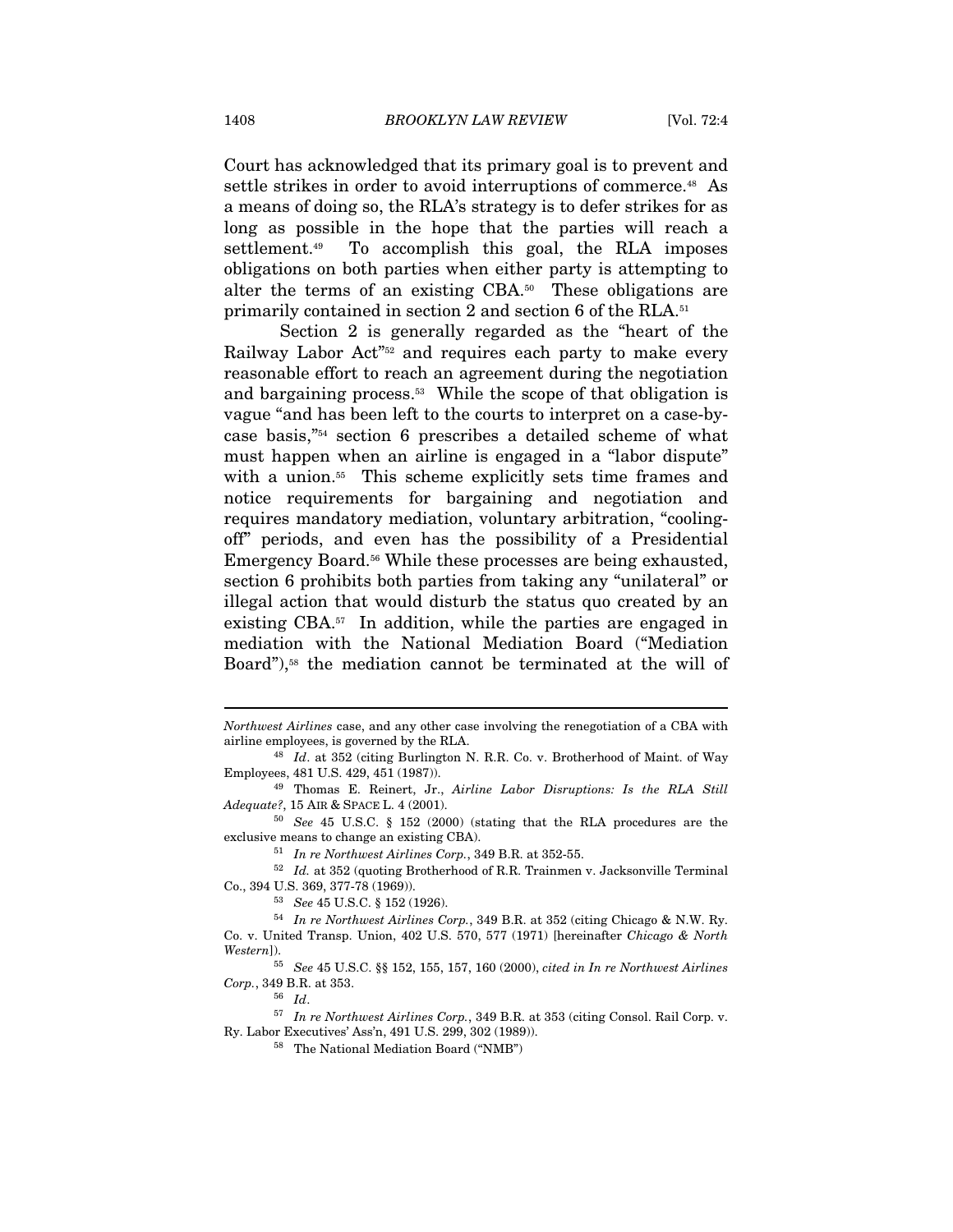either party until an "impasse" has been reached.<sup>59</sup> It is only when the parties have exhausted this "elaborate machinery,"<sup>60</sup> and made "every reasonable effort to negotiate a settlement"<sup>61</sup> that the parties may strike.<sup>62</sup>

In sum, the RLA expressly prohibits the airline from unilaterally amending the terms of a CBA to suit its financial needs and prohibits the union from threatening to strike to prevent the airline from doing so. Stated simply, the parties are forced to bargain and negotiate for a settlement.

2. The Bankruptcy Code

Because the RLA bargaining process can, by design, last indefinitely, Congress enacted § 1113 of the Bankruptcy Code in 1984 as an emergency remedy for debtors.<sup>63</sup> Section 1113 is

NMB Mission and Key Functions, available at http://www.nmb.gov/

publicinfo/mission.html (last visited Apr. 17, 2007).<br>59 See 45 U.S.C. § 156 (2000); In re Northwest Airlines Corp., 349 B.R. at 347 .<br><sup>60</sup> Detroit & Toledo Shore Line R.R. Co. v. United Transp. Union, 396 U.S.

142, 148-49 (1969). 61 In re Northwest Airlines Corp., 349 B.R. at 353 (quoting Consol. Rail Corp.,

491 U.S. at 302).<br><sup>62</sup> The Supreme Court has characterized the RLA procedural machinery as a "virtually endless 'negotiation, mediation, voluntary arbitration, and conciliation.'" Burlington N. R.R. Co. v. Brotherhood of Maint. of Way Employees, 481 U.S. 429, 444- 45 (1987) (quoting *Detroit & Toledo*, 396 U.S. at 148-49).<br><sup>63</sup> Congress enacted § 1113 in response to the Supreme Court's landmark

decision in NLRB v. Bildisco & Bildisco, 465 U.S. 513 (1984). In Bildisco, the Court resolved the circuit split over the proper standard for allowing a debtor to "reject" a collective bargaining agreement. Prior to the enactment of § 1113, the federal courts permitted rejection of collective bargaining agreements under the executory contract rejection provision of the Bankruptcy Code (11 U.S.C. § 365 (2000)). Michael D. Sousa, Reconciling the Otherwise Irreconcilable: The Rejection of Collective Bargaining Agreements under Section 1113 of the Bankruptcy Code, 18 LAB. LAW. 453, 464 n.76 (2003). Prior to Bildisco, the various circuit courts required differing levels of necessity as a prerequisite to rejection. While some courts required that the debtor demonstrate that the CBA was "onerous and burdensome," others merely required the debtor to demonstrate that the decision was based on a valid "business judgment." See id. at 464; Richard R. Merrick, The Bankruptcy Dynamics of Collective Bargaining Agreements, 19 J. MARSHALL L. REV. 301, 338 (1985-86). The Supreme Court in Bildisco adopted a middle course between the two possible extremes and established a test that "balanced the equities" of both the debtor and the union to determine whether rejection was warranted. See Sousa, supra, at 464. Following Bildisco, Congress responded by passing § 1113, which specifies that a debtor "may assume or reject a

established by the 1934 amendments to the Railway Labor Act of 1926, is an independent agency that performs a central role in facilitating harmonious labor-management relations within two of the nation's key transportation modes—the railroads and airlines. Pursuant to the Railway Labor Act, NMB programs provide an integrated dispute resolution process to effectively meet the statutory objective of minimizing work stoppages in the airline and railroad industries.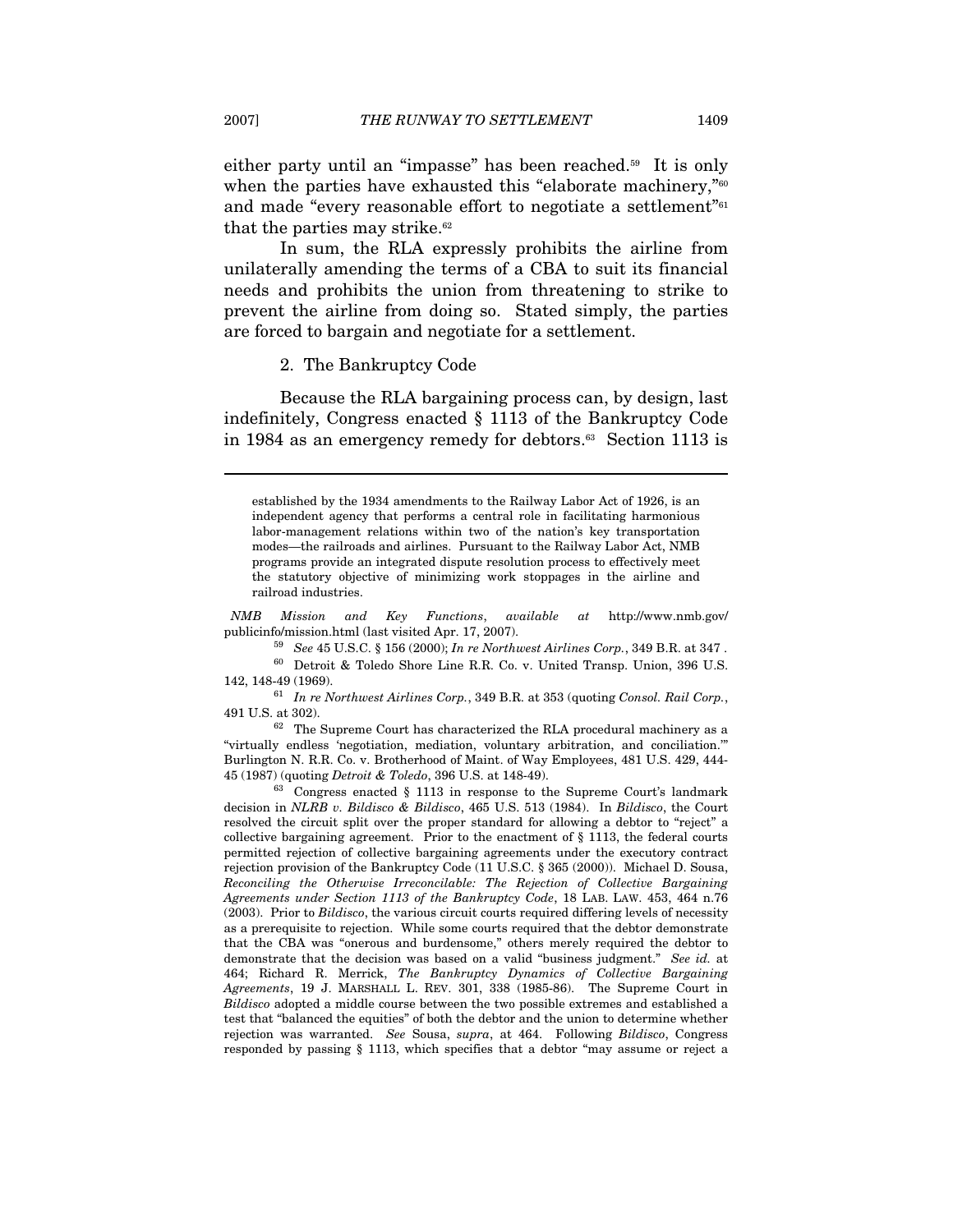one of the "protective" provisions of the Bankruptcy Code because it allows the debtor to relieve itself of burdensome collective bargaining agreements. $64$  Because this relief is likely to upset the expectations of the union and its employees, § 1113 allows a debtor to "reject" an existing CBA only with the bankruptcy court's permission.<sup>65</sup> Section 1113 requires that the debtor demonstrate, among other things, that the union has no "good cause" to refuse the debtor's proposals.<sup>66</sup> In addition, the debtor must show that its proposed modifications are "necessary" to permit its reorganization and that all affected parties are treated "fairly and equitably."67 If these showings are satisfactory, the court may permit the debtor to "reject" certain terms of the CBA and substitute new terms that fit the above criteria.<sup>68</sup>

Section 1113, however, is not the panacea that it seems. Since the enactment of § 1113 in 1984, there has been uncertainty about the consequences of a court-sanctioned rejection.69 For example, § 1113 does not specify whether the

Cost, supra note 22, at 3.<br>  $^{65}$  See 11 U.S.C. § 1113(c).<br>  $^{66}$  See Sousa, supra note 63, at 469.

An application for the rejection of a collective bargaining agreement will be approved by the bankruptcy court only if the court finds that 1) prior to the hearing on the application, the debtor-in-possession made a proposal for modification of the agreement to the employees' authorized representative; 2) the authorized representative refused to accept the proposal without good cause; and 3) the balance of the equities clearly favors the rejection of the [CBA].

Id. (citing 11 U.S.C. § 1113(c)). *67* See In re American Provision Co., 44 B.R. 907, 908-09 (Bankr. D. Minn. 1984) (establishing a framework for considering the various requirements under § 1113).<br><sup>68</sup> While § 1113 does not specify whether a court must reject a CBA in *whole* 

or in part, the court's general equity powers under 11 U.S.C. § 105 appear to permit the court to "reject" whatever part of the CBA is necessary to the carrier's reorganization.

See 11 U.S.C. § 105 (2000). 69 This uncertainty stems in part from the fact that this question has never been litigated and also due to the apparent contradictions between § 1113, the RLA, and the NLGA. For example, while the RLA forbids either party from altering the status quo, the Bankruptcy Code allows the debtor to change the CBA terms without the other party's acquiescence, which appears to be an alteration of the status quo. See supra text accompanying notes 57, 65; see also In re Northwest Airlines Corp., 349 B.R. at 345 ("[S]ome actual and potential conflicts of legislative policies and goals have arisen from application of two or more of these laws in particular disputes."); but see

collective bargaining agreement only in accordance with the provisions of this section." Id. at 469 (citing 11 U.S.C. § 1113(a)). Section 1113 specifies precise requirements for rejection that include, among other things, a requirement that the court must "balance the equities." See 11 U.S.C. § 1113(c).  $64$  Labor is an airline's single greatest operating expense. See Impact and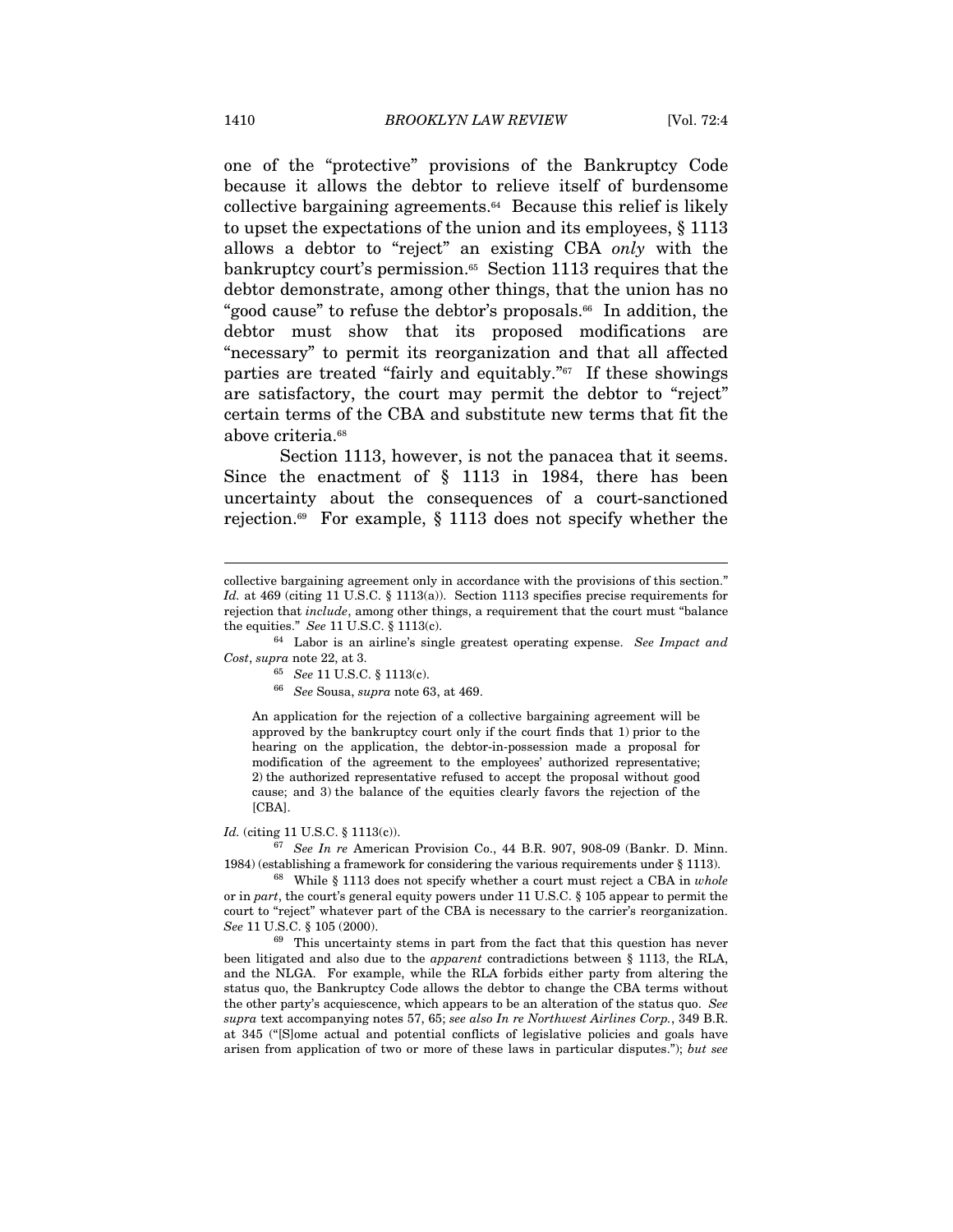parties must continue to negotiate (pursuant to the RLA) after a court-sanctioned rejection. In addition, § 1113 is silent on whether a court-sanctioned rejection constitutes a "unilateral action," signaling an end to the RLA process and giving the union a legal right to strike despite the fact that the parties remain in mediation. It is precisely this question that a court had never been asked to answer before the Northwest Airlines case.

#### 3. The Norris-LaGuardia Act

If the union does in fact take the position that a CBA rejection under § 1113 constitutes a unilateral action and a violation of the RLA status quo, it seems natural that the union would also take the position that *it* was now free to take unilateral action and threaten to strike.<sup>70</sup> The express language of the NLGA appears to support this position.<sup>71</sup> Enacted in 1932, the NLGA explicitly removes the federal courts' jurisdiction to issue injunctions in "labor disputes."72 In other words, if the union threatened to strike in protest of the court-approved CBA terms, the NLGA appears to render the court powerless to stop it.73 Despite this seemingly broad jurisdictional prohibition, the courts have developed exceptions to the NLGA to allow an injunction in "limited circumstances, such as to 'enjoin violations of the specific mandate of another labor statute."<sup>74</sup> In other words, if either party's action constitutes a violation of the RLA, then the court would have the power to enjoin that party's action.75

infra Part II.C.2 (explaining that there is no contradiction and that the statutes can be reconciled).<br><sup>70</sup> In Northwest Airlines, the union took exactly that position. See Brief of the

Ass'n of Flight Attendants-CWA at 16, In re Northwest Airlines Corp., 349 B.R. 338 (Nos. 05-17930(ALG), 06-1679(ALG)) ("[E]very court that has addressed the issue has concluded that an § 1113 contract abrogation precipitates a union's right to strike.").<br><sup>71</sup> See 29 U.S.C. § 101 (2000) ("No court of the United States . . . shall have

jurisdiction to issue any restraining order or temporary or permanent injunction in a case involving or growing out of a labor dispute, except in a strict conformity with the provisions of this chapter; nor shall any such restraining order or temporary or permanent injunction be issued contrary to the public policy declared in this chapter.").  $^{72}$  Id.

<sup>73</sup> The NLGA "lists specific acts that may not be enjoined, including those involving 'ceasing or refusing to perform any work.'" In re Northwest Airlines Corp., 349 B.R. at 355 (citing 29 U.S.C. §104(a) (2000)). 74 Id. (citing Burlington N. R.R. Co. v. Brotherhood of Maint. of Way

Employees, 481 U.S. 429, 444 (1987)).  $^{75}\,$  See id.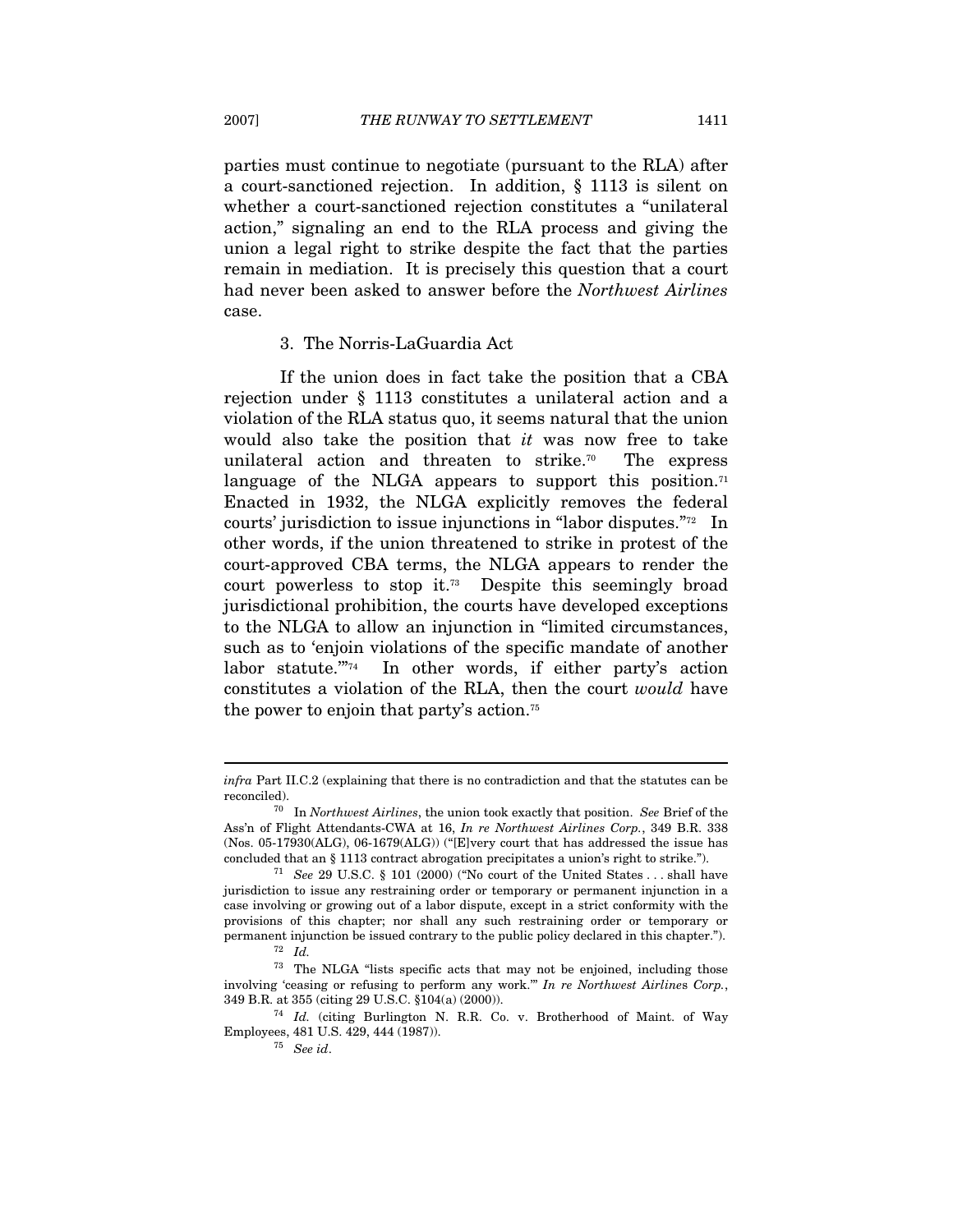The Northwest Airlines case addresses the legality of both parties' actions in an RLA-bankruptcy labor dispute, which is necessary to determine whether the NLGA's general prohibition applies.

#### B. Facts of the Northwest Airlines Case

Northwest Airlines ("the airline") declared bankruptcy in September 2005 for the first time in its history.76 In October 2005, Northwest sought relief under § 1113, seeking rejection of its CBAs with six labor unions.<sup>77</sup> The airline subsequently reached consensual agreements on modifications of the CBAs with five of those unions.78 In March 2006, the airline reached an agreement (the "March 1 Agreement") with the sixth union, the Professional Flight Attendants Association ("PFAA").79 After a lengthy period of attempted ratification, however, the flight attendants voted down the agreement by a margin of eighty percent to twenty percent.<sup>80</sup> As a result, the airline requested that the bankruptcy court rule on its § 1113 motion vis-à-vis the PFAA CBA.81 The bankruptcy court agreed with the airline that rejection was warranted and, on July 5, 2006, ordered the airline to impose terms consistent with the March 1 Agreement on July 17, 2006.82

Following the rejection, the flight attendants voted to replace the PFAA as their bargaining representative with another union, the Association of Flight Attendants ("AFA").<sup>83</sup> The AFA quickly commenced bargaining, and "after ten days of non-stop negotiations," reached a new agreement with the  $\overline{a}$ 

<sup>76</sup> See Northwest Airlines, Up Close, History, Timeline, Past and Present, http://www.nwa.com/corpinfo/upclose (last visited Apr. 12, 2007).<br>
<sup>77</sup> In re Northwest Airlines Corp., 346 B.R. at 335-36.<br>
<sup>78</sup> Id. at 336.<br>
<sup>80</sup> Id.

 $81$  Id. Standard practice is that requesting relief under § 1113 initiates an intensive negotiation process that usually leads to out-of-court settlement. Thus, the court may reserve its decision on § 1113 motions until the debtor signals to the court that its assistance is either necessary or no longer required. See 11 U.S.C.  $\S 1113(d)(2)$ (2000) ("The court shall rule on [an] application for rejection within thirty days after the date of the commencement of the hearing. In the interests of justice, the court may extend such time for such additional period as the [debtor in possession] and the employee's representative may agree to.").<br><sup>82</sup> In re Northwest Airlines Corp., 346 B.R. at 336-37. The court found that

rejection of the CBA was "necessary" to the airline's reorganization, the PFAA had no "good cause" to reject the March 1 Agreement, and the balance of equities clearly favored rejection. Id.

 $83$  Id. at 337.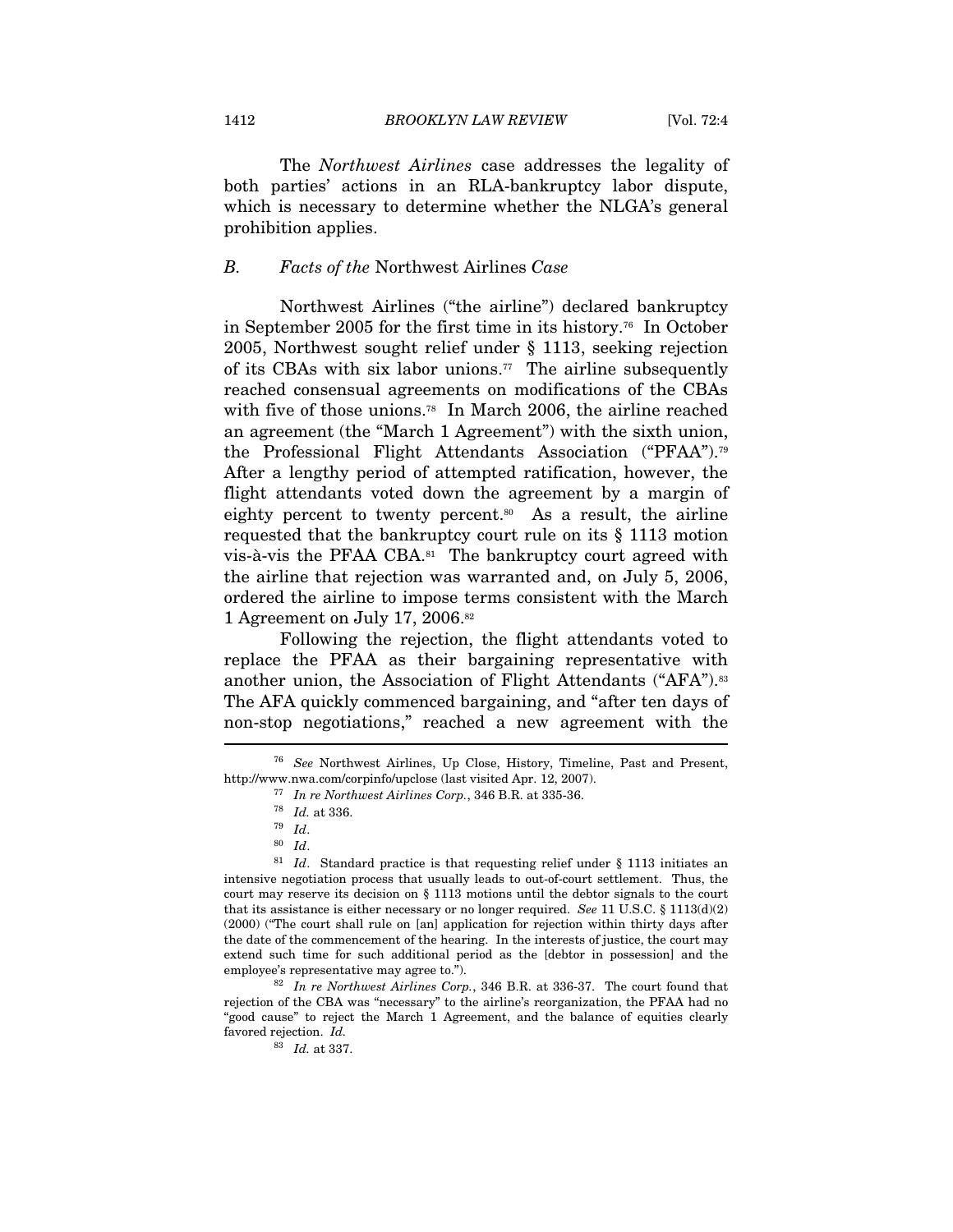airline on July 17, 2006 (the "July 17 Agreement").<sup>84</sup> While the new agreement received the support of the AFA leadership, the employees once again voted down the agreement—this time by a much narrower margin of fifty-five percent to forty-five percent.85

In response, pursuant to the bankruptcy court's § 1113 order, the airline put into effect the new terms consistent with the March 1 Agreement.<sup>86</sup> In response to that imposition, the AFA gave the airline fifteen days notice of its intention to strike.<sup>87</sup> The AFA made it clear that it intended to implement a "CHAOS"-type strike.88 Believing that threat, or an ultimate strike to be illegal, the airline filed a motion with the bankruptcy court to enjoin the threatened strike activity.<sup>89</sup>

 $\overline{a}$ 

designed by the AFA flight attendants. In re Northwest Airlines Corp., 346 B.R. at 337. A CHAOS-type strike consists of

sporadic and relatively brief work stoppages that are designed to create havoc with an airline's scheduling of flights and to cause the public to lose confidence in the ability of the airline to provide reliable service. At the same time, the program is designed to prevent the airline from attempting to replace striking workers or take other effective responsive action. [The bankruptcy court found that] . . . the threat of CHAOS would be likely to cause the [airline] serious injury, perhaps leading to their liquidation, and that it would be highly detrimental to the interest of the public in a sound and reliable transportation system.

Id. The AFA's general counsel testified that CHAOS is only intended to "put pressure" on management" and to "force an agreement" without putting the company out of business in the process. Brief of the Ass'n of Flight Attendants-CWA at 5, In re Northwest Airlines Corp., 349 B.R. 338 (Nos. 05-17930(ALG), 06-1679(ALG)). The airline, however, citing statistics provided by the AFA, responded that CHAOS has previously had the effect of pushing other airlines "to the brink of collapse," and causing the airline's traffic to decrease by twenty to twenty-five percent. Brief of Appellants and Brief in Support of an Injunction Pending Appeal at 9-10, In re Northwest Airlines Corp., 349 B.R. 338 (Nos. 05-17930(ALG), 06-1679(ALG)). 89 In re Northwest Airlines Corp., 349 B.R. at 349-50.

 $84$  *Id.* "In light of this new agreement, the airline refrained from imposing the new terms and conditions of employment that had been authorized by the Court's July 5 order."  $Id.$  at 337.<br><sup>85</sup>  $Id.$ 

<sup>86</sup> Id.

 $87$  *Id.* In addition, the AFA filed a motion seeking an order that the airline be forced to impose the terms of the July 17 Agreement as opposed to the March 1 Agreement. Id.<br><sup>88</sup> CHAOS ("Create Havoc Around Our System") is a course of action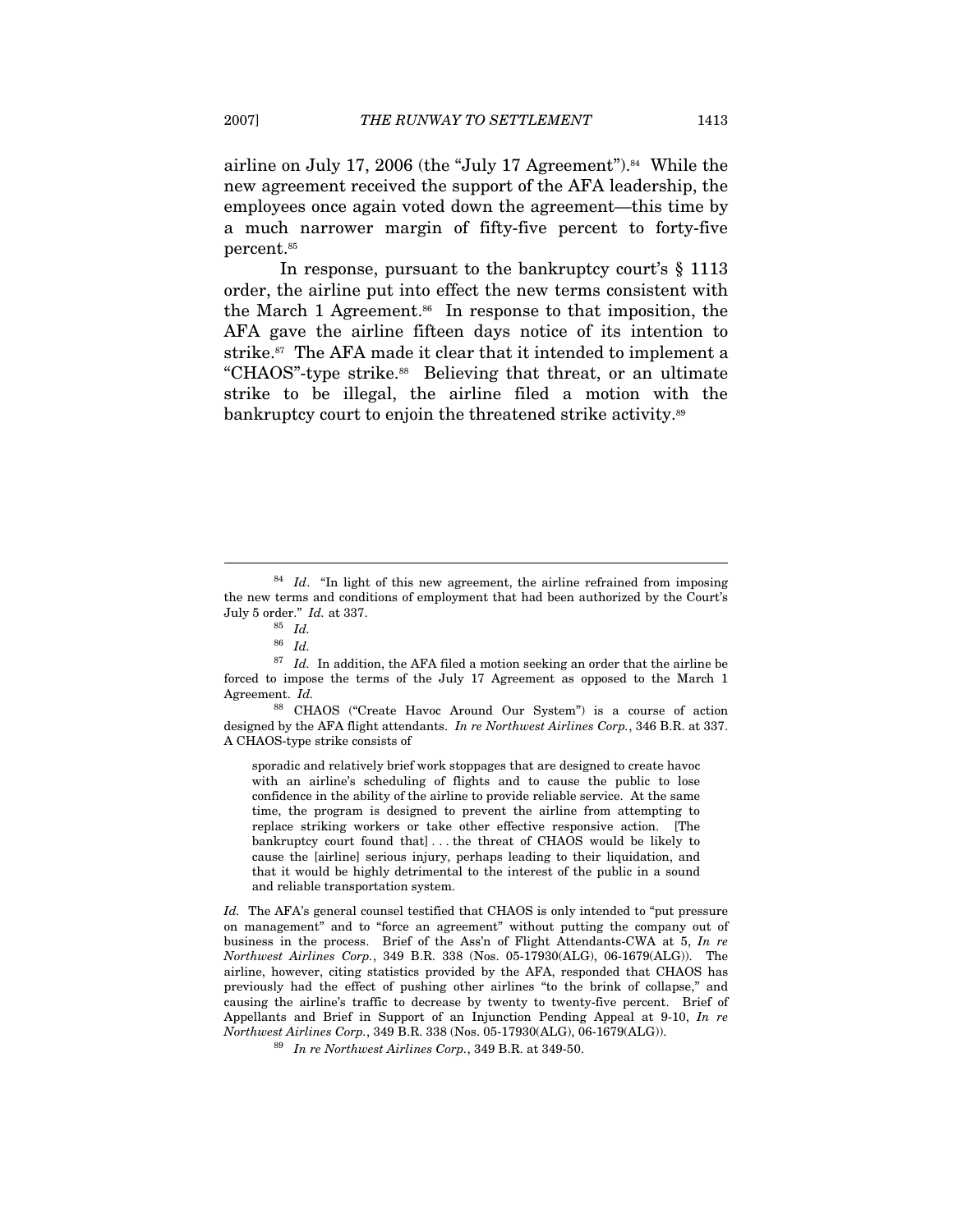#### C. Court Decisions in the Northwest Airlines Case

#### 1. The Bankruptcy Court

When asked to enjoin the AFA from engaging in a strike following rejection of the CBA, the bankruptcy court refused to reach the preliminary injunction issue because it found that the NLGA precluded the court from exercising jurisdiction.<sup>90</sup> In reaching this conclusion, the court noted at the outset that "[n]othing in the Bankruptcy Code or in the policies of bankruptcy law overrides the provisions of [the NLGA]."91 As discussed below, this conclusion was crucial in framing the court's analysis of the intersection of relevant statutes.

Consistent with Supreme Court precedent, the bankruptcy court acknowledged that the NLGA does not universally deprive the courts from enjoining strikes if either party violates or threatens to violate the provisions of the RLA.<sup>92</sup> Ultimately, however, the court found no reason to take the case out of the NLGA's general prohibition because the court found that neither party had violated the express provisions of the RLA.93 The court reasoned that the airline's decision to seek a rejection remedy under § 1113, while not a per se violation of the RLA, and certainly within its rights under federal law, $94$  terminated the parties' RLA section 6 negotiation process.<sup>95</sup> Thus, while  $\S$  1113 technically gave the airline a right to break the status quo and substitute courtapproved terms, this action consequently freed the employees to strike at will despite the fact that the Mediation Board had not released the parties from mediation.<sup>96</sup> Therefore, the court did not accept the airline's argument that following § 1113 rejection, both parties remained bound by the procedural

 $90$  In re Northwest Airlines Corp., 346 B.R. 333, 344 (Bankr. S.D.N.Y.), rev'd by, 349 B.R. 338 (S.D.N.Y. 2006),  $affd$ ,  $F.3d$   $...$  Nos. 06-4371-cv(L), 06-4468-cv(CON), 2007 WL 926488 (2d Cir. Mar. 29, 2007).

 $^{91}$   $\,$   $Id.$  at 338.  $^{92}$   $\,$   $Id.$  at 339-40 (citing Burlington Northern R.R. Co. v. Brotherhood of Maint. of Way Employees, 418 U.S. 429 (1987); Chicago & N.W. Ry. Co. v. United Transp. Union,  $402$  U.S. 570 (1971)).<br><sup>93</sup> See id. at 343-44 (explaining that a violation of the RLA *would have* 

occurred if the union had either put the "CHAOS program in effect prior to the [d]ebtors' imposition of new terms and conditions of employment" or if the union had

 $^{94}$   $\,$  Id. at 344.  $^{95}$   $\,$  Id. at 343 ("There is . . . nothing in § 1113 that suggests that rejection should trigger an implied obligation on the part of the parties to continue to bargain."). <sup>96</sup> In re Northwest Airlines Corp., 346 B.R. at 344.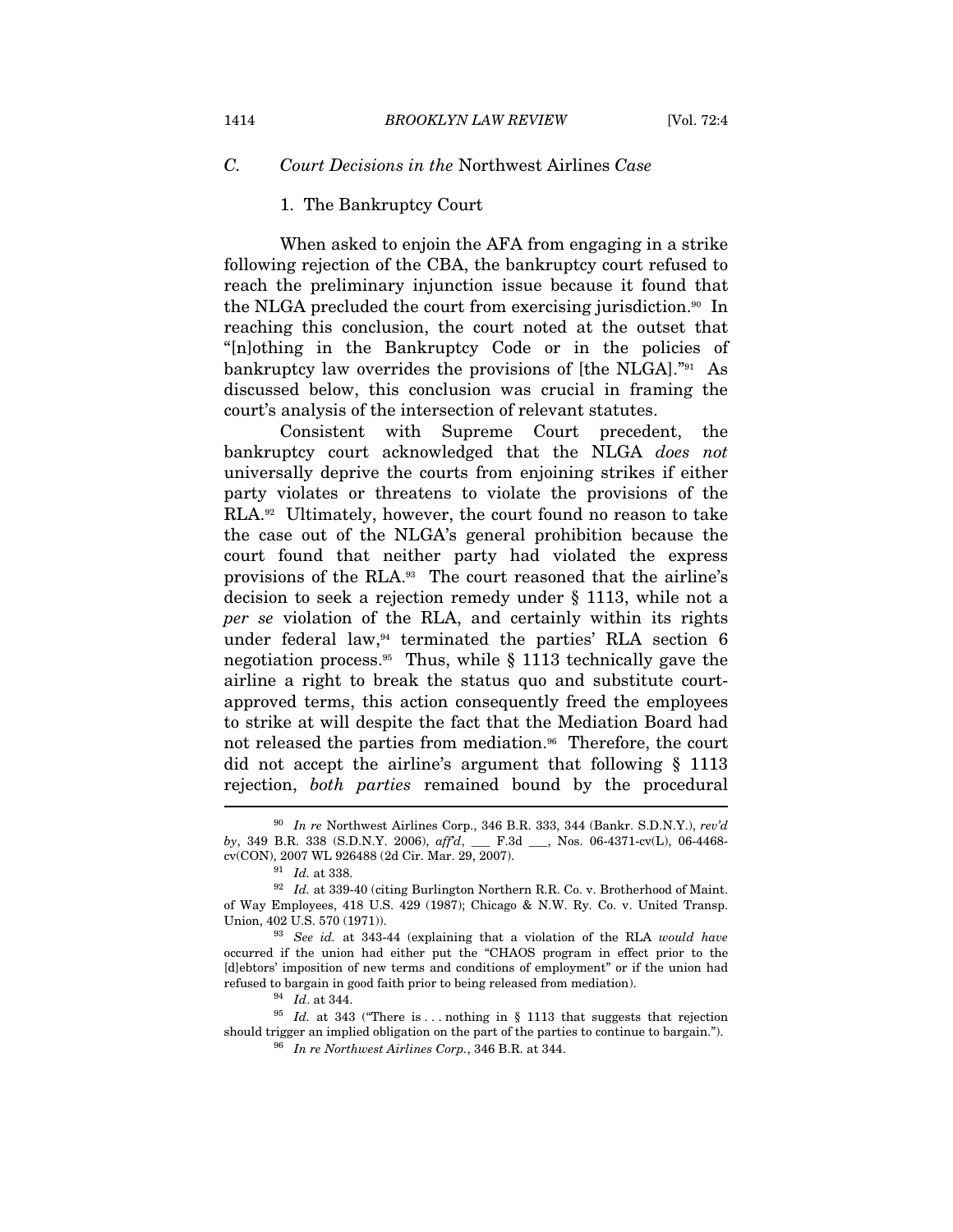requirements of the RLA to continue to bargain in good faith and make every reasonable effort to reach an agreement.<sup>97</sup> Put simply, the court held that the airline could not have it both ways—the airline had the option to stick it out and continue its RLA negotiations, or it could take a chance with rejection and hope the union would acquiesce.<sup>98</sup> The airline could not force the union to accept new terms while simultaneously forcing the union to sit down and bargain all over again.<sup>99</sup>

In short, the bankruptcy court's conclusion rested on a single premise: because no RLA violation had taken place, the NLGA's "default rule" applied and the court was prohibited from issuing an injunction in a "labor dispute."<sup>100</sup> The airline immediately appealed the bankruptcy court's ruling.101

2. The District Court

The United States District Court for the Southern District of New York convincingly rejected that single premise advanced by the bankruptcy court—that no RLA violation had occurred—and reversed.102 The district court opinion consisted of two parts: a section criticizing the reasoning of the bankruptcy court and a section harmonizing all four statutes.<sup>103</sup>

101 Bankruptcy judges' opinions can be appealed to the district court for the judicial district on a "clearly erroneous" basis. If either party is dissatisfied with the district court's decision, the case may be appealed to the court of appeals. "The Code also permits any of the circuit courts to adopt a special appellate procedure whereby the first appeal from a bankruptcy court decision is to a panel of bankruptcy judges, called Bankruptcy Appellate Panels ("BAP"), and then to the court of appeals." See ELIZABETH WARREN & JAY LAWRENCE WESTBROOK, THE LAW OF DEBTORS AND CREDITORS, TEXT, CASES, AND PROBLEMS 113 (11th ed. 2006) (citing 11 U.S.C. § 158(c)

(2000)). Both parties, however, must consent to appeals to these BAPs.<br> $102$  In re Northwest Airlines Corp., 349 B.R. 338, 383-84 (S.D.N.Y. 2006), aff'd, F.3d \_\_, Nos. 06-4371-cv(L), 06-4468-cv(CON), 2007 WL 926488 (2d Cir. Mar. 29,

2007). 103 This includes the National Labor Relations Act ("NLRA") because cases governed by the NLRA were cited by the AFA in its brief to the court. See, e.g., Brief of the Ass'n of Flight Attendants-CWA at 12, In re Northwest Airlines Corp., 349 B.R. 338 (Nos. 05-17930(ALG), 06-1679(ALG)) (citing In re Petrusch, 14 B.R. 825 (N.D.N.Y. 1981), an NLRA case, for the proposition that "[t]he well established power of the reorganization court to issues orders necessary to conserve the power in its custody must be exercised within the scope of a jurisdiction which is limited by the broad and explicit language of the Norris-LaGuardia Act."). The district court later criticized the analogy of Petrusch to the present case. See infra note 114.

 $97$  The airline argued that it was essentially in the "position of a new employer without a prior collective bargaining agreement and that they can enforce, by injunctive relief, the obligation of the employees . . . to bargain in good faith toward the formulation of an agreement." Id. at 342.<br>
<sup>98</sup> See id. at 343.<br>
<sup>99</sup> Id.

 $^{100}\,$  See supra note 93 and accompanying text.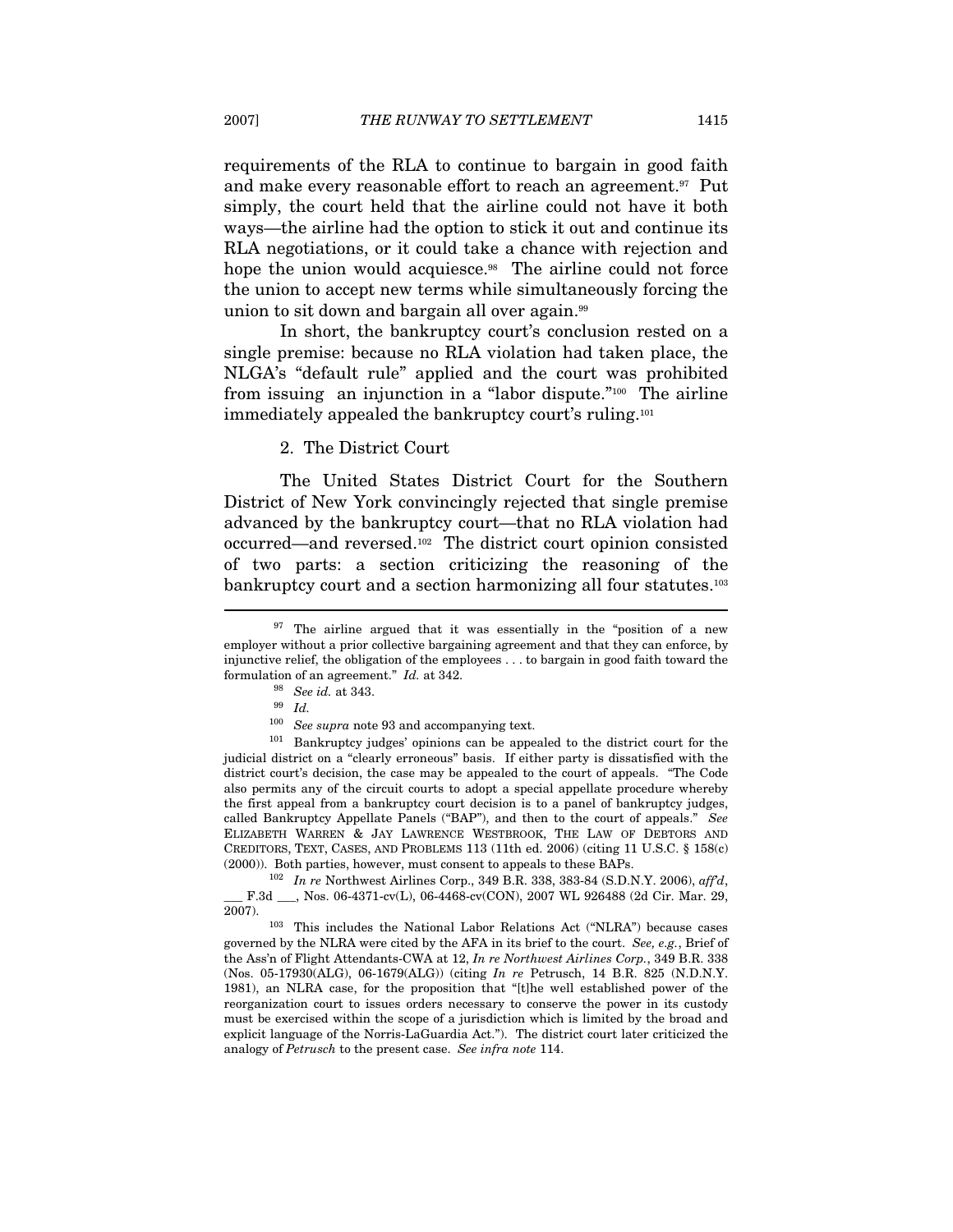The district court's criticism of the bankruptcy court was broken into three subsections.

First, the district court noted that if the bankruptcy court's reasoning and conclusion were accepted, it would deprive the Mediation Board of its vital role in the RLA bargaining process.104 Specifically, it would divest the Mediation Board of its statutory mandate to make an objective determination as a neutral party about when the bargaining had reached an impasse, and to "release" the parties from mediation so that they may seek self-help.105 Under the bankruptcy court's scheme, if the union *itself* has the power to conclude that the airline has taken unilateral action, the union has essentially usurped the authority of the Mediation Board. The district court found that Congress intended that the Mediation Board have the power to keep the parties in mediation indefinitely.106 This granting of power was explicitly designed to force the parties to settle in order to prevent disruptions in air transportation.107

Second, the district court found that if the bankruptcy court's reasoning and conclusion were accepted, it would create a conflict between the RLA and § 1113 that would lead to inconsistent obligations.108 Most importantly, it would render § 1113 a "suicide weapon" rather than a protective device.<sup>109</sup> In other words, by imposing a penalty on a party for exercising its statutory and judicially approved right,<sup>110</sup> the purposes of both

<sup>&</sup>lt;sup>104</sup> In re Northwest Airlines Corp., 349 B.R. at 364-66.<br><sup>105</sup> Id. Under the RLA, the Mediation Board has tremendous discretion to prolong the bargaining and negotiation process including the ability to induce arbitration, to order cooling-off periods, and to inform that President that a "labor emergency" exists. See 45 U.S.C. § 160.<br><sup>106</sup> See In re Northwest Airlines Corp., 349 B.R. at 365 ("[a] 'crucial aspect' of

the RLA is 'the power given to the parties and the representative of the public to make the exhaustion of the Act's remedies an almost interminable process'" (citing Detroit & Toledo, 396 U.S. 142, 149 (1969))); see also id. ("[T]he real 'key' is the Board's authority to hold the parties to a dispute in mediation so they cannot engage in self-help; it is a 'coercive tool essential to bringing the parties to conciliation.'" (citing Int'l Ass'n of Machinists & Aerospace Workers, AFL-CIO v. Nat'l Mediation Bd., 930 F.2d 45, 47 (D.C. Cir. 1991))).  $107$  In re Northwest Airlines Corp., 349 B.R. at 365 ("The [Mediation Board]'s

power to hold a dispute in mediation 'is the key to the structure that Congress established for bringing about settlements without industrial strife'" (quoting Local 808, Building Maint., Serv. & R.R. Workers v. Nat'l Mediation Board., 888 F.2d 1428,

<sup>%108</sup> In re Northwest Airlines Corp., 349 B.R. at 366-70.<br><sup>109</sup> Id. at 370. 109 Id. at 367 ("[I]n this case, Northwest acted lawfully, with express statutory and judicial authorization in altering the status quo pursuant to § 1113.").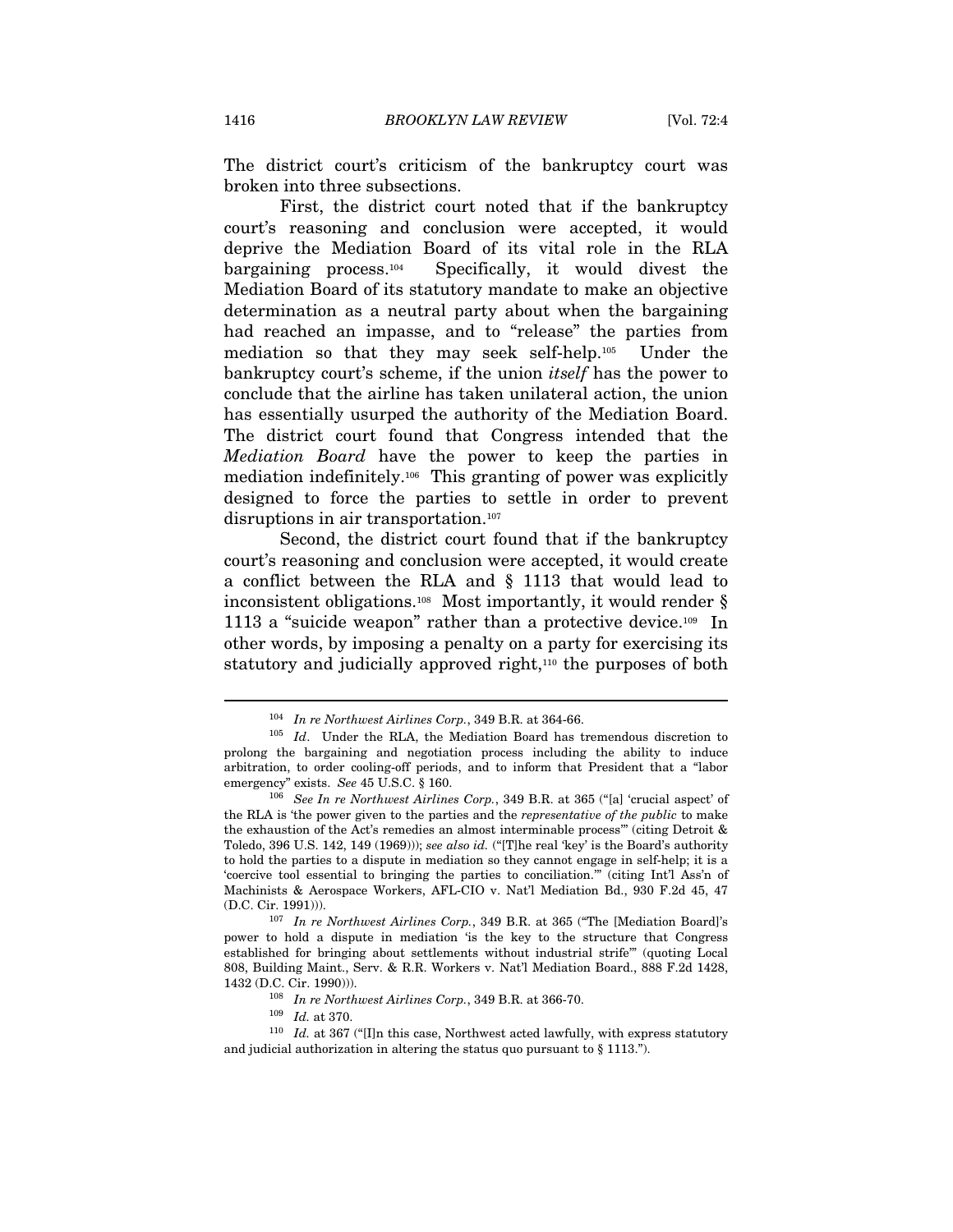the RLA and  $\S$  1113 would be defeated.<sup>111</sup> In addition, permitting a strike following a § 1113 rejection would completely undermine the bankruptcy judge's § 1113 findings: that rejection was "necessary" to the carrier's reorganization, that the union did not have "good cause" to reject the carrier's prior proposals leading up to the § 1113 motion, and that "the equities clearly favored rejection."112

Third, the district court concluded that the bankruptcy court's reasoning "does not sufficiently take into account the fundamental policy concerns and purposes of the RLA."<sup>113</sup> Consistent with this conclusion, the court rejected most of the bankruptcy court's (and the union's) reliance on National Labor Relations Act ("NLRA") cases for the proposition that § 1113 rejection triggered the right to strike.114 The court cautioned that cross-reliance between RLA and NLRA cases must be done with care because the statutes have two distinct policy purposes reflecting the industries that they govern.115 Specifically, while "[t]he NLRA expressly protects the right to strike,"116 the RLA is designed with the express purpose of preventing strikes.<sup>117</sup> Thus, any NLRA cases that stand for the proposition that § 1113 rejection implies a right to strike are

<sup>&</sup>lt;sup>111</sup> It would "undercut[] the Bankruptcy Code's purpose of allowing a debtor to operate, provide services, and attract investments in favor of reorganization." Id. at 368. It would also ultimately "defeat the purpose of the RLA . . . , which is to avoid disruption of commerce by insuring that the carrier will continue operations pending resolution of labor disputes. . . ." Id. at 368-69.<br><sup>112</sup> Id. at 370 (referring to 11 U.S.C. § 1113(c) (2000)).<br><sup>113</sup> Id. at 364. "The relationship of labor and management in the railroad [and

airline] industr[ies] had developed on a pattern different from other industries. The fundamental premises and principles of the [RLA] are not the same as those which form the basis of the [NLRA]." Id. at 371 (quoting Brotherhood of RR Trainmen v. Chicago River and Indiana RR Co., 353 U.S. 30, 31 n.2 (1957) [hereinafter Chicago River]).<br><sup>114</sup> See, e.g., *In re Northwest Airlines Corp.*, 349 B.R. at 374 (the court held

that In re Petrusch, 14 B.R. 825 (N.D.N.Y. 1981), was "inapt" because it was a case involving an NLRA employer). In Petrusch, the court held that, under the NLGA, it could not enjoin employee picket action targeted at the debtor-employer's business. Id. The Petrusch court based its refusal on the fact that the bankruptcy laws do not supercede the NLGA. Id.

<sup>115 &</sup>quot;[T]he RLA was passed first; yet rather than adding additional industries to the RLA's framework, Congress created a separate statutory scheme for those industries, the NLRA, and expressly carved out employers and employees subject to the RLA from its coverage." Id. at 371 (referring to 29 U.S.C. § 152(2), (3) (2000)).<br><sup>116</sup> Id. at 371 (citing 29 U.S.C. §§ 157, 163) (2000)).<br><sup>117</sup> Id. at 372 ("[i]n the context of the railroad and airline industry . . .

precisely such an anti-strike policy, embodied in the RLA" (citing Detroit & Toledo v. United Transportation Union, 396 U.S. 142, 148, 154 (1969); Burlington R.R. v Brotherhood of Maintenance of Way Employees, 481 U.S. 429, 451 (1987))).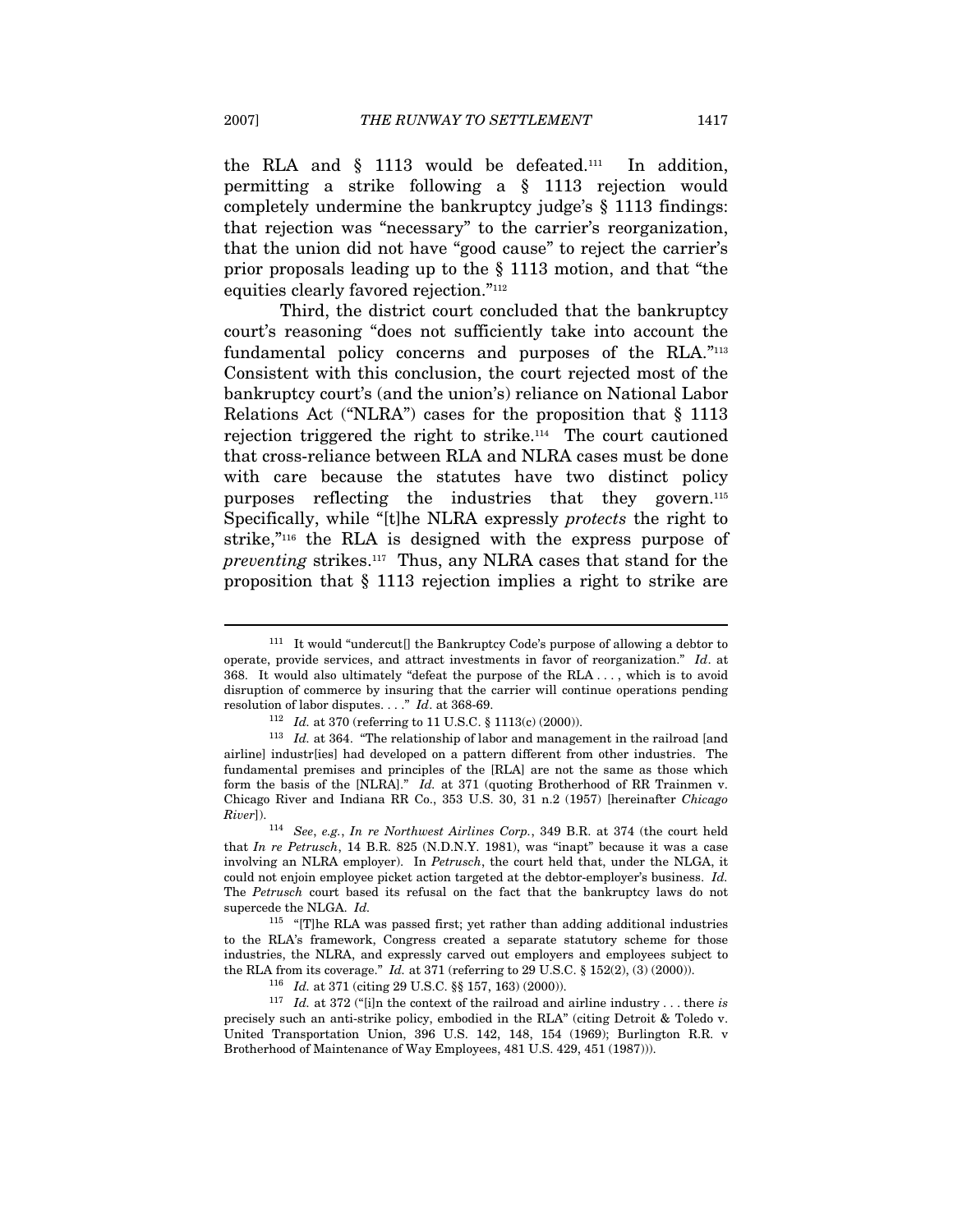distinguishable and, at the very least, presumptively inapposite.<sup>118</sup>

With respect to harmonizing the statutes, the district court noted that this case is primarily one of statutory construction.119 Therefore, it is relevant that both the RLA and § 1113 are more specific than the NLGA.120 The Supreme Court held in Brotherhood of R.R. Trainmen v. Chicago River & Indiana Railroad  $Co<sup>121</sup>$  that the specific provisions of the RLA take "trump" the NLGA.122 Consistent with that precedent, the district court concluded that to accommodate both statutes, the NLGA cannot operate to prohibit a court from enjoining compliance with the procedural requirements of the RLA.123 As a result, both parties have a legal obligation, enforceable by injunction, to comply with Sections 2 and 6 of the RLA.124

For the reasons cited above, $125$  the district court concluded that § 1113 rejection does not automatically terminate Section 6 of the RLA bargaining process as the AFA argues.126 This is because if the union threatens to strike before the Mediation Board has declared an impasse, it would necessarily not be exerting "every reasonable effort" to reach a settlement under Section 2 of the RLA.127 While the court acknowledged that "reasonableness" under Section 2 is a

River, 353 U.S. at 42) ("[T]he specific provisions of the Railway Labor Act take precedence over the more general provisions of the Norris-La Guardia Act.").<br><sup>123</sup> Id. at 375 ("[I]n order to accommodate both [the NLGA and the RLA], the

NLGA does not divest a court of jurisdiction to enjoin compliance with the RLA's specific mandates.").<br>
<sup>124</sup> *Id.* at 376-77. See Chicago & North Western, 402 U.S. at 577.<br>
<sup>125</sup> *See supra* notes 104, 108, 113 and accompanying text.<br>
<sup>126</sup> *In re Northwest Airlines Corp.*, 349 B.R. at 378.<br>
<sup>127</sup> *I* 

Board] is uniquely positioned to assess the new, lawfully authorized status quo that emerged from the operation of the § 1113 Order. . . ." Id. at 379. While the Mediation Board might very well declare that an impasse does exist post-§ 1113, it must be given the opportunity to assess the new situation. Id.

<sup>118 &</sup>quot;The RLA's fundamental concern with preventing disruption to the transportation industry by channeling all major disputes into a drawn-out bargaining and mediation process, distinguishes it from the NLRA and makes cases decided under the latter statute distinguishable."  $Id.$  at 373.

<sup>&</sup>lt;sup>119</sup> In re Northwest Airlines Corp., 349 B.R. at 347. 120 The district court acknowledged two fundamental rules of statutory construction. First, that specific provisions take precedence over general provisions. See id. at 374, 376. Second, that a "statute dealing with a narrow, precise, and specific subject is not submerged by a later enacted statute covering a more generalized spectrum  $\ldots$ ," Id. at 375 n.23 (quoting In re Petrusch, 14 B.R. 825, 829 (N.D.N.Y.) 1981)).<br><sup>121</sup> 353 U.S. 30 (1957).<br><sup>122</sup> In re Northwest Airlines Corp., 349 B.R. at 374-75 (referring to *Chicago*)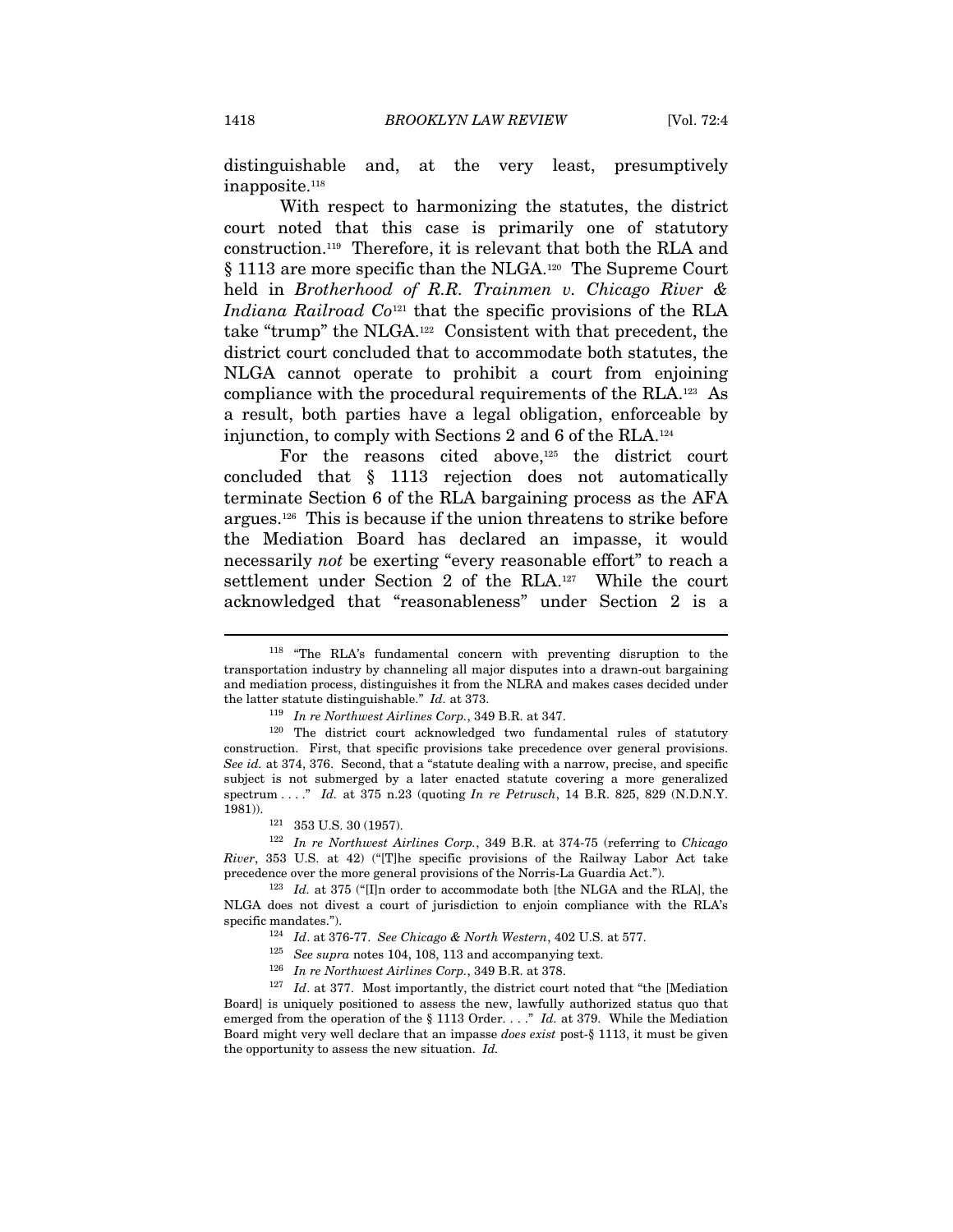flexible concept, what is "reasonable" must be considered in light of Congress' policy goals in enacting § 1113.128 In this case, the court held that the threat to strike could hardly be considered reasonable, given that the bankruptcy court just concluded that the union had no "good cause" to reject the airline's prior proposals.129 To reach the opposite conclusion and permit the union to strike without exerting every reasonable effort to reach a settlement would be contrary "to the express provisions of the Bankruptcy Code and to the Code's overall effect to a give a [debtor] some flexibility and breathing space."130

Therefore, the district court reversed the bankruptcy court's decision and remanded the case back to the bankruptcy court to determine whether, given the jurisdiction to enjoin a strike, the procedural and substantive requirements were met for an injunction in this case.131 In reaching this conclusion, the district court emphasized that after rejection, the airline (like the union) is still required to continue to negotiate with the union and attempt to reach a mutually agreeable settlement.<sup>132</sup> If, ultimately, an impasse remains post-rejection, and the Mediation Board has released the parties from mediation, only then does the union possess a right to strike in accordance with § 1113 and the RLA.<sup>133</sup> And only at that point will the NLGA prevent a federal court from enjoining the strike.134

This decision's consequences on the parties' negotiations will be explored in the following two sections. To establish a baseline, it is necessary to explore the nature of the bargaining relationship between the parties before the airline has chosen to reject a collective bargaining agreement.

<sup>&</sup>lt;sup>128</sup> Id. at 378. "By the very existence of  $\S$  1113, Congress has given the rehabilitative goal of § 1113 precedence over labor law in order to permit rejection of collective bargaining agreements."  $Id$ . at 381.<br><sup>129</sup> It is noteworthy that the union did not appeal the bankruptcy court's

decision to allow rejection. Id. at 349.

<sup>&</sup>lt;sup>130</sup> Id. at 381 (citing Bildisco, 465 U.S. 513, 532 (1984)).<br><sup>131</sup> Id. at 383-84. A court may grant a preliminary injunction where the movant has demonstrated that "(a) irreparable harm and (b) either (1) likelihood of success on the merits or (2) sufficiently serious questions going to the merits to make them a fair ground for litigation and a balance of the hardships tipping decidedly toward the [moving party]." Id. at 383 (citing Long Island R.R. Co. v. Int'l Ass'n of Machinists, 874 F.2d 901, 910 (2d Cir. 1989) (citations omitted)).<br>  $132$  In re Northwest Airlines Corp., 349 B.R. at 382.<br>  $133$  Id.<br>  $134$  Id.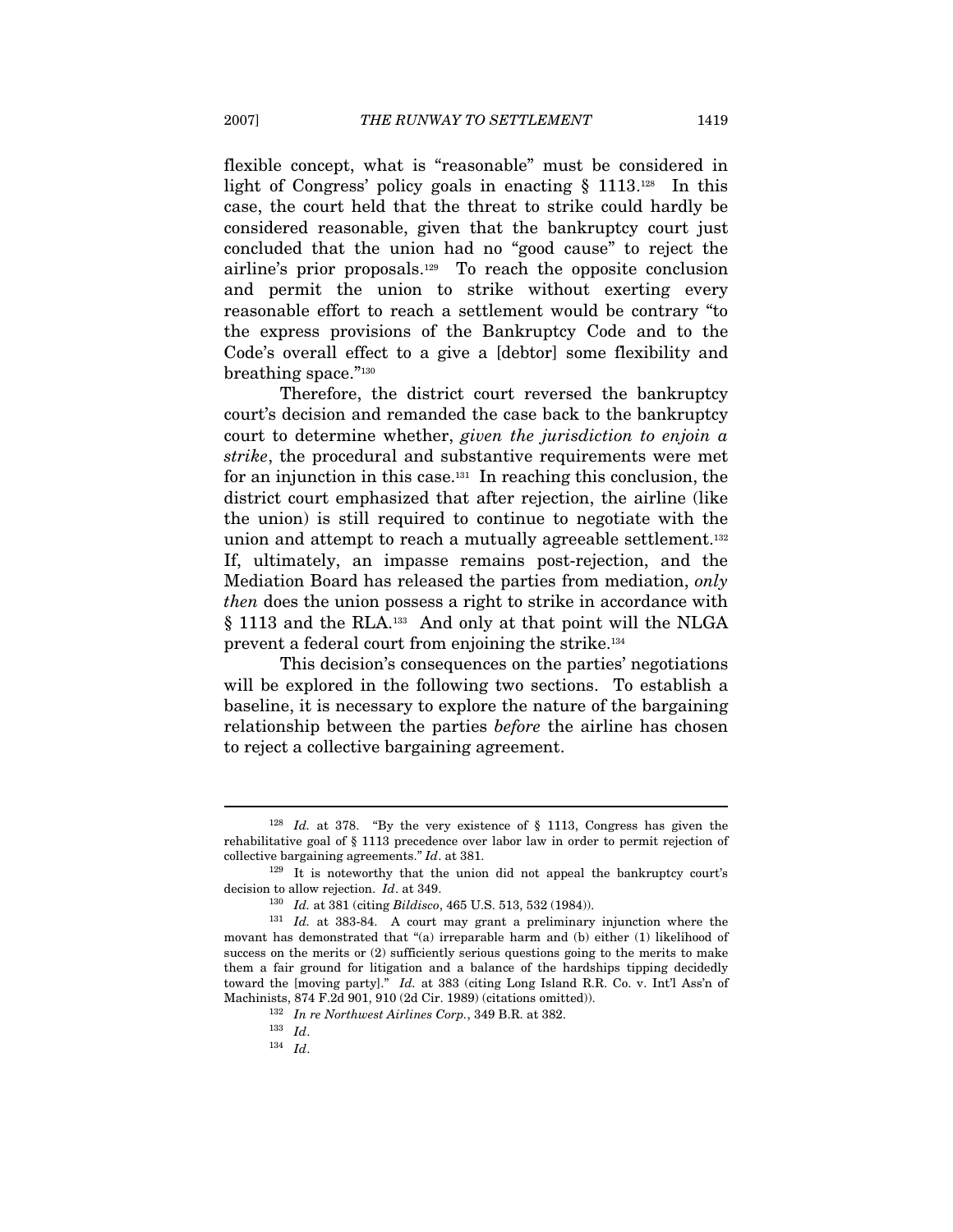#### 3. The Second Circuit Court of Appeals

The Second Circuit affirmed the preliminary injunction issued by the district court.135 In doing so, the court reached three primary conclusions: 1) that the airline's rejection under § 1113 "abrogated (without breaching)" the existing CBA, which thereafter "ceased to exist;" 2) that the airline's abrogation terminated the RLA status quo created by the prior CBA, after which the RLA's status quo provisions "ceased to apply;" however, 3) at present, the AFA's proposed strike would "violate the union's independent duty under the RLA to 'exert every reasonable effort to make . . . an agreement."<sup>136</sup>

First, the court found that the rejection "abrogated the existing CBA in its entirety and replaced it with the March 1 Agreement."<sup>137</sup> While this holding strictly conflicts with that of the district court—that the airline simply "replaced certain terms of the CBA with the more favorable terms of the March 1 Agreement" (which otherwise stayed in force)—the effect is identical because the Second Circuit found, notwithstanding that abrogation, that the airline did not breach its agreement.138 Thus, the Second Circuit held that, pursuant to the bankruptcy court's authority, the airline acted properly in abrogating the existing CBA in favor of new CBA terms necessary to its reorganization.139

Second, the court found that the effect of the abrogation is that the RLA's "explicit" status quo provisions no longer apply.140 By "explicit" provisions, the court is referring to the agreement-specific RLA requirements that govern the parties ability to change "rates of pay, rules, or working conditions . . .

<sup>&</sup>lt;sup>135</sup> See In re Northwest Airlines Corp., \_\_\_ F.3d \_\_\_, Nos. 06-4371-cv(L), 06-4468-cv(CON), 2007 WL 926488, at \*12 (2d Cir. Mar. 29, 2007). The Second Circuit panel affirmed with Judges Walker and Raggi signing the majority opinion and Chief Judge Jacobs authoring a concurring opinion. While Chief Judge Jacobs clearly agreed with the disposition of the case, the rationale he used to reach that conclusion more closely resembled that used by the district court. *See generally id.* at \*12-19.<br><sup>136</sup> Id. at \*6. <sup>137</sup> Id. The court found this to be true because "a carrier's obligation to comply

with [the] new terms [authorized by the bankruptcy court] cannot be reconciled with the continued existence of its prior contract." Id.

 $^{138}$   $\,$  Id. at \*6-7 ("If a carrier that rejected a CBA simultaneously breached that agreement and violated the RLA, the union would correspondingly be free to seek damages or strike, results inconsistent with Congress' intent in passing §1113.").<br><sup>139</sup> Id. at \*8. <sup>140</sup> Id. at \*9.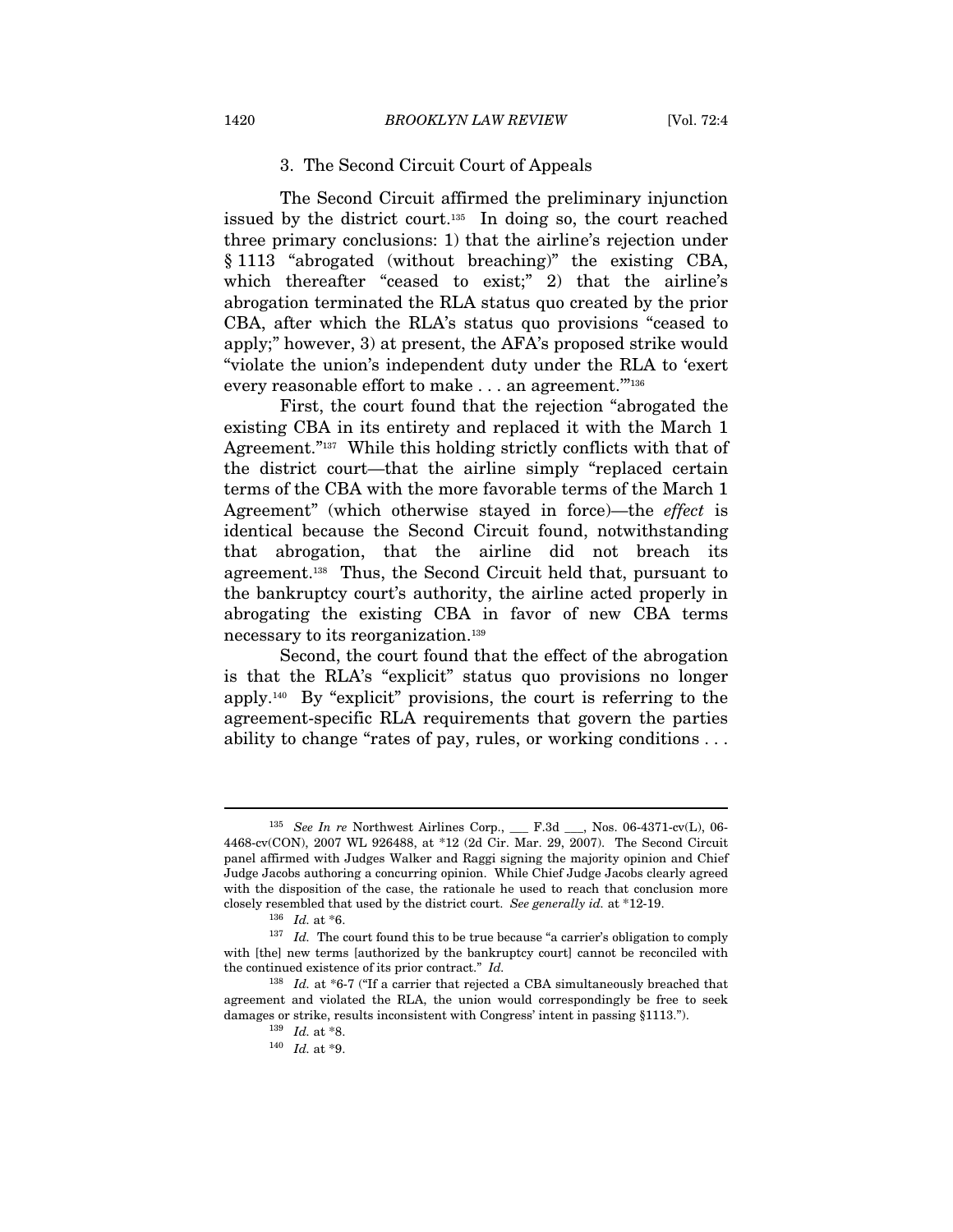as embodied in agreements."<sup>141</sup> For example, pursuant to 45 U.S.C. § 156, airlines and unions must give thirty days notice of any intended change to existing CBAs.142 Therefore, assuming that the airline and the union have not come to a mutual agreement on CBA terms following rejection, there is no agreement under § 152 and consequently, no status quo to maintain.143

Third, the court held that notwithstanding the agreement-specific requirements described above, section 2 of the RLA also contains an independent duty to "exert every reasonable effort to 'make' agreements."144 The court found that this duty—unlike the more specific duties described above—governs the parties' conduct even after a CBA has been terminated or rejected.145

In light of these conclusions, the Second Circuit held that the AFA had not yet discharged its duty to "exert every reasonable effort to make an agreement following rejection."146 Like the district court, the Second Circuit acknowledged that reasonableness is a flexible concept.147 As a guide, however, the court noted that the section 2 "reasonable effort" duty does impose unequal burdens on the airline and the union.148 Specifically, the court held that absent bad faith on the part of the airline, "a union must come closer to exhausting the dispute resolution processes of the RLA than the AFA has in this case in order to satisfy its section  $2 \ldots$  duty."<sup>149</sup> In this case, the court noted three important considerations: 1) the bankruptcy court's finding that rejection was "necessary;" 2) the airline's continued eagerness to continue negotiations; and 3) that the Mediation Board had not declared an impasse.150 In light of those considerations, the court found that the AFA's proposed

 $\overline{a}$ 

 $147$  In re Northwest Airlines Corp., 2007 WL 926488, at \*10; see supra text accompanying note 128.<br>
<sup>148</sup> In re Northwest Airlines Corp., 2007 WL 926488, at \*10.<br>
<sup>149</sup> Id.

<sup>141</sup> In re Northwest Airlines Corp., 2007 WL 926488, at \*9 (citing 45 U.S.C. §

<sup>152 (2000)). 142</sup> Id. (citing 45 U.S.C. § 156 (2000)). 143 Id. at \*8 ("The RLA does not contemplate the inauguration of a new status quo absent the mutual agreement of labor and management.").<br>  $^{144}$  Id. at \*10 (citing 45 U.S.C. § 152 (2000)).<br>  $^{145}$  Id. at \*11-12.

 $150$  *Id.* at \*11 The court noted that the AFA has not yet sought the assistance of the Mediation Board; however, it declined to comment on whether the district court may enjoin the parties to return to the Mediation Board. Id. at \*11 n.8.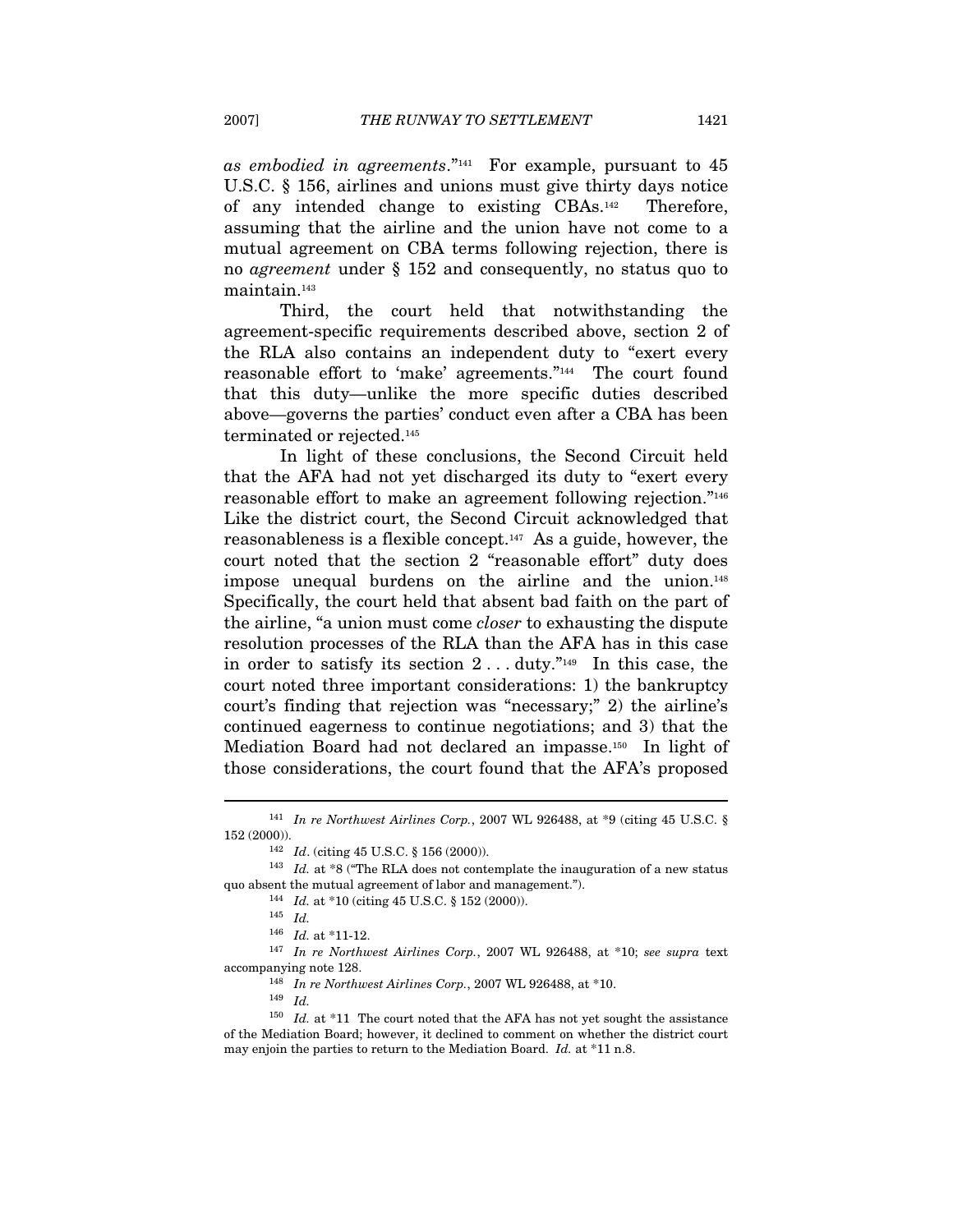strike was not justified because it had not made "every reasonable effort to reach an agreement."151

#### III. THE PRE-REJECTION SITUATION

In order to understand the implications of the Northwest Airlines case, it is necessary to understand the prerejection situation. This Note argues that the pre-rejection situation is a desirable status quo where both the airline and union are able to derive some benefits. Specifically, while the airline typically possesses enough leverage to extract the necessary financial concessions from its labor unions, the union also is able to extract "non-financial" benefits in return for making those company-saving concessions. This Note suggests that this type of reciprocity is possible in the pre-rejection situation because certain elements of the bankruptcy process and the RLA afford the union a modicum of bargaining leverage. Given the circumstances of the airline's bankruptcy, the benefits that the union receives are both justifiable and potentially productive. Therefore, this Note suggests that courts must preserve that pre-rejection bargaining relationship, and resulting status quo, through a proper application of the governing statutes.

### A. Leverage in Airline Bankruptcies

"Leverage" plays a distinct and important role in CBAtype cases such as Northwest Airlines. The amount of leverage that a party possesses is determinative of that party's ability to make demands or force the other party to make concessions.152 When one party possesses leverage, it is in a position to extract concessions from its adversary or insist on favorable amendments to an existing CBA.153 A party to a labor dispute can gain leverage in one of two ways: 1) when one party gains a new ability to pressure the other party into accepting concessions; 2) or when one party loses an ability to resist pressures or is somehow prohibited from exercising an advantage it may have otherwise enjoyed. The next three  $\overline{a}$ 

<sup>&</sup>lt;sup>151</sup> Id. at  $*11$ .<br><sup>152</sup> See Scott R. Rosner, *The History and Business of Contraction in Major* League Baseball, 8 STAN. J.L. BUS. & FIN. 265, 280 (2003). 153 See David L. Gregory, COBRA: Congress Provides Partial Protection

Against Employer Termination of Retiree Health Insurance, 24 SAN DIEGO L. REV. 77, 87 (1987).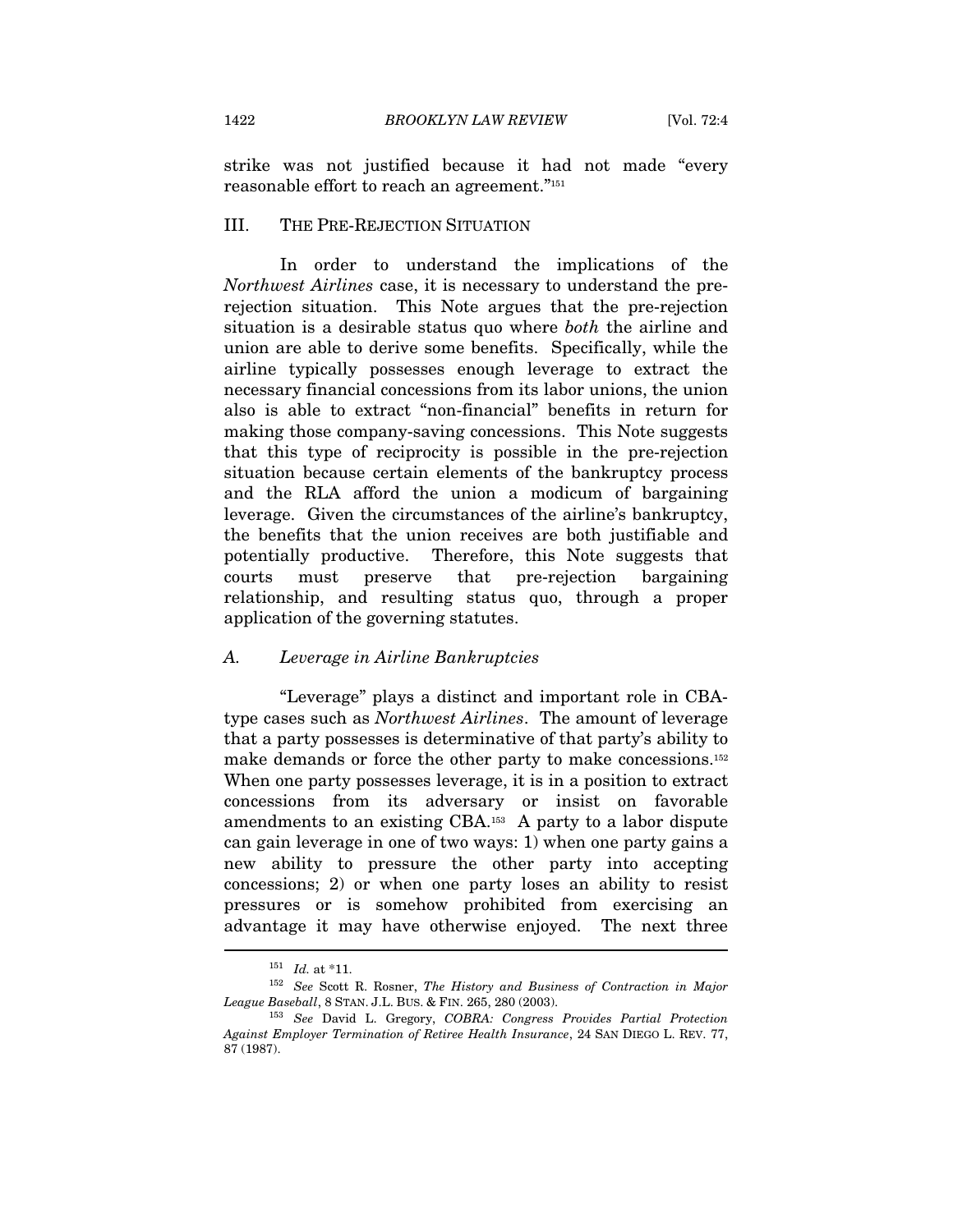subsections explore the factors and mechanisms in an airline bankruptcy that may allow either the airline or the union to gain leverage and consequently force the other party to make concessions.

#### 1. The Market for Airline Labor

Historically, market forces have greatly influenced the apportionment of leverage between a labor union and airline management. For example, after deregulation<sup>154</sup> in 1978, a number of new airlines entered the industry and price competition became fierce.155 At the same time, the price of aircraft fuel increased three-fold.156 Both low-cost competition and high fuel prices persist in today's airline market.157 As a result of these factors, which are out of the airlines' control,<sup>158</sup>  $\overline{a}$ 

Despite the relative certainty of the status quo, airline deregulation was enacted with an eye toward restoring competition in the industry. Lowering the barriers to entry would mean more airlines in the marketplace to challenge existing carriers. Service would be brought to smaller, previously underserved areas. Carriers could set their own rates, with more efficient operators gaining ground on lesser competitors. Consumers would also enjoy lower prices. Deregulation, it was argued, would restore industry profits to the benefit of all.

Eva M. Dowdell, The Chapter 11 "Shuttle"—Coincidence or Competitive Strategy, 71 J. AIR LAW & COMM. 669, 671 (2006) (internal citations omitted). 155 Katherine Van Wezel Stone, Labor Relations on the Airlines: The Railway

Labor Act in the Era of Deregulation, 42 STAN. L. REV. 1485, 1490 (1989). The new entrants to the market were typically non-union operations. As a result, their labor costs were considerably lower than their legacy counterparts. In addition, non-union carriers were not laden with heavy debt burdens, and "were able to take advantage of their lower costs to underbid the major unionized carriers for customers. [As a result,]

- -

the unionized carriers were forced to match the discounted fares." Id.  $156$  Id. at 1489-90.<br><sup>157</sup> See supra Part I. <sup>158</sup> New technology is making it possible for the airlines to combat the exponentially rising cost of fuel and regain some "control" over their operating costs. Some airlines are installing new aviation software that "redraw[s] the routes planes fly to get from point A to point B—and saving airlines millions of dollars." Carey, supra note 22. This sophisticated new software helps airlines "find the best balance of fuel usage, flight speed and flight path." Id. Specifically, the software is designed to sometimes direct the planes to fly more circuitous international routes in order to avoid

<sup>154</sup> Prior to 1978, the airline industry was highly regulated. In a recent article on airline bankruptcies, one commentator described the effects of deregulation:

Prior to deregulation, the government largely controlled fares, routes, and other aspects of the airline industry. During that time, if operating costs increased—due to higher fuel costs, or more expensive labor contracts prices, in most instances, were correspondingly raised. Routes were not added without a demonstrated need for new services. With competition effectively in check, the pre-deregulation era was described as a "fairly comfortable operating environment." Airline bankruptcies prior to 1978 were "extremely rare."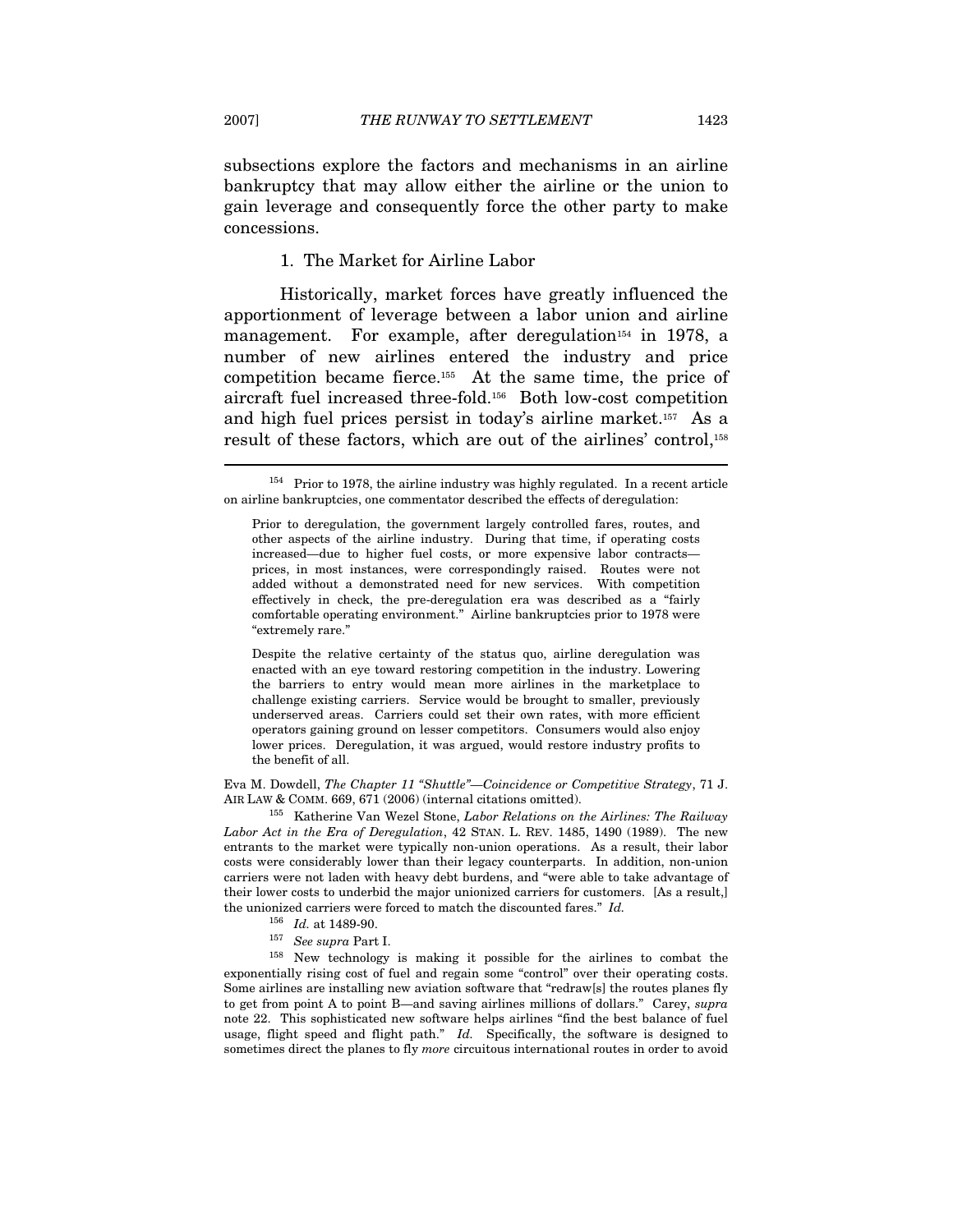the management of the legacy carriers are forced to "go to war" against their unions and seek substantial concessions in wages and work rules.159

At first glance this proposition seems counterintuitive: if the airlines are the ones in the financial "pinch," shouldn't the unions be able to exploit that weakness and force the airlines themselves to make the concessions? One commentator addresses this anomaly and argues that the reverse is in fact true: "airline employees are particularly vulnerable to the financial difficulties of their employers due to the fact that historically they have been organized on a company-wide craft basis rather than on an industrial basis."160 Therefore, because the seniority system is airline specific (i.e., there is no industrywide seniority), employees do not have the option of leaving one airline and "transferring" their seniority to another.161 As a result, the employees have an incentive to make concessions because they have a direct stake in the financial health of their employer. In other words, because the employees' future is contingent on the airline's solvency, the nature of employee seniority gives an airline significant leverage to extract concessions from its labor unions.

The primary concessions that an airline will seek are decreases in wages, increases in work hours and significant reductions in pension and retirement benefits.162 While it is indisputable that these financial concessions are disastrous for the employees who rely on wages to make a living, the union is not powerless to extract non-financial benefits in return. As will be discussed below, the bankruptcy process and the RLA do give the union sufficient leverage to acquire these benefits.

#### 2. Creditor Committee Participation

By virtue of the labor union's participation on bankruptcy creditor committees, the airline is forced to alter its

overflying countries who charge what the airline deems to be excessive overflight, or air usage fees. See id. The software then determines whether overflight savings offsets the cost of flying more miles. Id.

<sup>159</sup> Stone, supra note 155, at 1490. The airlines "used the threat of bankruptcy, merger or sale in negotiations to procure concessions. When negotiations failed, they demonstrated that they were willing to operate during strikes and to hire permanent replacements to take strikers' jobs."  $Id$ . at 1491-92.

<sup>&</sup>lt;sup>160</sup> Id. at 1490-91.<br><sup>161</sup> Id. at 1491.<br><sup>162</sup> See Jeff Bailey & Nick Bunkley, *Northwest and Its Flight Attendants Await* a Strike Ruling, N.Y. TIMES, Aug. 25, 2006, at C3; see also Delta Adds \$719 Million to Claims of Retired Pilots, N.Y. TIMES, Nov. 28, 2006, at C4.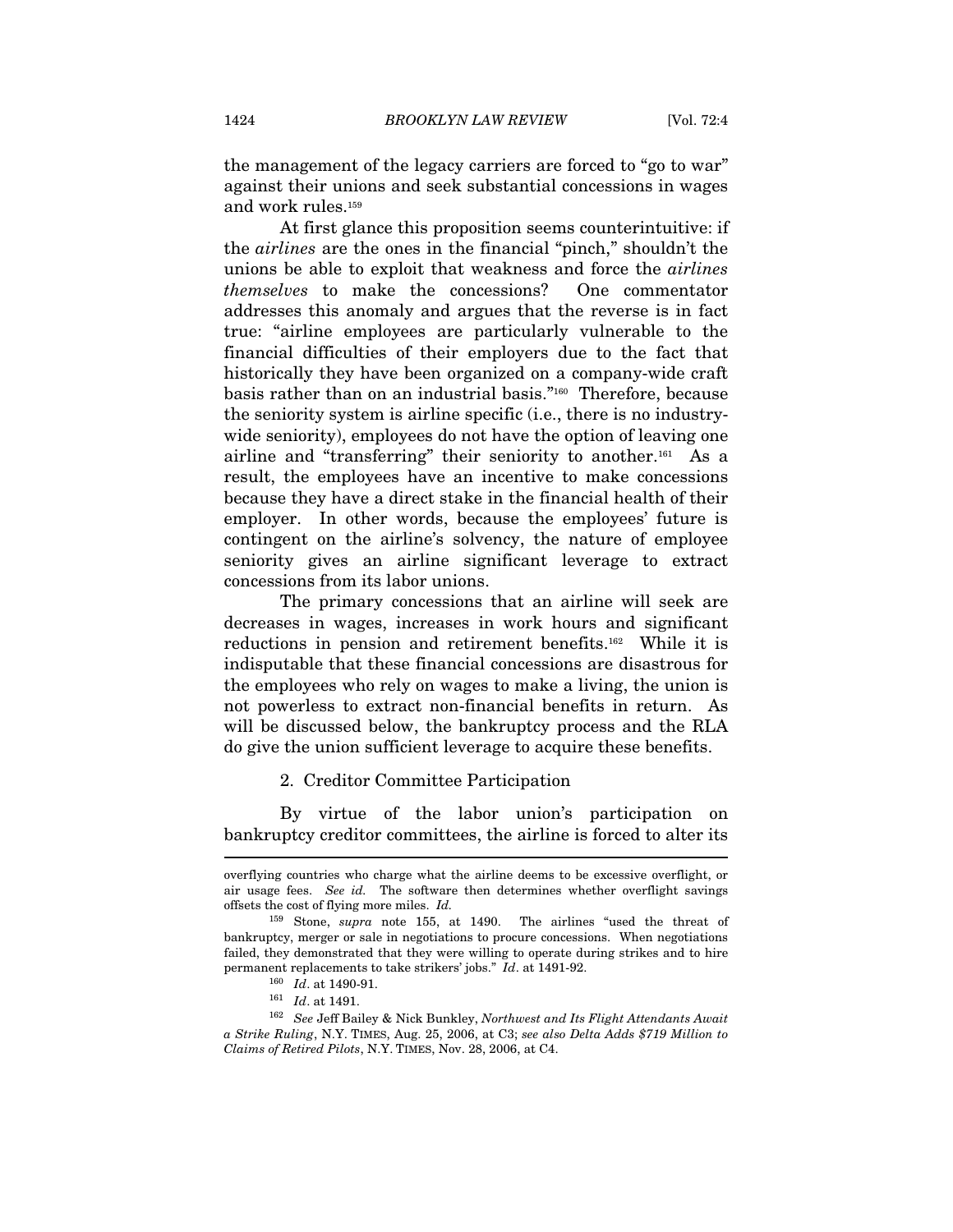behavior in a way that provides the union with distinct benefits. Before analyzing these benefits, it is important to understand the vital role that creditor committees play in the administration of a Chapter 11 reorganization.163 The creditor committee's most important role is to oversee the debtor's current operations and reorganization plan.164 An important part of that power is that the creditors, through the creditors' committee, are given the opportunity to be heard in court when they feel that their interests might be adversely affected by the debtor's actions.165 The result is that every move that a debtor makes when in Chapter 11 is "subject to bankruptcy court oversight."166 In addition, the creditors can also work to preserve their interests in out-of-court "work-outs" through direct bargaining between the creditor committees and the debtor.167

It is only recently, however, that labor unions have been permitted to participate on "general" creditor committees.168 In

current operations, oversee continuing operations, and negotiate with the debtor concerning a reorganization plan." In re Northwest Airlines Corp., 349 B.R. 338, 369 (S.D.N.Y. 2006), aff'd, \_\_\_ F.3d \_\_\_, Nos. 06-4371-cv(L), 06-4468-cv(CON), 2007 WL 926488 (2d Cir. Mar. 29, 2007). 165 See id. at 370; see also In re Western Pacific Airlines, Inc., 219 B.R. 575,

577-78 (D. Colo. 1998) (describing the creditors' committee role as a "watchdog"

 $166$  In re Northwest Airlines Corp., 349 B.R. at 370. In support, the court cited the following statutes:

See, e.g., 11 U.S.C § 363(b) (1984) (transactions outside ordinary course of business require notice and a hearing); 11 U.S.C. § 365(a) (1984) (court approval required before assuming or rejecting any executory contract or unexpired lease of real property); 11 U.S.C. §§ 364(b)-(d) (1984) (permission required before obtaining certain credit or debt other than in the ordinary course of business or on a secured or superpriority basis).

*Id.* at 370. 167 An argument can be made that most of the "real work" in a bankruptcy takes place out of court. See Seltzer, supra note 163, at 9.<br><sup>168</sup> In 1984, the Court of Appeals for the Third Circuit held that labor unions

have a right to participate on general, unsecured creditor committees. In re Altar Airlines, Inc., 727 F.2d 88 (3d Cir. 1984). The court reasoned that because a union, as a "collective bargaining representative has a 'right to payment' of unpaid wages within

<sup>163</sup> The Bankruptcy Code provides for the appointment of creditors' committees. See generally 11 U.S.C. § 1104 (2000). Committees traditionally consist of the seven largest trade creditors, bondholders, and indenture trustees, with more than one committee appointed in certain circumstances. See 11 U.S.C §§ 1102-03 (2000). The committee's role is generally to consult and meet with the carrier, monitor and investigate management, and negotiate a reorganization plan. See 11 U.S.C. § 1103 (2000); see also Richard M. Seltzer, The Changed Role of Unions in Chapter 11 Bankruptcies, 18 AIR & SPACE LAW. 8 (2003).<br><sup>164</sup> "Creditor and equity committees can investigate the debtors' past and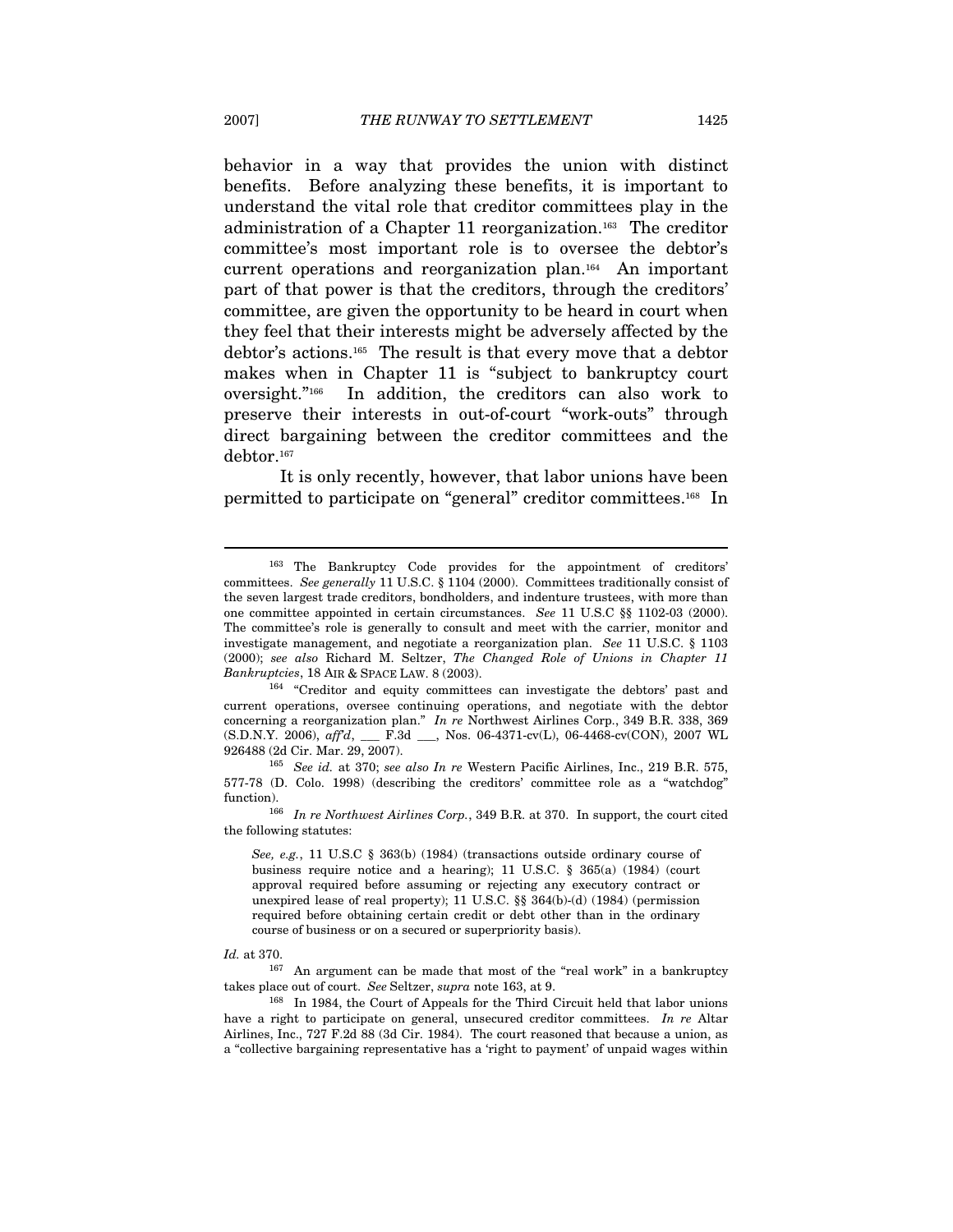the first Continental Airlines bankruptcy in 1983 and in the Eastern Airlines bankruptcy of 1989, the labor unions were relegated to subcommittees and were prohibited from participating on the general commercial creditors' committee.169 In the Eastern Airlines case, the general creditors' committee, which did not include labor union representatives, chose to "defer to management's labor and strategic policies" immediately after filing for bankruptcy.170 One commentator argues that in allowing this exclusion, the bankruptcy courts effectively "sidelined" the labor voice in bankruptcy reorganization.<sup>171</sup> Today, with *inclusion* as the general rule,<sup>172</sup> unions now sit on creditors' committees as experienced and well-respected members of the reorganization process.<sup>173</sup>

By virtue of that participation, the union now possesses unprecedented bargaining leverage. Specifically, participation on creditor committees allows the union to be involved in every facet of the reorganization process—not merely the labor issues.174 The effect of this is that the airline is forced to deal with repeat players at every step of the game.<sup>175</sup> For example, the airline must exercise caution in forcing the union to make unreasonable labor concessions because any unreasonableness might carry over and be held against the airline when it is seeking concessions from a creditor over which it *does not* have

the meaning of [the Bankruptcy Code]," the union should have an equal role in the reorganization process. Id. at 91.<br><sup>169</sup> Seltzer, *supra* note 163, at 8.  $\frac{170}{Id}$ .<br><sup>171</sup> Id. See In re Ionosphere Corp., 113 B.R. 164, 166-67 (Bankr. S.D.N.Y.

<sup>1990) (</sup>while the Air Line Pilot's Association union moved for the appointment of a trustee a few days after the filing of the case, and while the court found repeated instances of the airline's pre-petition misconduct that would ordinarily justify the appointment of a trustee, the court chose not to appoint a trustee until 13 months after the filing date when the motion was made by the general creditors' committee).<br><sup>172</sup> The Air Line Pilots Association International (a labor union) was

appointed as the chairman of the creditors' committees recently in the US Airways and United Airlines bankruptcies. Seltzer, *supra* note 163, at 9. <sup>173</sup> Id. "Unions are able to share strategic views, including views on

management or business plans, with other constituencies and forge joint positions within an organized creditor structure that simply does not exist outside of bankruptcy." Id.

<sup>174</sup> In 2006, even if Delta Air Line's management concluded that a merger with U.S. Airways was the best strategy for reorganization, that action could not be taken without the consent of the creditors' committee. See Michael J. de la Merced, US Airways Expected to Present Merger Offer for Delta This Week, N.Y. TIMES, Nov. 29, 2006, at C7.  $\frac{175}{175}$  See Seltzer, supra note 163, at 9.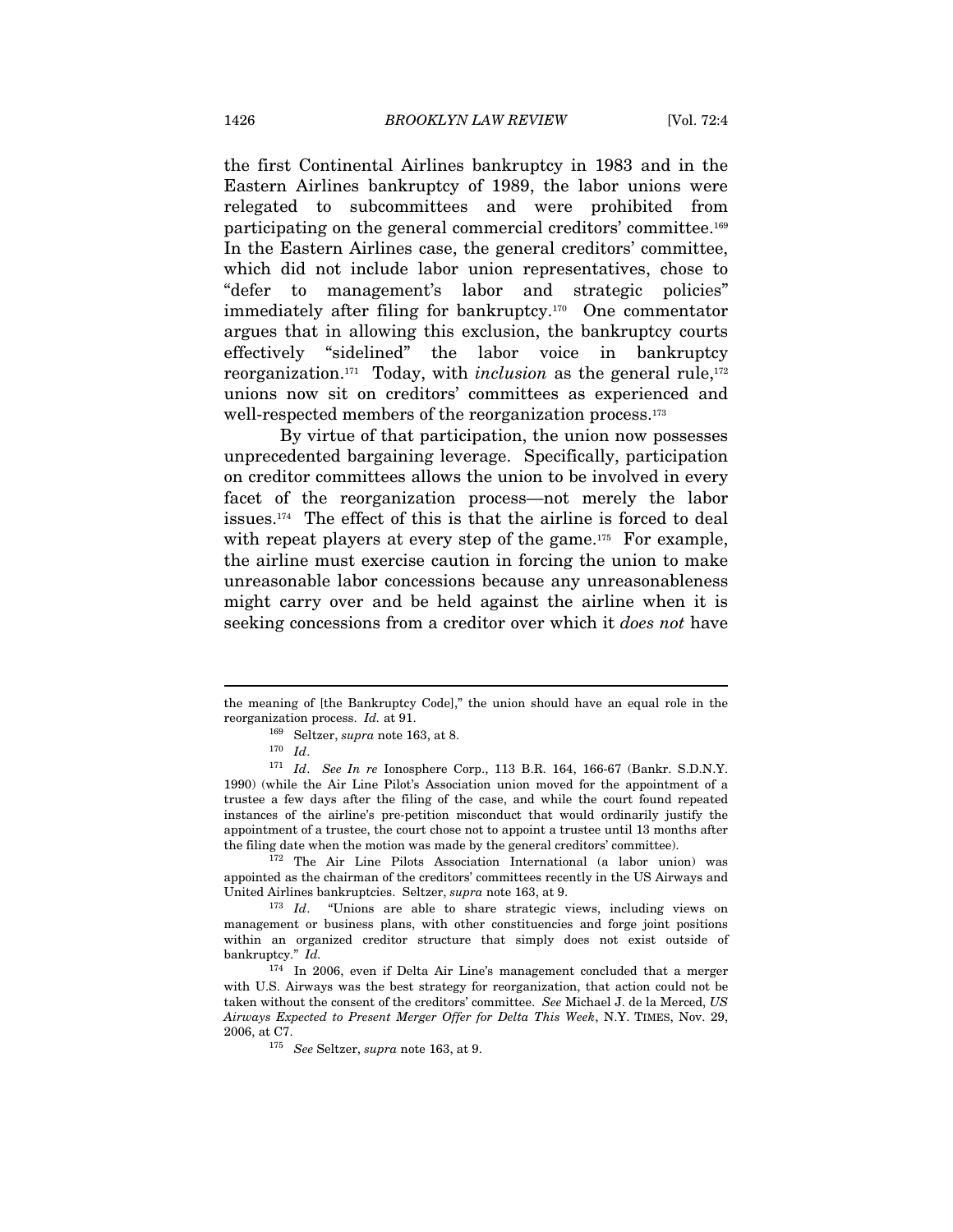a leverage advantage.176 In effect, every aspect of the reorganization process is subject to greater scrutiny and broader consequences.

This increased scrutiny allows the union to exert pressure on the airline to make concessions it might not have to make outside of bankruptcy. One area where this is particularly felt is in the management of the bankruptcy estate.<sup>177</sup> For example, in In re Ionosphere Corp.,<sup>178</sup> the creditors' committee threatened, with the court's implicit permission, not to support the airline's further use of escrowed funds for operating expenses if the airline did not immediately agree to have a trustee replace the airline's management.179 Because the creditor committee's support was so essential to obtaining that much-needed cash for basic operating expenses, the airline's ability to resist the committee's ultimatum was compromised.180

The ability to force management to step down<sup>181</sup> has the potential to give the labor union two distinct benefits. First, by forcing the current management to step down and substitute a

In cases involving larger companies particularly, management is prone to change on the eve of bankruptcy or soon afterwards. Professors Lopucki and Whitford demonstrated this in a study that they conducted of 43 large, publicly held companies that had sought relief in Chapter 11. They found that in the period beginning eighteen months before filing and ending six months after confirmation, 91% of the companies experienced a change in CEO.

 $176$  *Id.* at 9 ("Today, when a carrier's management enters the meeting room of a creditors' committee to seek support for a strategic move, they must face the representatives of the carrier's employees, who are present as respected, often key, decision makers for the creditors' committee.").<br> $^{177}$  See 11 U.S.C. § 541 (2000) (The "bankruptcy estate" is composed of "all

legal or equitable interests of the debtor in property as of the commencement of the case"). In Chapter 11, management of the bankruptcy estate includes continuing to run the debtor's business.<br><sup>178</sup> In re Ionosphere Corp. is the name of the Eastern Airlines bankruptcy case.

Because Eastern Airlines wanted to file its petition in the Southern District of New York ("S.D.N.Y."), it caused one of its affiliates, Ionosphere Corporation, which operated the airport lounges and was domiciled in the S.D.N.Y., to file a bankruptcy petition in the S.D.N.Y. Then, Eastern Airlines was permitted to file in the S.D.N.Y. even though it was a "foreign" venue. This type of forum shopping is permitted under the Code through the "affiliate venue" doctrine. See 28 U.S.C. § 1408(2) (2000) ("a case under title 11 may be commenced in the district court for the district . . . in which there is pending a case under title 11 concerning such person's affiliate, general partner, or

partnership"). 179 See In re Ionosphere Corp., 113 B.R. 164, 171 (Bankr. S.D.N.Y. 1990). 180 This results in a reduction of bargaining leverage. See supra Part III.A.; see also MICHAEL A. GERBER, BUSINESS REORGANIZATIONS 257-58 (2d ed. 2000).<br><sup>181</sup> See GERBER, supra note 180, at 257-58.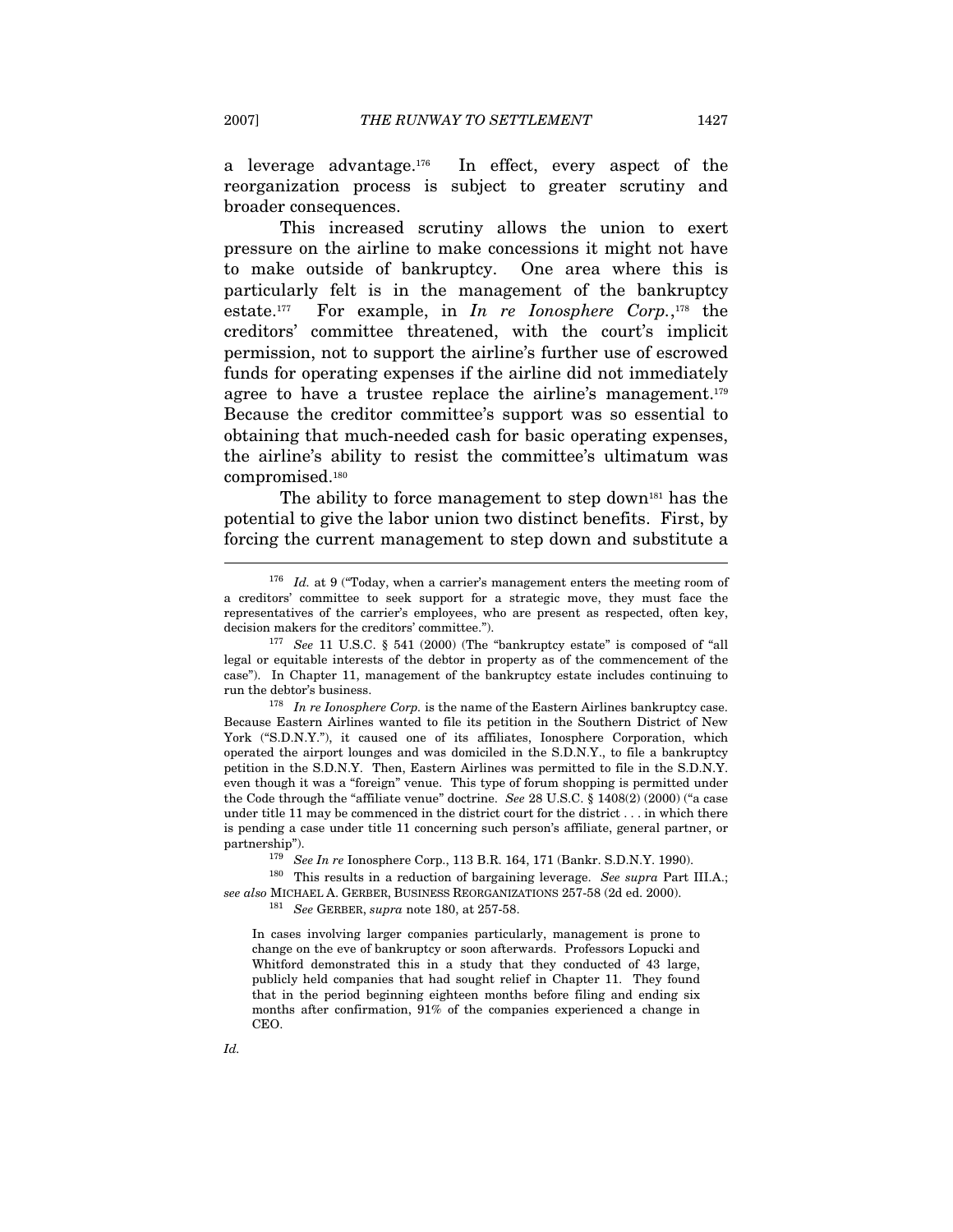trustee, it is less likely that the prior management's poor business judgments will continue.182 In effect, the union, through the creditor committee, now possesses the ability to indirectly influence management decisions.183 Second, forcing management to step down allows the union to resume RLA bargaining with the trustee, who is more likely to be neutral than the airline's management.184 Thus, the ability to force this type of concession from the airline demonstrates the tremendous influence the union now has by virtue of its participation on these committees.

In sum, the net result of this multilateral involvement is an increase in good faith and reasonableness on the part of the airline. While the relationship between the airline as the debtor and the union as a creditor remains adversarial in many respects, increased union participation fosters an environment where compromise is more likely. As will be discussed below, were the union to gain a surplus of leverage—by acquiring the right to strike—the compromise-inducing features of this relationship would be destroyed as the airline would be at the mercy of the union.

#### 3. The RLA in the Bankruptcy Context

When the "status-quo provisions" of the RLA operate in conjunction with the Bankruptcy Code, the union possesses significant bargaining leverage over the airline. The statusquo provisions of the RLA are roughly analogous to the automatic stay in the Bankruptcy Code.185 This is because both provisions have the effect of giving the debtor "breathing space" to sort out its obligations and concentrate on a reorganization plan.186 Under Section 6 of the RLA, "the parties must bargain

<sup>&</sup>lt;sup>182</sup> See infra note 218 and accompanying text.<br><sup>183</sup> See Cooke v. U.S., 796 F. Supp. 1298, 1300-01 (N.D. Cal. 1992) (debtorairline acquiesced to creditors' committee recommendation that the current CEO be replaced by an experienced party who had been hired part-time "to assist the faltering airline with interline agreements and to encourage lenders and investors to put additional capital into [the airline]").  $184$  See In re New Orleans Paddlewheels, Inc., 350 B.R. 667 (Bankr. E.D. La.

<sup>2006) (&</sup>quot;With a trustee, all interests are assured a neutral party with the best interests % of the creditors at heart.").<br><sup>185</sup> See generally 11 U.S.C. § 362(d)-(g) (2000) (the automatic stay prohibits

any attempt by a creditor to collect a debt or improve his position without the express authority of the bankruptcy court).<br><sup>186</sup> See In re Timbers of Inwood Associates, Ltd., 808 F.2d 363, 367 n.7 (5th

Cir. 1987) (describing the automatic stay as "breathing space" (citing In re American Mariner Industries, Inc., 734 F.2d 426, 431 (9th Cir. 1984))).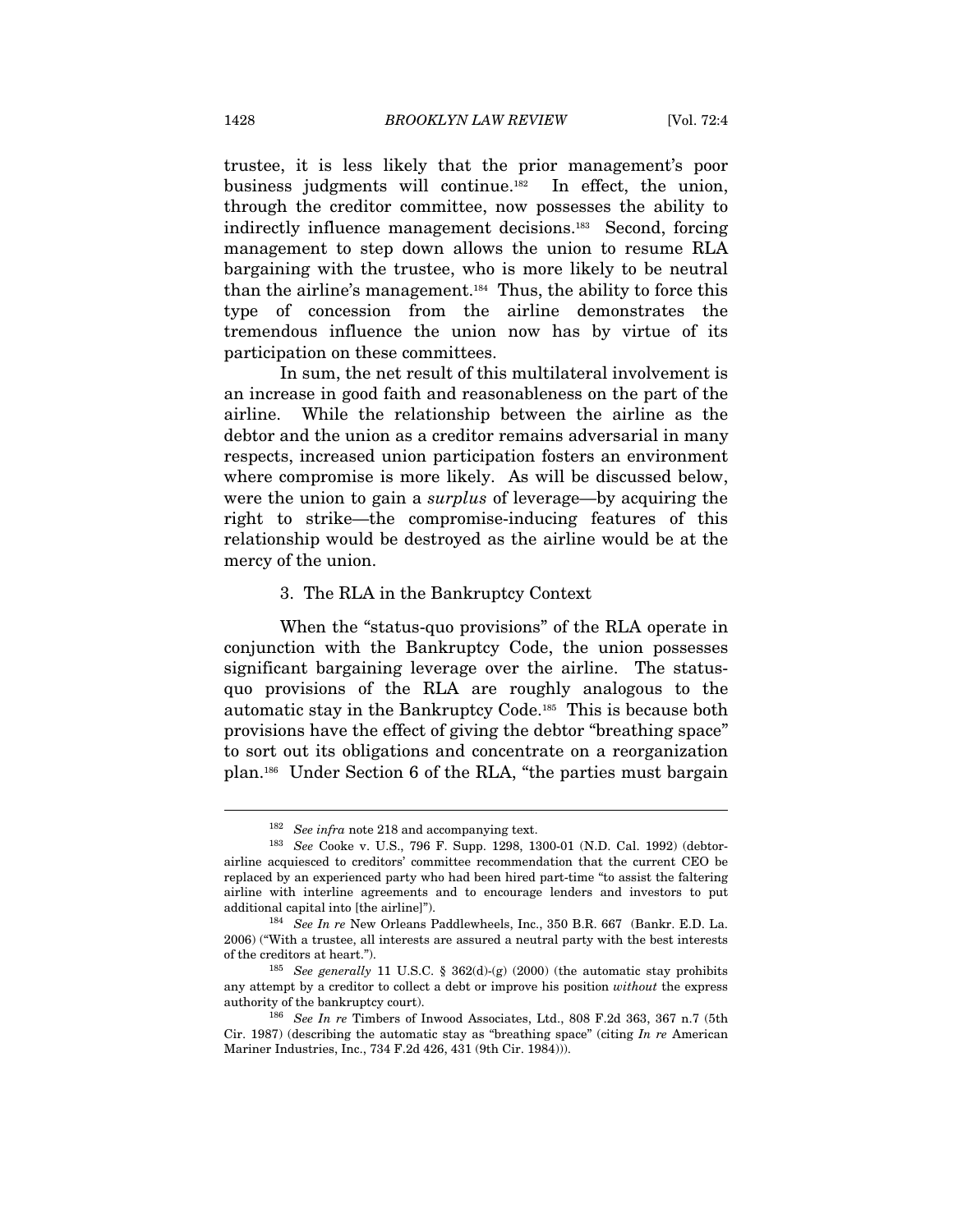in good faith over the proposed modifications"187 and neither party is permitted to alter the status quo by unilaterally changing the existing CBA.188 While in bankruptcy, this prohibition on unilateral changes is critical because it prohibits the union from taking any action that would harm the airline's current operations.189 Only when a resolution is reached, or when the Mediation Board has declared an impasse and a conclusion of the Section 6 bargaining procedures, may the status quo be disturbed.190 Therefore, like the automatic stay, the status quo provisions "freeze" any attempt by either party to force or reach a solution in any manner other than what is explicitly provided by the RLA.191

At first glance, this appears to give the airline a leverage advantage. Because the union is prohibited from striking, it is forced to sit down with airline management and bargain according to prescribed procedures. While this argument may hold outside of bankruptcy, it fails to appreciate the nature of this "forced" bargaining in bankruptcy. In bankruptcy, forced bargaining reduces the union's leverage over the airline because, unlike a NLRA-governed dispute, the union is expressly prohibited from applying "immediate economic pressure" to force the employer to acquiesce to its demands.192 Thus, while the parties are required to bargain, they are not required to abide by any specified time limitations.<sup>193</sup>

When operating in bankruptcy, time is an airline's greatest enemy.194 The reality of the airline business is that most major airlines are operating at a loss, and employment costs are a large reason for their insolvency.195 Because the

 $187$  In re Northwest Airlines Corp., 346 B.R. 333, 340 (Bankr. S.D.N.Y.), rev'd by, 349 B.R. 338 (S.D.N.Y. 2006),  $affd$ , \_\_\_ F.3d \_\_\_, Nos. 06-4371-cv(L), 06-4468-

cv(CON), 2007 WL 926488 (2d Cir. Mar. 29, 2007).<br><sup>188</sup> See Tulk, supra note 14, at 618-19.<br><sup>189</sup> See id. at 618-19.

<sup>&</sup>lt;sup>190</sup> See id. at 619.<br>
<sup>191</sup> See supra note 188 and accompanying text.<br>
<sup>192</sup> See Reinert, *supra* note 49, at 4.<br>
<sup>193</sup> The RLA does not set a maximum time for bargaining. See *supra* note 106.<br>
<sup>194</sup> See Stone, *supra* carriers was approximately \$513M. See Annual Reports and SEC 10-K Filings for American Airlines, United Airlines, Delta Air Lines, US Airways, Continental Airlines and Northwest Airlines, available at http://www.aa.com, http://www.continental.com, http://www.nwa.com, http://www.united.com, http://www.delta.com and http://www.usairways.com (last visited Mar. 11, 2007).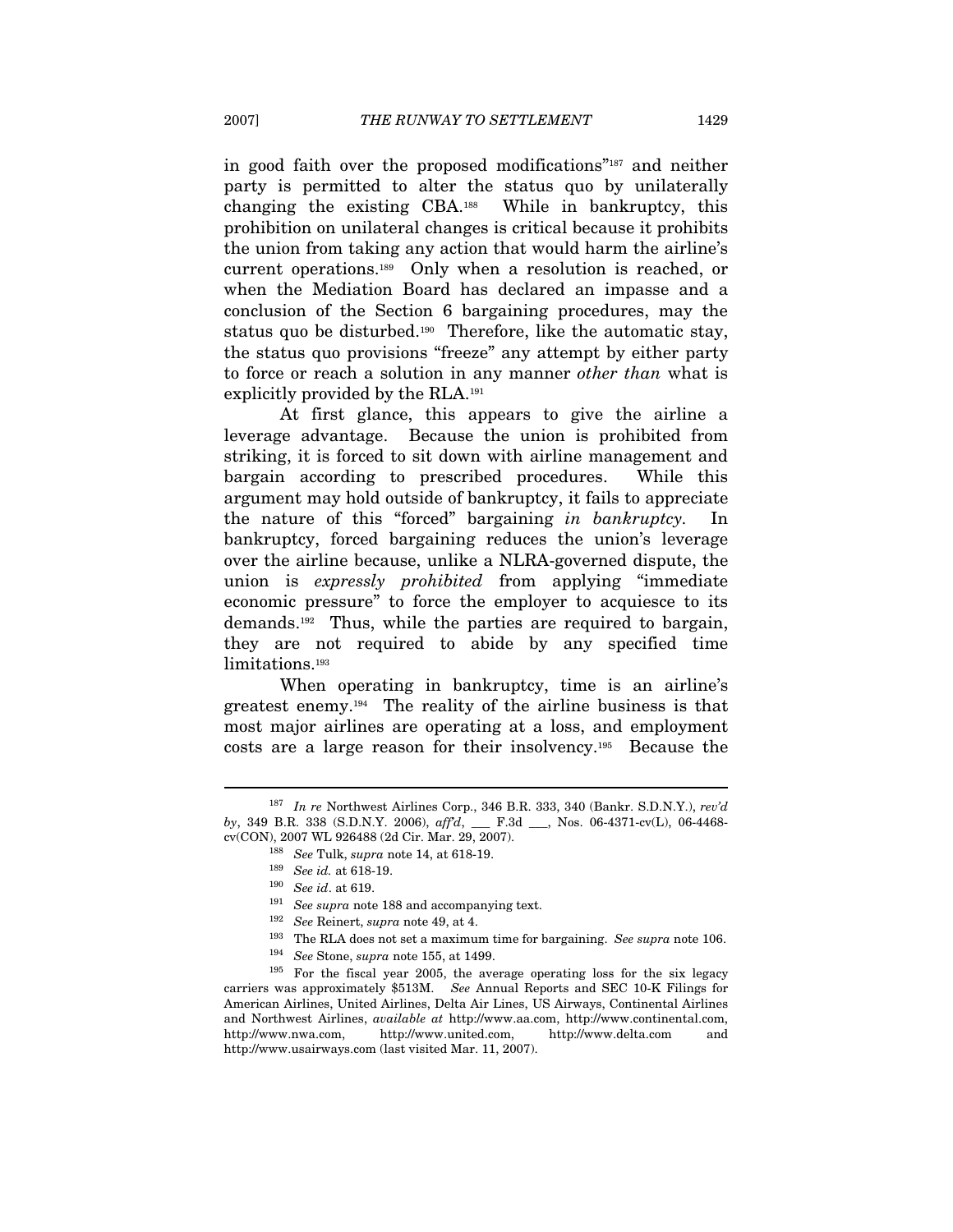airline has no control over the cost of fuel or passenger demand, the airlines will seek financial give-backs and concessions from its creditors and unions as the quickest way to relieve themselves of burdensome obligations and return to profitability.196 It is the airline's immediate need for labor concessions that gives the union leverage.197 This is because the "immediate need" is antithetical to the RLA status quo provisions. While the airline requires quick concessions, the status quo provisions allow the union to "hold-out" under the guise of "continued bargaining," "good faith consideration," or "consultation with membership."198 Other than making a motion for immediate rejection under § 1113, the airline is virtually powerless to expedite this process.

Fortunately, this system has a self-checking feature. That feature is that the union is not foolhardy—it appreciates the potential consequences for its members if the airline should fall deeper into debt.<sup>199</sup> Therefore, the union is *not* likely to use the interminable nature of the status quo to categorically refuse concessions—it will merely defer acceptance of those concessions and "hold-out" in order to gain concessions of its own. Due to the airline's financial situation, the union understands that these concessions will likely not come in the form of financial benefits. However, financial benefits are only a part of the union's modus operandi, for unions use CBAs to provide their employees with less-tangible, "cost-neutral" benefits.200

<sup>&</sup>lt;sup>196</sup> See Stone, supra note 155, at 1499.<br><sup>197</sup> Id. ("With time and the pressure of the status quo on their side, unions have often negotiated for outcomes that altered the employer's initial decision or cushioned its impact on their members."). 198 Id. (The RLA's status quo requirement "enables unions to discuss

<sup>[</sup>management] decisions before they are implemented and to prevent unilateral employer actions in the interim.").<br><sup>199</sup> It is important to remember that the unions must balance the benefits that

its constituents might receive from holding out with the injury that would occur to its constituents' careers if extended periods of onerous obligations forced the airline into liquidation. For example, in 2003 American Airlines was on the verge of bankruptcy and its parent corporation authorized a bankruptcy filing. It was "only the unions' agreement to \$1.6 in concessions that kept the airline solvent and [out of bankruptcy]. These concessions were undoubtedly more attractive to the labor unions than the possible aftermath of the airline declaring bankruptcy." Tulk, supra note 14, at 634. Perhaps the reason for this fear was because the unions knew that while in bankruptcy, the airline would have the option of rejection under § 1113 and they would have no "good cause" to oppose that request.<br><sup>200</sup> See Berman, supra note 34, at 985-86; see also Telephone Interview with

Karen Mazure, Member, AFA Financial Review Committee for United Airlines Flight Attendants (Nov. 4, 2006) [hereinafter AFA Interview].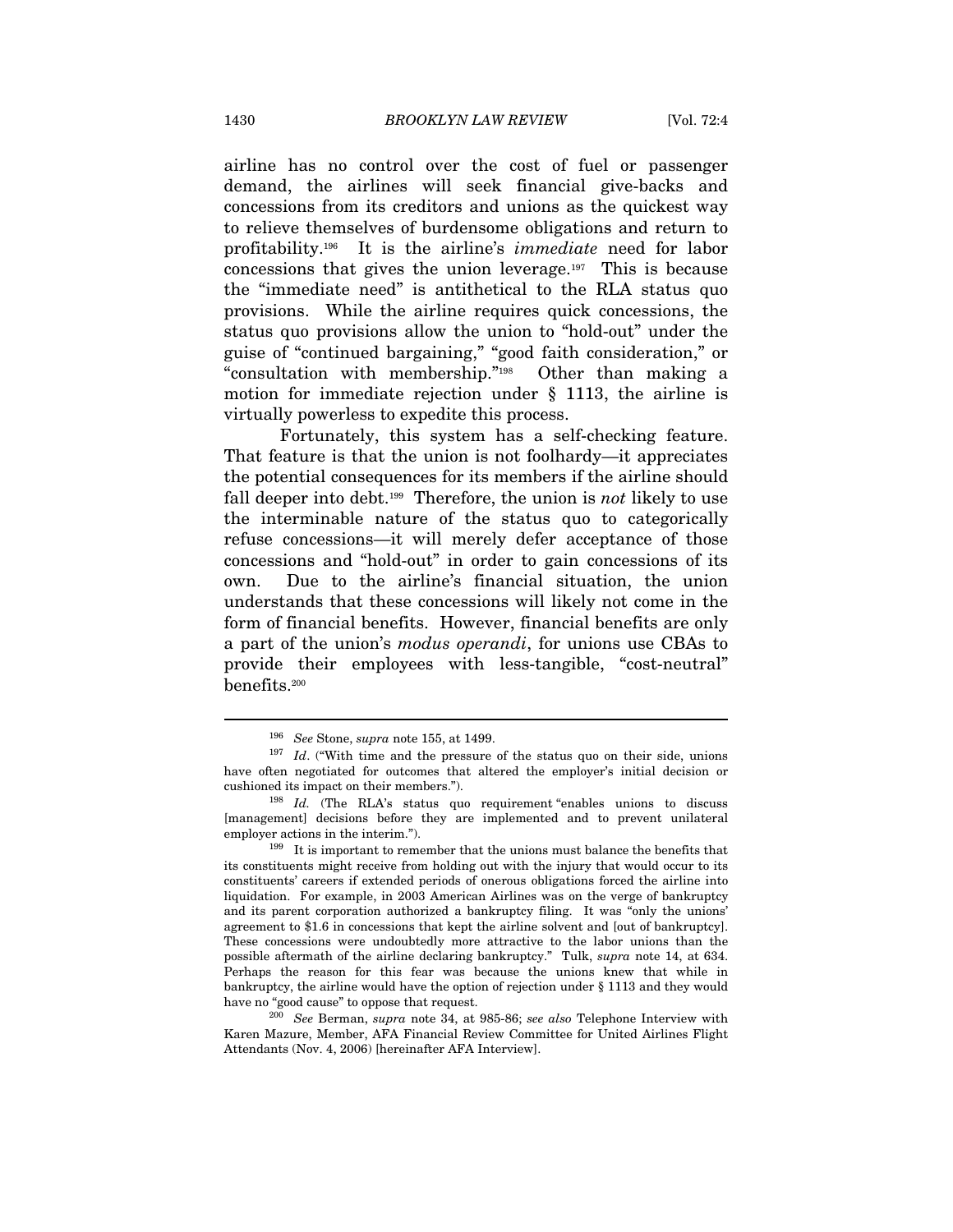These "cost-neutral" benefits run the gamut of tangibility. On one end, the union can use the threat of "holding-out" as a means to affect "strategic level corporate decisions."201 In addition, unions actively seek greater participation in management decisions as means of improving their members' prestige and endowing them with a voice in shaping the future of the company.<sup>202</sup> For example, in the Northwest Airlines case, the flight attendants were successful in altering the airline's future hiring plan, which the flights attendants perceived as troublesome to their job security.203 Furthermore, in exchange for reductions in wages or increases in work hours, the unions can bargain for representation on the airline's board of directors.204 Other options are more financial in nature and are contingent on the future success of the company. These options include: bargaining for a plan of employee ownership, profit-sharing programs, stock options, and "greater employee involvement in financial planning."205 In the Northwest Airlines case, the plan of reorganization being proposed by Northwest's management provides that employees "will own about 20 percent of the airlines through profit sharing and claims granted in exchange for concessions."206 In

crew. AFA Interview, *supra* note 200.<br><sup>203</sup> In an earlier proceeding, the flight attendants convinced the management to drop its proposal to hire foreign flights attendants for some of its trans-pacific routes. See In re Northwest Airlines Corp., 346 B.R. at 328 n.25. The court found that this concession showed considerable "flexibility in the allocation of concessions," especially since the hiring of these foreign workers would have made "good business sense." Id. at 327. The record showed that "[t]he hiring of foreign flight attendants would not only reduce costs, but it would also allow the [airline] to attract and serve customers in a segment of their business in which they compete with foreign airlines

that appear to offer better language capabilities." Id.  $^{204}$  See Stone, supra note 155, at 1491.<br> $^{205}$  Id.  $^{206}$  Northwest Expects To Be Worth \$7 Billion After Bankruptcy, N.Y. TIMES, Feb. 16, 2007, at C7. This proposal is promising considering that in typical bankruptcy reorganizations, equity holders at the time the company entered bankruptcy often "lose" their ownership interest when the company emerges from bankruptcy. (Airline employees often own stock in their employer.) Because equity holders enjoy the lowest priority of those who must be "paid out" as part of a reorganization plan, equity holders are often stripped of their ownership interests so that creditors, who have a higher priority, can be compensated as required by bankruptcy law. When the company

<sup>201</sup> See Stone, supra note 155, at 1499; see also supra note 183 and accompanying text.<br><sup>202</sup> In the United Airlines bankruptcy, in exchange for financial concessions,

the flight attendants were able to negotiate and receive "quality-of-life" concessions. First, they renegotiated the disciplinary policy for employees who were tardy to work in "no-fault" situations. Second, they rebuffed an attempt by airline management to remove the stripes from their uniforms, which the flight attendants perceived as an attempt to degrade the image of the flight attendants vis-à-vis the rest of the flight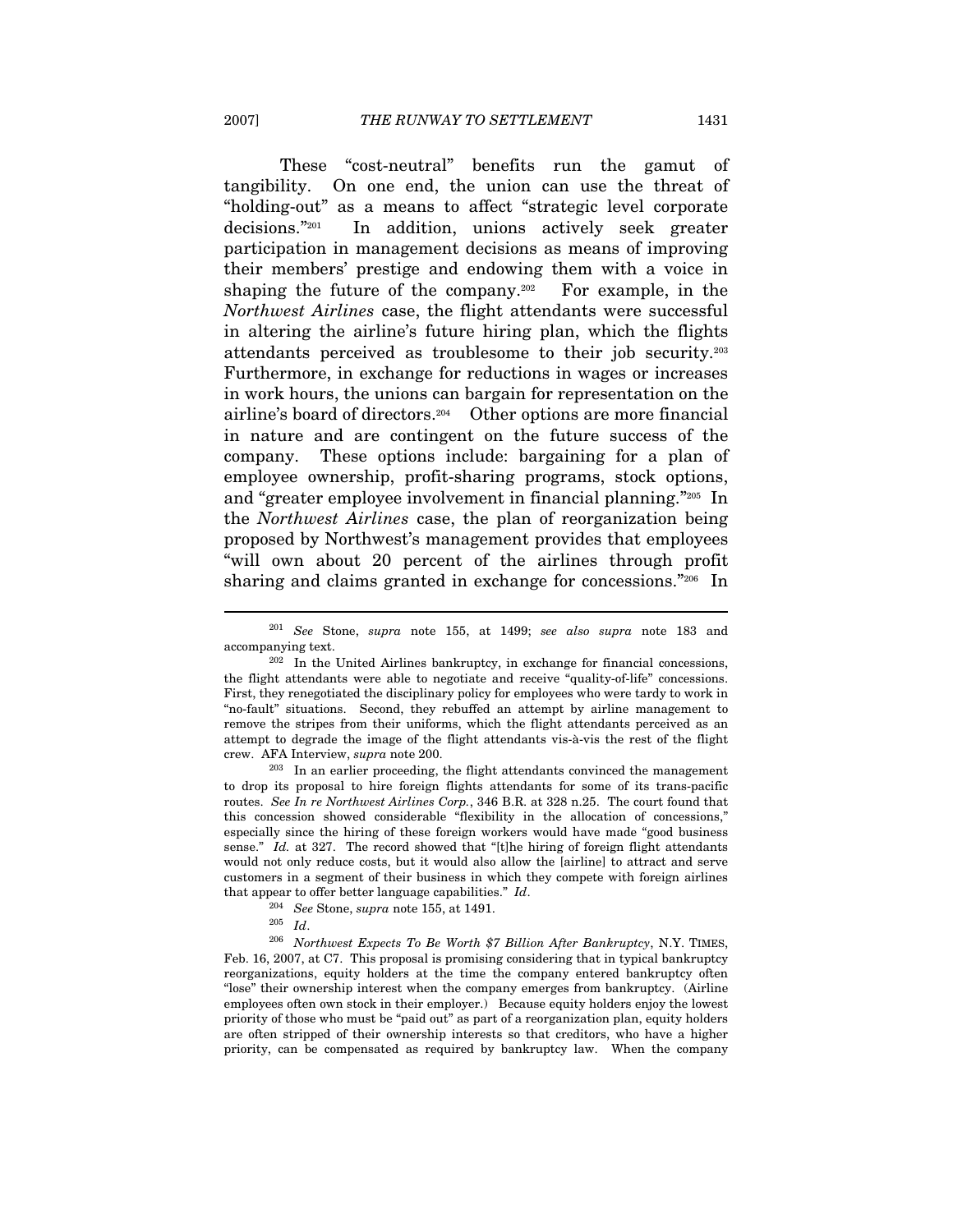the recent United Airlines bankruptcy, the flight attendants bargained for convertible notes and company contributions to 401K retirement plans in exchange for the airline terminating their pensions.207 The Northwest and United cases demonstrate the immediacy with which the airlines need to save money. In those cases, the airlines are willing to confer significant future financial benefits in order to reduce their short-term obligations.<sup>208</sup>

This type of quid pro quo that affords the union greater participation in the reorganization process is similar to the negotiations occurring through the union's participation on creditor committees.209 Airline management should view this type of reciprocal bargaining with open eyes because an agreement to share control and involve unions in long-range planning is hardly a price to pay for concessions that reduce the airline's most burdensome obligation. Therefore, the courts should seek to perpetuate an environment where these reciprocal concessions are possible.

#### B. The Pre-Rejection Situation as Good Public Policy

While the airline may ultimately be able to earn financial concessions on its labor-related CBAs, labor unions do possess enough bargaining leverage in the pre-rejection situation to extract substantial concessions for their members.<sup>210</sup> As a matter of bankruptcy and labor policy, these benefits are justified and will tend to facilitate a more efficient and equitable reorganization. Specifically, the leverage apportionment between the union and the airline prior to rejection establishes a manageable and potentially productive status quo in two distinct ways.

emerges from bankruptcy, creditors are often compensated by exchanging their debt claims for newly issued equity (stock) in the company, which effectively eliminates the previous equity holders' interests.<br><sup>207</sup> AFA Interview, *supra* note 200. The bankruptcy court in the United

Airlines case found that termination of the pensions was necessary in order to keep the airline functioning. United was released from \$3.2 billion in pension obligations through 2010. In response, "[t]he federal agency that guarantees pensions, the Pension Benefit Guaranty Corporation, . . . assume[d] responsibility for the plans, which cover about 134,000 people." Micheline Maynard, United Air Wins Right to Default on its

 $Pensions,$  N.Y. TIMES, May 11, 2005, at A1.  $^{208}$  It is noteworthy that the airline reneged on offers to provide supplemental insurance and "early-out" terminations—both of these concessions would have required the airline to sacrifice capital in the short term. AFA Interview, *supra* note 200.<br><sup>209</sup> See supra Part III.A.2. <sup>210</sup> See supra notes 201-08 and accompanying text.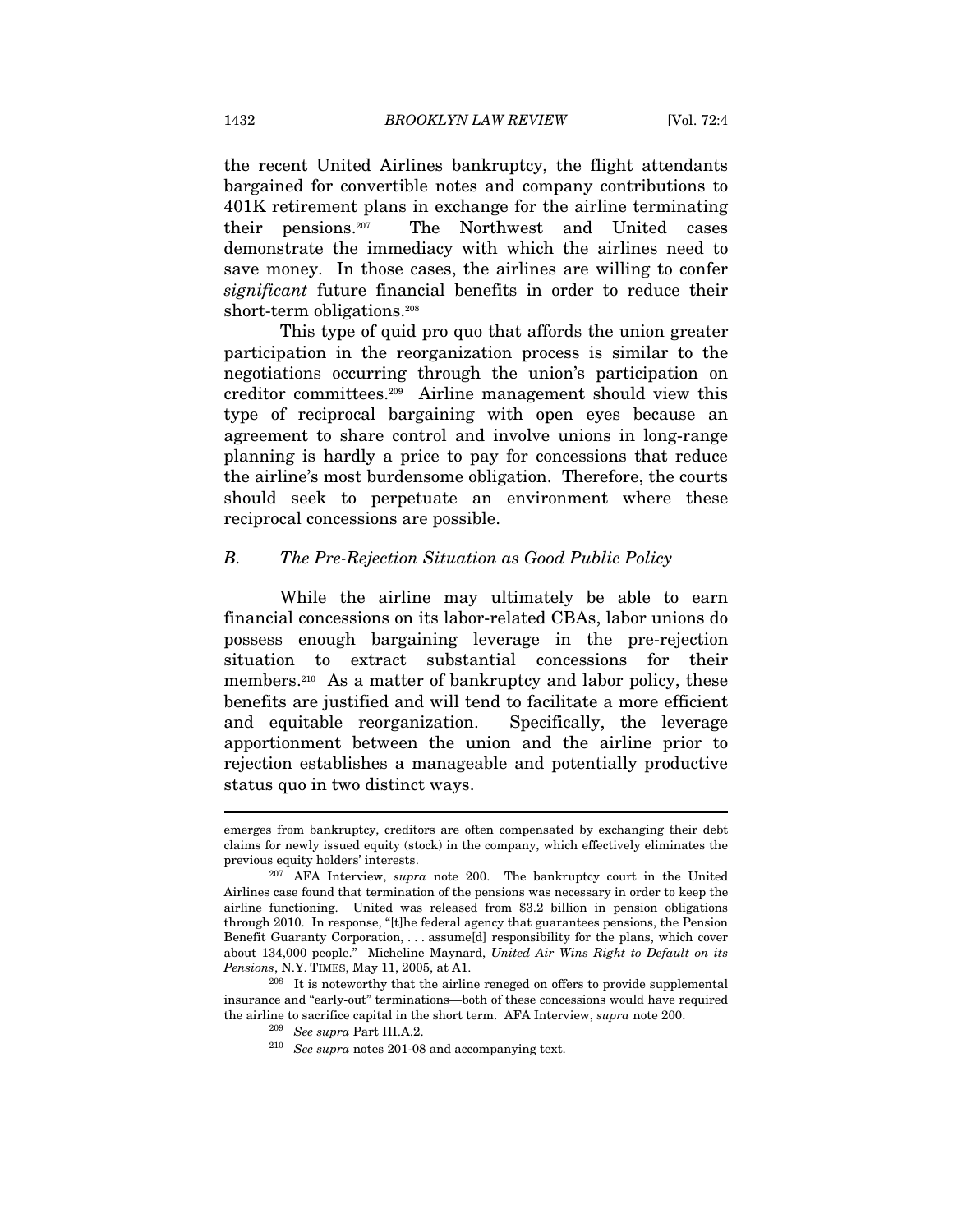$\overline{a}$ 

First, while the airline is entitled to certain protections designed to give a debtor a "fresh start,"211 it is well established that these protections should not come at the complete expense of the creditors.212 In other words, it is both expected and typical for the debtor to have to make significant sacrifices in exchange for the protective features of the bankruptcy code particularly § 1113.213 The debtor's sacrifices can be considered fair consideration for the opportunity for a second chance.<sup>214</sup> In addition, to put labor disputes in perspective, the reduction of labor costs is only one of the many important pieces in the bankruptcy puzzle.215 Neither party (including the court) can afford to have the labor component of the bankruptcy swallow up other important considerations or hinder the overall reorganization process.216 In this way, any internal mechanism, such as greater union participation, that quickens the

If viewed as a balancing of competing interests, bankruptcy laws should serve both the need of the debtor for economic rehabilitation by debt forgiveness and a fresh start, ... [and] the interests of creditors and society that the absolved debts be free of fraud, and that the debtor's assets in excess of exemptible amounts be distributed to the creditors.

Id. (citing Hon. William Houston Brown, Political and Ethical Considerations of Exemption Limitations: The 'Opt-Out' as Child of the First and Parent of the Second, 71 AM. BANKR. L.J. 149, 152 (1997) (citation omitted)). 213 These protections include, but are not limited to: the power to reject a

collective bargaining agreement, 11 U.S.C. § 1113 (2000); the power to reject executory contracts and unexpired leases, 11 U.S.C. § 365 (2000); the automatic stay, 11 U.S.C. § 362 (2000); the trustee's power to avoid unperfected security interests in personal and real property, 11 U.S.C. § 544 (2000); and the trustee's power to rescind harmful transactions occurring shortly before filing the bankruptcy petition, 11 U.S.C. § 547

(2000). <sup>214</sup> See Grogan v. Garner, 498 U.S. 279, 286-87 (1991) (explaining that the "fresh start" has limits and that even "the honest but unfortunate debtor" may not have the opportunity for a completely "unencumbered new beginning").<br><sup>215</sup> In airline bankruptcies, while labor is an important component of the

restructuring process, the airline must negotiate with other important constituencies to reduce its operating costs and current obligations. See Northwest Airlines, Current News Releases, Northwest Airlines Files its Plan of Reorganization (Jan. 12, 2007), available at http://www.nwa.com/corpinfo/newsc/2007/pr020820071739.html (describing new agreements with airports (terminal and hanger leases), partner airlines, aircraft manufacturers, and banks).<br><sup>216</sup> See Richard L. Merrick, *The Bankruptcy Dynamics of Collective Bargaining* 

Agreements, 19 J. MARHSALL L. REV. 301, 356 (1986) ("[T]he purpose of bankruptcy reorganization is debt adjustment and maximizing the equitable distribution of available assets and future earnings among creditors.").

<sup>&</sup>lt;sup>211</sup> See ELIZABETH WARREN & JAY LAWRENCE WESTBROOK, THE LAW OF DEBTORS AND CREDITORS, TEXT, CASES, AND PROBLEMS 123 (Aspen 2006) (By distinguishing between pre- and post-bankruptcy petition debts, the debtors receive the first benefit of the fresh start—the "opportunity to put misfortune or irresponsibility behind them and to begin life anew.").<br><sup>212</sup> See Christo v. Yellin, 228 B.R. 48, 53 (B.A.P. 1st Cir. 1999).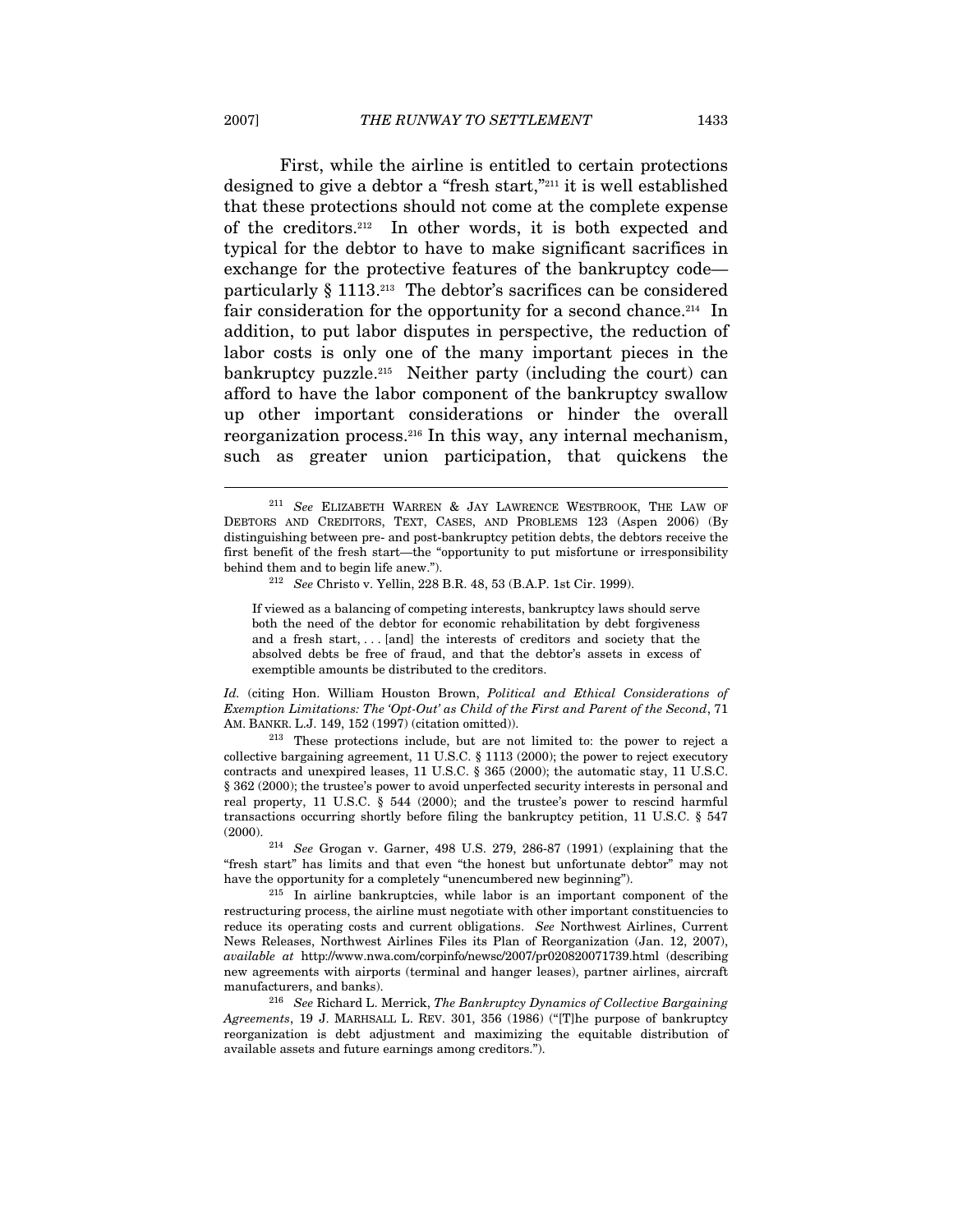resolution of labor disputes is productive for the overall bankruptcy restructuring process. The less time that the parties spend in adversarial legal proceedings or on opposite sides of the bargaining table, the less likely it is that any animus will carry over and affect other aspects of the reorganization.217

Second, when a debtor seeks bankruptcy protection, it is an indication that the debtor requires assistance. While market forces may have contributed to the debtor's insolvency, it should be assumed the debtor is somewhat responsible for its financial distress. In fact, the courts recognize a presumption that the debtor, prior to declaring bankruptcy, made at least some unwise business decisions leading up to its bankruptcy filing.<sup>218</sup> Therefore, the incorporation of experienced parties such as the labor unions into the management structure should be looked upon favorably.219 In addition, by granting the employees a stake in the future of the company, it gives the employees an incentive to provide better customer service. Increased customer satisfaction is critical to putting the airline on the right track toward profitability, particularly in the airline industry where reputation can have a significant effect on demand for an airline's services.220

The fate of this desirable status quo is contingent upon other courts' following the lead of the district court and Second Circuit in the Northwest Airlines case. The next section will demonstrate how the district court's decision establishes a framework for the preservation of that leverage apportionment and pre-rejection status quo notwithstanding an airline's request for emergency relief under § 1113.

 $217$  This concern is particularly acute because the *general* creditors committees

are involved in every aspect of the reorganization. See supra Part III.A.2.<br><sup>218</sup> See In re Ionosphere Corp., 113 B.R. 164, 168 (Bankr. S.D.N.Y. 1990) ("The language of  $\S$  1104(a)(1) of the Code represents Congressional recognition that some degree of mismanagement exists in virtually every insolvency case.").

<sup>&</sup>lt;sup>219</sup> See supra note 173 and accompanying text.<br><sup>220</sup> See Jo Ann J. Brighton, *The Doctrine of Necessity: Is it Really Necessary?*, 10 J. BANKR. L. & PRAC. 107, 112-13 (2000) ("The Court discussed that despite the capital intensive nature of the railroad industry and, to a lesser extent, the airline industry, retention of skills, organization and reputation for performance must be considered valuable assets contributing to going concern value in aiding rehabilitation where that is possible." (citing  $In$  re Gulf Air, Inc., 112 B.R. 152, 153-54 (Bankr.W.D.La. 1989))).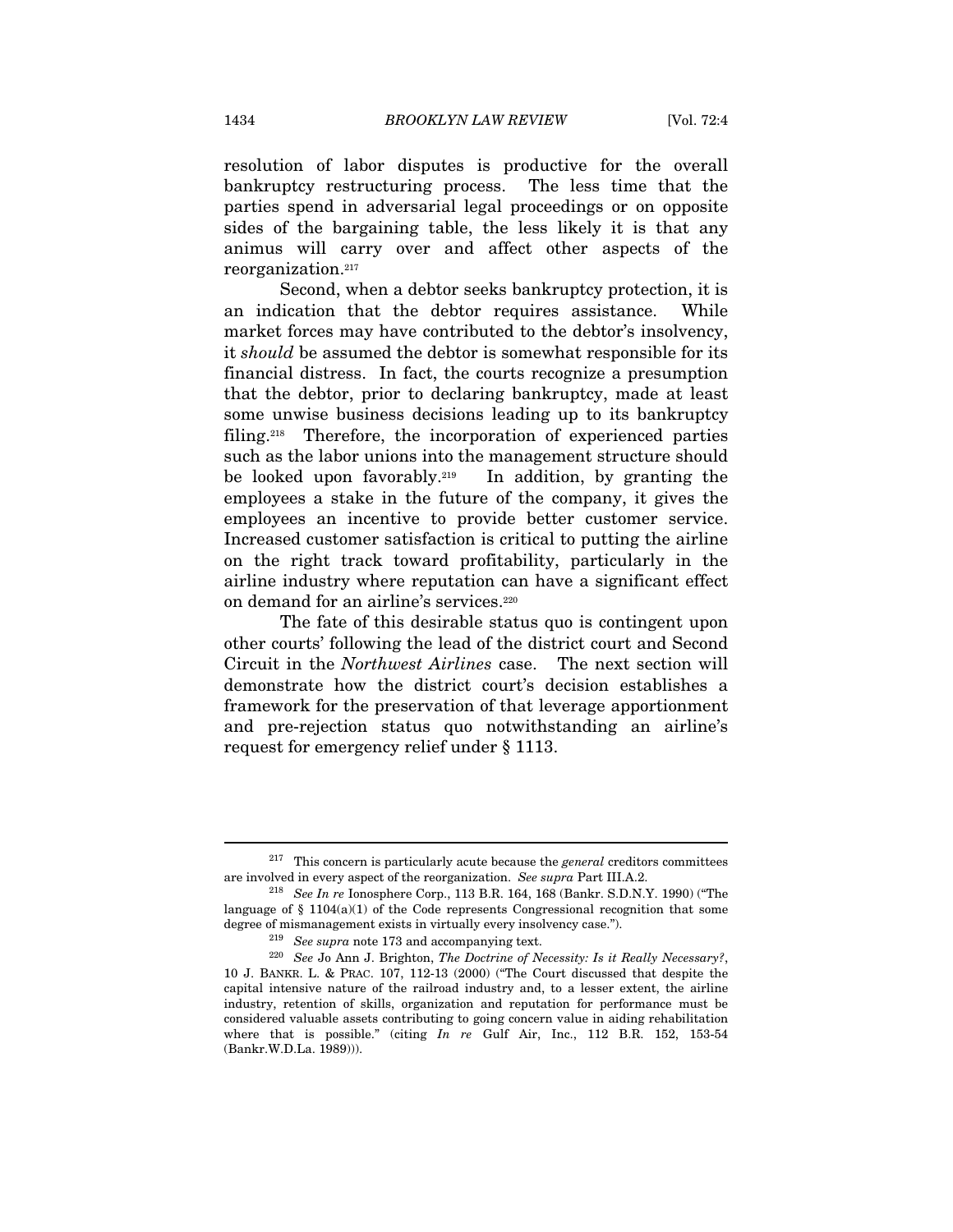#### IV. THE POST-REJECTION SITUATION

In the Northwest Airlines case, the rejection of the CBA under § 1113 had the potential to destroy the pre-rejection status quo if the union were permitted to take immediate strike action. If other courts do not follow the lead established by the Second Circuit, and alternatively apply the rationale of the bankruptcy court, the airlines will suddenly be at the mercy of their employees, for they simply cannot afford to halt their operations for days, or even weeks.<sup>221</sup> On a broader scale, if the bankruptcy court's harmonization of the statutes prevails in other courts nationwide and unions are permitted to strike immediately after rejection, the status quo will be instantly altered as the union comes into possession of its strike weapon. The result will be a reduction of the bilateral concessions and compromises that make that status quo a productive one.222

This Note suggests that even though the objectives of both parties might continue to be in conflict following rejection, the framework established in the Second Circuit increases the likelihood that the pre-rejection status quo will be maintained after rejection. To go one step further and ensure its maintenance, this Note argues that courts and the Mediation Board must insist on holding unions—both the AFA in Northwest Airlines and unions in the future—to the "good faith obligations" explicitly found in both the Bankruptcy Code and the RLA.

#### A. After Rejection, What's Next?

The Second Circuit's decision in Northwest Airlines requires the parties to return to the RLA-Section 6 bargaining table.223 Not only must they return, but, pursuant to Section 2

<sup>&</sup>lt;sup>221</sup> When the bankruptcy court granted Northwest's motion for  $\S$  1113 relief, it found that a strike would have disastrous consequences on the airline, its employees and its creditors. See In re Northwest Airlines Corp., 346 B.R. at 329 ("[T]he Court has already found that revisions to the PFAA agreement and the Debtors' other collective bargaining agreements are 'necessary' to prevent liquidation and preserve value. The Debtors cannot survive under the present agreements, and liquidation of this service company would likely cost all employees (including the flight attendants) their jobs and

result in little or no recovery to creditors.").<br><sup>222</sup> See e.g., Seltzer supra note 163, at 8 (Through participation on general creditor committees, "[l]abor unions are now . . . viewed and treated by debtors, committees, creditors, the courts, and the media as full bankruptcy 'players,' and that shift has been an improvement for the bankruptcy reorganization process.").  $2^{23}$  See supra note 132 and accompanying text. This proposition assumes that

on remand, the bankruptcy court found that the standard was met for a preliminary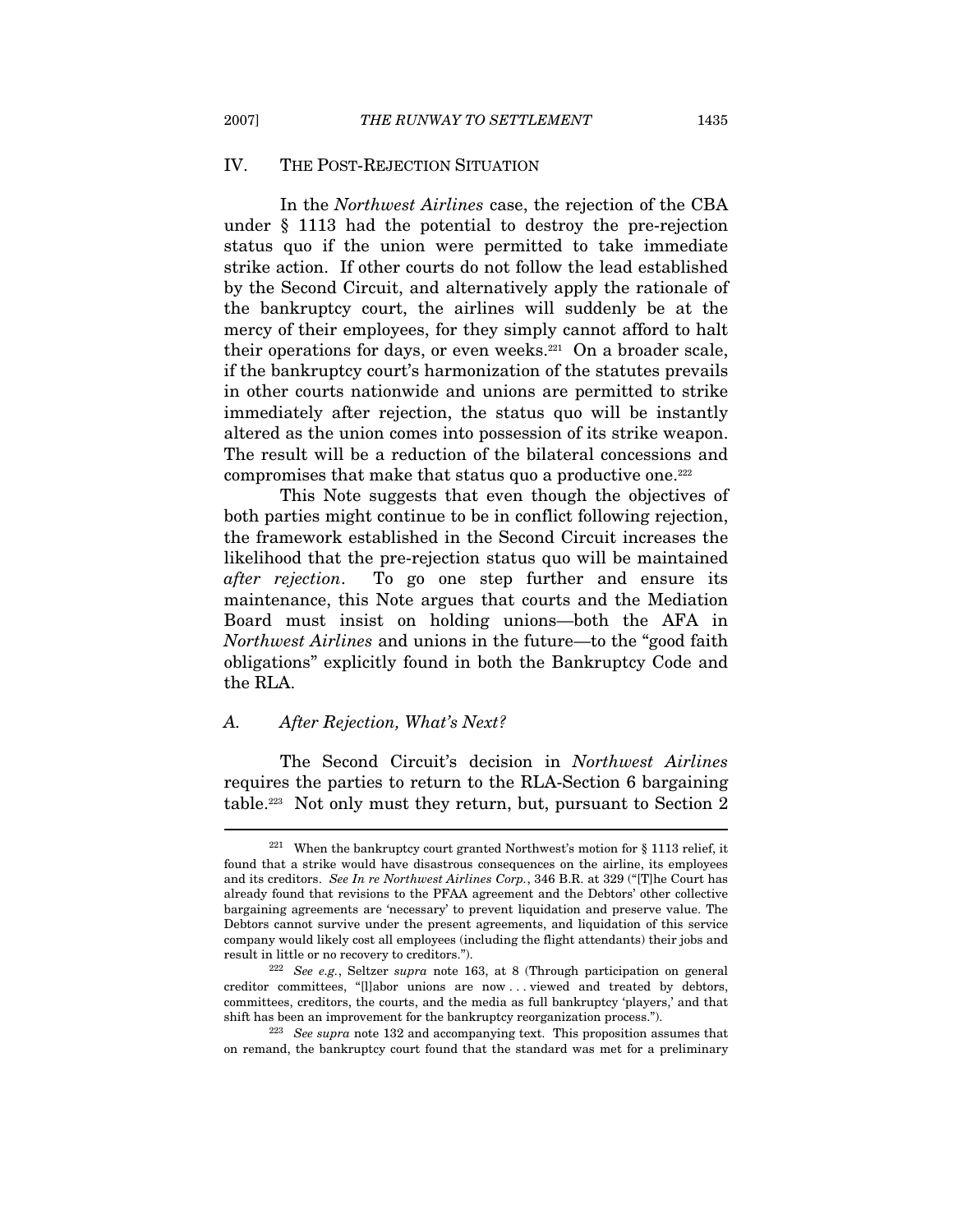of the RLA, they must also continue to make "every reasonable effort" to reach a settlement that is mutually agreeable.<sup>224</sup> It is unrealistic, however, to assume that both parties will return to the bargaining table in the same place as where they started that is to say equally eager to work toward a solution.

For a number of reasons, the union is not likely to be amenable to further negotiations after the terms it had originally bargained for and expected were substituted at the request of the airline.<sup>225</sup> First, it is clear after numerous adversarial legal proceedings that bargaining is insufficient and that the debtor has no more options. Specifically, by asking the court for permission to reject a CBA after a failed bargaining process, the airline has signaled to the court and the public that the union is unwilling to compromise and that it has no choice but to invoke to § 1113 as a last resort.<sup>226</sup> Second, the union is faced with the fact that it has been established on the record that the union has refused to agree to "necessary" modifications without any "good cause."<sup>227</sup> Therefore, from the perspective of the public, the Mediation Board, and any potential arbitrator, there is a presumption of the union's bad faith.228 Third, because the union was not willing to make sufficient concessions in its wages or benefits, it is unlikely that it now enjoys any of the "new" management responsibilities that could have resulted from pre-rejection compromises.229 In other words, the union representatives are likely to feel even more alienated from the airline's management than before.

Despite the union's probable distaste for future bargaining, the Second Circuit in Northwest Airlines has made it clear that the union has a continued obligation to do so.<sup>230</sup> Therefore, from the union's perspective, the best that it could

- <sup>228</sup> This presumption will be applied in Part IV.D *infra*.<br><sup>229</sup> See supra notes 202-05.<br><sup>230</sup> See supra note 132 and accompanying text.
- 
- 

injunction and the union was consequently enjoined from strike activity. See supra

note 131 and accompanying text.<br><sup>224</sup> See supra note 130 and accompanying text.<br><sup>225</sup> "Collective bargaining agreements . . . and other policies regarding workplace relations exist in part to clarify the rights and responsibilities of workers and management and to assure a certain equality of treatment and expectations." Peter Robinson, et al., DyADS: Encouraging "Dynamic Adaptive Dispute Systems" in the Organized Workplace, 10 HARV. NEGOT. L. REV. 339, 361 (2005). This expectancy is necessarily upset when one party (with the court's permission) imposes un-bargained % for terms on the other party. 226 See Matter of Walway Co., 69 B.R. 967, 973 n.15 (Bankr. E.D. Mich. 1987). 227 See supra note 66.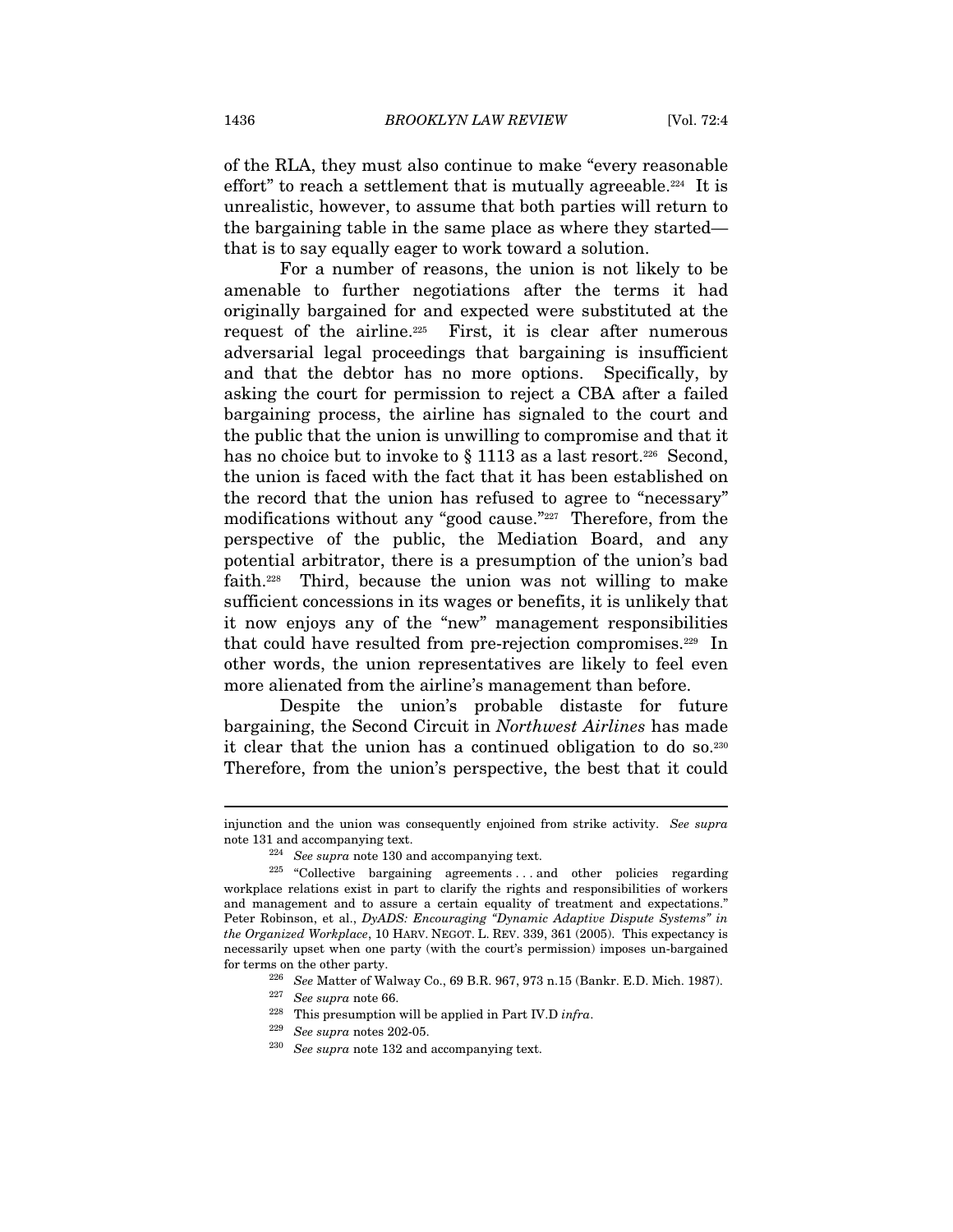hope for is that the resumption of negotiations is a short-lived formality. Specifically, the union would likely prefer that the Mediation Board quickly declare an "impasse"—then, after declining an invitation to enter arbitration,231 the union's power to strike would no longer be deferred.232 Because the union would finally possess its long-anticipated economic weapon, it would then have the power to force the airline to accept its terms under duress.233 If the Mediation Board were to quickly declare an impasse after rejection, the bankruptcy court's decision will have effectively prevailed—over Second Circuit's decision—to the detriment of the policies of both the Bankruptcy Code and the RLA.234 If the union were permitted to strike without having to return to the bargaining table in good faith, then the union would receive a leverage windfall that would compromise the pre-rejection leverage apportionment and virtually eliminate the reciprocal benefits that come with it.235

On the other hand, the airline probably hopes that the union, following costly and potentially embarrassing § 1113 litigation, would be enticed to compromise or simply accept the new court-approved terms. In the alternative, the airline might also hope that the post-rejection negotiation process continues indefinitely.236 After all, it has already been given permission to institute terms that are specifically designed to aid in its reorganization.237 Despite this, the airline must keep

<sup>&</sup>lt;sup>231</sup> The union would not likely elect arbitration because it would introduce more uncertainty into the process. Specifically, the union would run the risk of the arbitrator being sympathetic to the public interest involved if a strike occurred. See In re Northwest Airlines Corp., 349 B.R. at 350 (noting that "Northwest carries 130,000 passengers per day, has 1,200 departures per day, is the one carrier for 23 cities in the country, and provides half all airline services to another 20 cities").<br><sup>232</sup> Id. at 382. <sup>233</sup> The bankruptcy court in *Northwest Airlines* found that if the airline were

to accept the flight attendants' terms, that modification would not provide the airline with the necessary savings to avoid liquidation. See supra note 221 and accompanying

text. 234 This is because the bankruptcy court did not believe that the parties were required to resume RLA bargaining after rejection. See supra note 99 and accompanying text. Therefore, if the resumption of bargaining post rejection is merely a short-lived formality, the union is not really being required to bargain pursuant the

district court's order.<br>
<sup>235</sup> See supra Part III.B.<br>
<sup>236</sup> The Mediation Board has the statutory authority under the RLA to compel<br>
indefinite mediation. See supra Part II.A.1.

 $1237$  See supra notes 67-68 and accompanying text.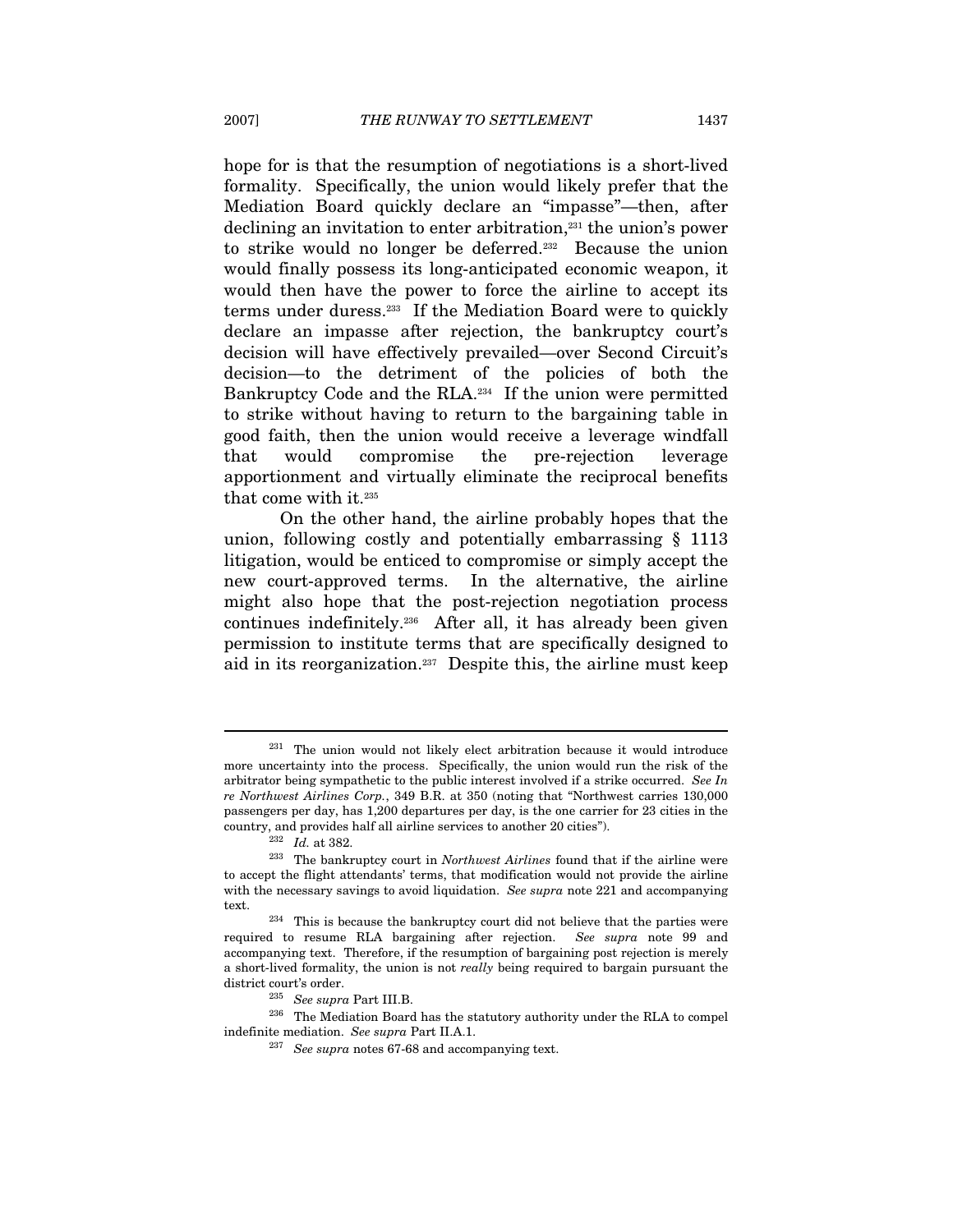in mind that the substituted terms are merely temporary.238 This is because, per the district court's and Second Circuit's opinions in Northwest Airlines, a labor strike has not been enjoined *ad infinitum*<sup>239</sup> On the contrary, the courts have merely deferred the union's right to strike to a later date when the Mediation Board has declared an impasse (i.e., that no further bargaining would lead to a solution).<sup>240</sup> For this reason, while the airline has won the immediate battle, which was necessary to save money in the short-term, the union is much closer to being given the "green light" to strike. $241$ 

In sum, the Second Circuit's decision has resulted in the following situation: the airline continues to have an incentive to bargain in good faith with the union to reach a settlement. In contrast to the pre-rejection situation, this incentive is fueled not by a pressing need to cut costs (for the court has already done that), but by a fear that a strike is now more imminent. On the other hand, the union has an incentive not to bargain in good faith and to reach impasse as quickly as possible in order to "earn" the right to strike. Given these conflicting objectives, it can be said that the district court's decision will help to maintain the pre-rejection status quo and prevent a strike. This is possible because of the "good cause" requirement found in  $\S$  1113(c)(2).

### B. Strict Adherence to the "Good Cause" Requirement of § 1113

Under § 1113(c)(2), a court may not approve a rejection of a CBA unless it finds that the union has refused to accept the debtor's proposal without "good cause."242 This Note argues

 $\overline{a}$ 

 $^{242}$  Section § 1113(c)(2) refers to the debtor's "proposal," which is discussed in § 1113(b). Section § 1113(b) states in pertinent part:

<sup>238</sup> See In re Northwest Airlines Corp., 349 B.R. at 382 ("[w]here a debtor succeeds in making a showing under § 1113 that rejection of its collective bargaining agreements is necessary to reorganization, that modification is essentially temporary; the debtor can implement the necessary changes [as approved by the court] only until the parties bargain to a new contract.").<br>
<sup>239</sup> Id. 240 See supra note 133 and accompanying text.<br>
<sup>241</sup> Id.

<sup>(1)</sup> Subsequent to filing a petition and prior to filing an application seeking rejection of a collective bargaining agreement, the debtor in possession or trustee (hereinafter in this section "trustee" shall include a debtor in possession), shall—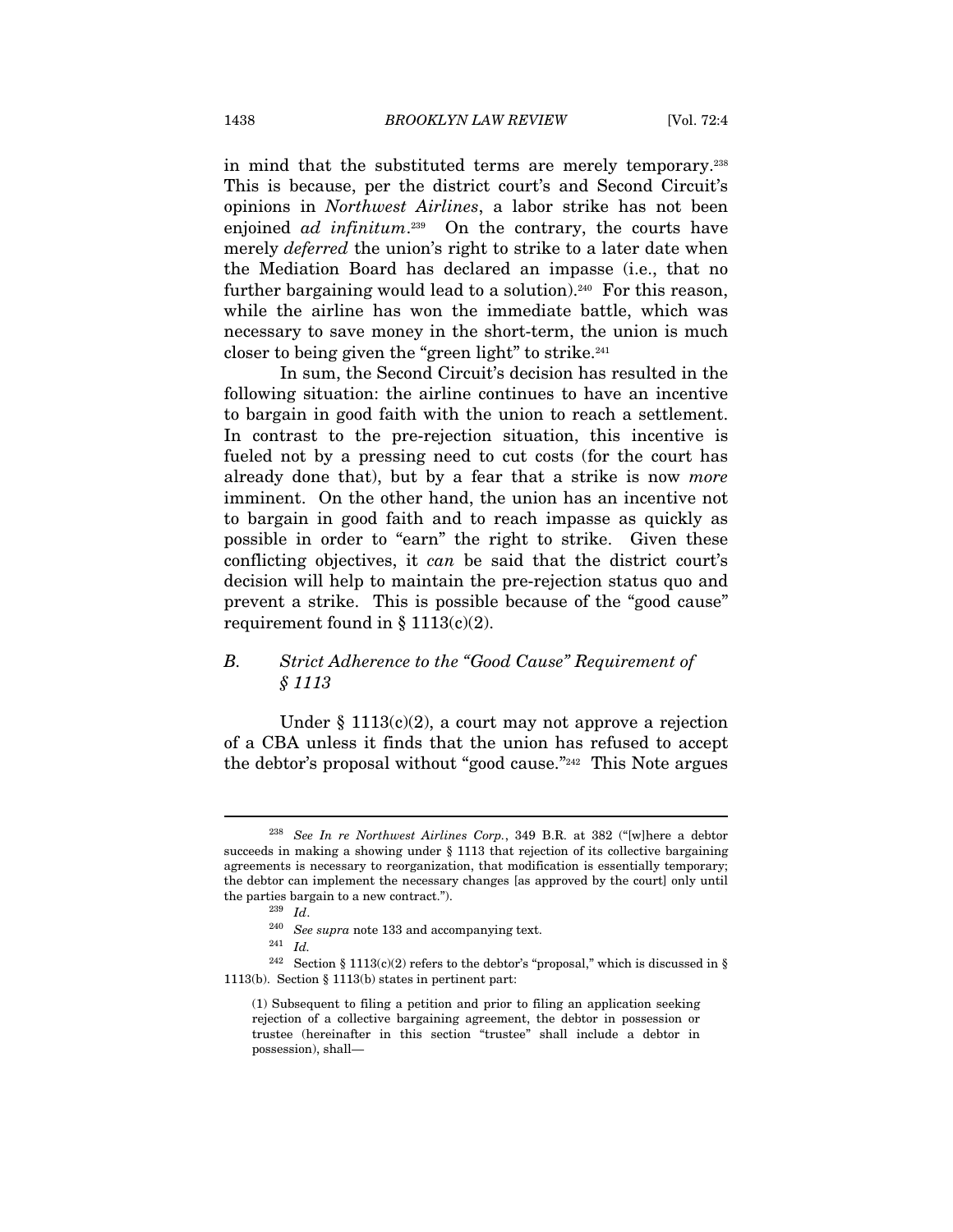that such a finding should automatically trigger a postrejection presumption that the union did not act in good faith during pre-rejection bargaining.243 This presumption should be at the forefront of the Mediation Board's mind while supervising post-rejection mediation and should be a major factor in its decision to declare an impasse. Given the union's presumptive bad faith prior to rejection, it should not be permitted to approach the post-rejection bargaining process with the *sole* intent of reaching impasse so that it can strike. In other words, the Mediation Board should be charged with a duty to ensure that the post-rejection bargaining process is truly a good faith exercise and is lengthy enough so that the appropriate concessions can be made.244 While the district court's decision "forces" the parties to bargain post-rejection and explicitly preserves the Mediation Board's exclusive power,

> (A) make a proposal to the authorized representative of the employees covered by such agreement, based on the most complete and reliable information available at the time of such proposal, which provides for those necessary modifications in the employees benefits and protections that are necessary to permit the reorganization of the debtor and assures that all creditors, the debtor and all of the affected parties are treated fairly and equitably; and

> $(B)$  provide, subject to subsection  $(d)(3)$ , the representative of the employees with such relevant information as is necessary to evaluate the proposal.

(2) During the period beginning on the date of the making of a proposal provided for in paragraph (1) and ending on the date of the hearing provided for in subsection (d)(1), the trustee shall meet, at reasonable times, with the authorized representative to confer in good faith in attempting to reach mutually satisfactory modifications of such agreement.

 $\overline{a}$ 

11 U.S.C. § 1113(b) (2000). 243 In other words, if the union had no "good cause" to refuse the airline's proposal, and it did so anyway, that refusal must have been based in some "less-thangood" cause such as greed or a desire to punish.

 $^{244}$  Shortly after the enactment of § 1113, Bankruptcy Judge Richard Merrick hinted at the importance of time in the § 1113 process. See Richard L. Merrick, The Bankruptcy Dynamics of Collective Bargaining Agreements, 19 J. MARSHALL L. REV. 301, 362. Judge Merrick asserted that the "key to the success" of § 1113 rests in the management's ability to convince the union that wage and benefit concessions are required for the "future viability" of the airline and their jobs. Id. at 362. In addition, Judge Merrick hypothesized that "local situations" will govern the sacrifices that each party will have to make to ensure the airline's viability. Id. at 363. As discussed above, this Note suggests that Judge Merrick's dual propositions are absolutely correct. In other words, the only way for this to work—i.e., to afford the airline with the necessary to time to do this "convincing"—is to allow the parties to return to the prerejection status quo where the Mediation Board has control over whether the union strikes. In other words, the Mediation Board must anticipate and counter the union's objective of hastening the post-rejection bargaining to reach impasse.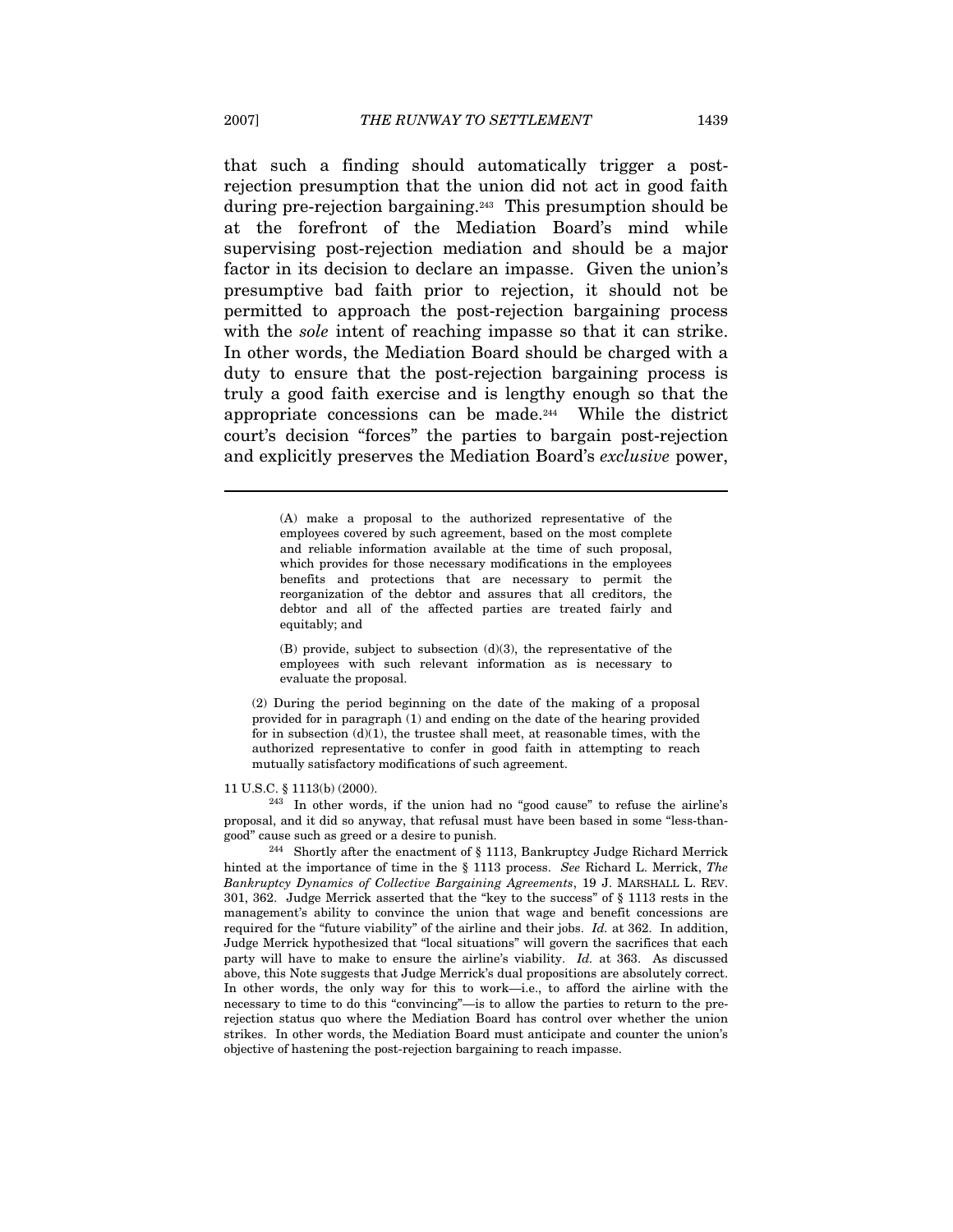the courts must retain jurisdiction over the case to ensure that the Mediation Board is zealously exercising its statutory authority.

#### C. What Constitutes Good Cause

The Northwest Airlines case demonstrates why a presumption of bad faith is a necessary "check" on the union's bargaining behavior. In granting Northwest Airlines' motion for rejection, the bankruptcy court found that "the record contains ample evidence that the union did not have good cause to reject management's last offer."245 Specifically, the union was not able to justify its refusal to accept the airline's proposals.246 Despite this conclusion, the bankruptcy court appeared to backpedal less than two months later when it authorized the union to strike. In its decision allowing the union to strike, the bankruptcy court asserted that it "[could] not be said" that the union refused to bargain in good faith.<sup>247</sup> The bankruptcy court based that assertion on the single fact that once the AFA was certified to replace the PFAA, the union and the airline engaged in "round-the-clock negotiations" for ten days to reach an agreement.248 While this observation is technically correct, its emphasis on procedure caused the court to miss the substantive point that it had observed in its prior decision,249 which was that bargaining that fails to address the needs of reorganization does not constitute good faith.250 The district court adeptly recognized this backpedaling as an obfuscation of the Mediation Board's statutory role in the

<sup>&</sup>lt;sup>245</sup> In re Northwest Airlines Corp., 346 B.R. at 328.<br><sup>246</sup> The court found that while the PFAA leadership technically endorsed the March 1 Agreement, the leadership actually "gave the agreement little support." See id. at 328. In addition, the record suggests that the parties agreed on a target amount of wage concessions. "Once the level of concessions is set, the only remaining question is how to reach the target and the value of the components. The [airline's] March 1 Agreement reaches that target ... [however,] the PFAA ... failed to submit an alternative proposal that reaches that target . . . ." See id. at 328.<br><sup>247</sup> See id. at 343.<br><sup>248</sup> Id. <sup>248</sup> See the bankruptcy court's ruling on the debtor's § 1113 motion *supra* note

<sup>82.</sup>  $250$  An examination of the parties "good faith" must include a *procedural* and

substantive analysis. See William J. Goldsmith, et al., Tossing the Coin Under Section 1113: Heads or Tails, the Union Wins, 23 SETON HALL L. REV. 1516, 1542 (1993) (arguing that in considering a debtor's motion for rejection under § 1113, the court must address both the procedural aspects of the bargaining process and the substantive aspects of the union's refusal).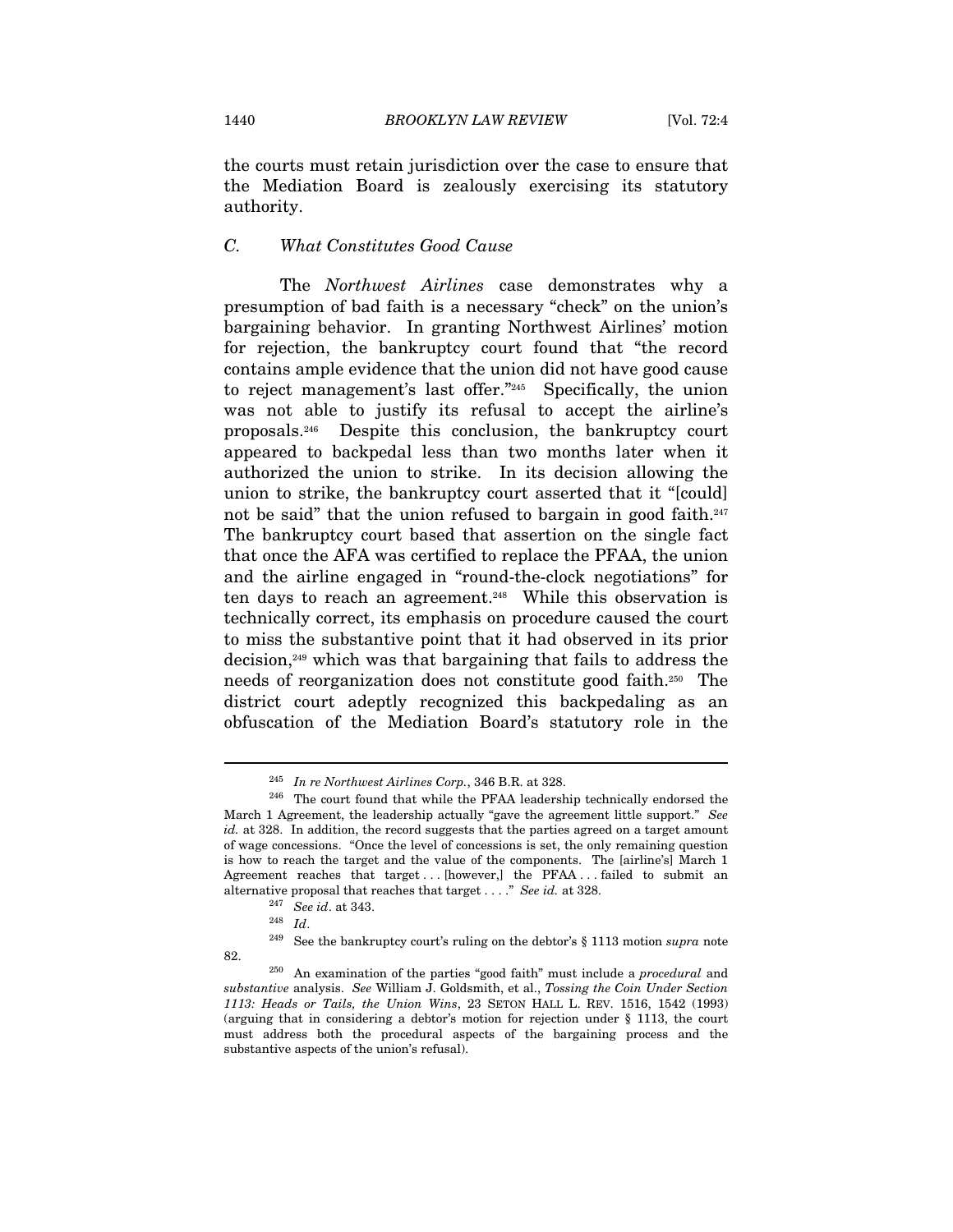bargaining process,<sup>251</sup> and the Second Circuit concurred with that judgment. Had the appellate courts affirmed the decision of the bankruptcy court, the "no good cause" requirement of § 1113 would have been rendered superfluous.<sup>252</sup> In other words, the bankruptcy court, as opposed to the Mediation Board, would have effectively given itself the authority to declare an impasse notwithstanding the union's lack of good cause. The Bankruptcy Code and the RLA clearly require greater scrutiny of the union's bargaining behavior.

#### D. Argument for a New Presumption of "Bad Faith"

This Note suggests that this heightened scrutiny can be obtained through the operation of a presumption of bad faith following rejection. The presumption should operate in the following manner: assuming that the bankruptcy court's finding of "no good cause" in a  $\S$  1113 motion is factually correct,253 the post-rejection burden of proof should shift to the union to demonstrate that the factual situation has somehow changed and that it now has justifiable reasons for refusing to acquiesce to the court-approved terms.254 In other words, the Mediation Board should require that the union rebut this presumption as a pre-requisite to the declaration of an impasse. This presumption would change the union's incentive structure both before and after rejection.

Prior to rejection, if the union knows that it will not receive a leverage windfall and will be subject to a presumption of bad faith following the granting of a § 1113 motion, the union is more likely to compromise and avoid the § 1113 litigation altogether.<sup>255</sup> Following rejection, the presumption would also weaken the unions' incentive to treat the RLA bargaining as a mere formality or pretext. As opposed to the

<sup>&</sup>lt;sup>251</sup> See supra text accompanying notes 104-07.<br><sup>252</sup> See Goldsmith, supra note 250, at 1539.

<sup>&</sup>lt;sup>253</sup> In the Northwest Airlines case, there is no reason to believe that the bankruptcy court's findings underlying the § 1113 motion were incorrect given that the Union chose not appeal the granting of that motion. *See supra* note 129.<br><sup>254</sup> For example, if the circumstances permitted, the union could argue that a

sudden increase in demand for air travel has increased the airline's profits and simultaneously *decreased* the need for labor concessions.<br><sup>255</sup> In the *Northwest Airlines* case, the five unions that reached consensual

agreements with the airline immediately following the filing of the § 1113 motion demonstrated proper foresight of the consequences of rejection—they appreciated that their leverage was at its peak during the pre-rejection status quo. See supra note 78 and accompanying text.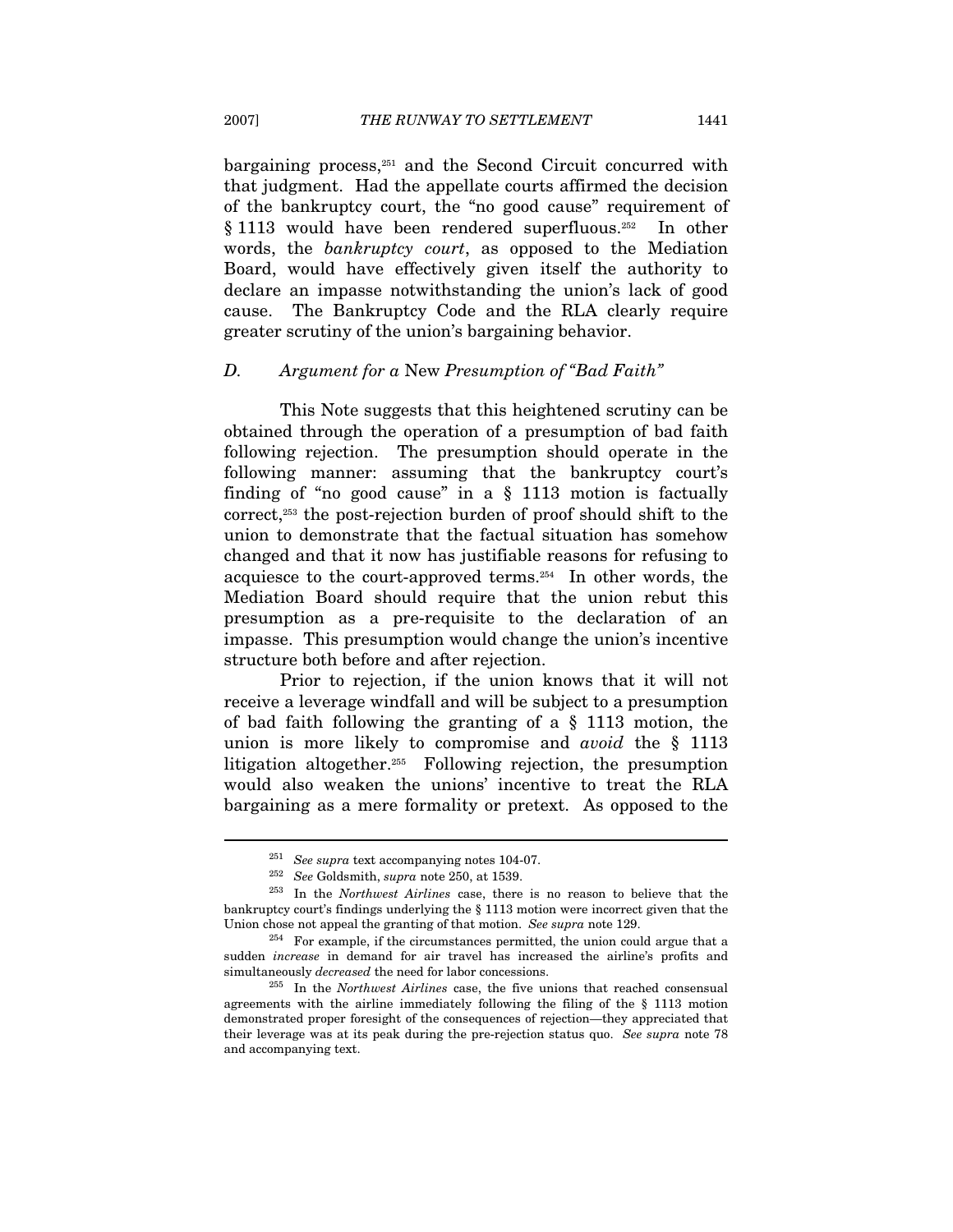pre-rejection situation where time was the enemy of the airline, in the post-rejection situation, time is an ally (i.e., the airline benefits from any post-rejection delays). This is because the airline is realizing financial savings without having to make non-financial concessions to the union.256 Consequently, the presumption of bad faith would have the effect of giving the union an incentive to bargain in good faith following rejection.

While the Second Circuit's decision made the correct first step by allowing the Mediation Board to continue to participate in the process post-rejection, the courts must insist that the Mediation Board keep the negotiations open until the union has rebutted the presumption. While courts have historically been reluctant to review Mediation Board decisions, this reluctance has been in ordering the Mediation Board to cease mediation and immediately declare an impasse.257 On the contrary, this Note suggests that courts scrutinize all Mediation Board "impasse decisions" in the RLA/bankruptcy context with the goal of extending the time for mediation. By allowing the mediation process to continue indefinitely, the Mediation Board will allow the airline to make the necessary concessions and quid pro quo that will likely lead to a settlement.258 Both the RLA and Bankruptcy Code provide authority for this "extension" of bargaining time.259 Under the RLA, the Supreme Court has made it clear for decades that the purpose of the RLA is to preserve the status quo indefinitely so that a settlement can be reached.260 Under the Bankruptcy Code, the extension of post-rejection negotiations increases the likelihood that the airline will make non-financial concessions that will enhance its reorganization potential and improve its future operations.261

<sup>&</sup>lt;sup>256</sup> See, e.g., supra notes 200-08 and accompanying text (describing some of the cost-neutral benefits that the flight attendants can receive in exchange for giving financial concessions).<br><sup>257</sup> See In re Northwest Airlines Corp., 349 B.R. at 366.<br><sup>258</sup> See supra note 244.<br><sup>259</sup> With respect to the RLA, it is universally understood that bargaining can

last indefinitely. See supra note 62. With respect to the § 1113 of the Bankruptcy Code, courts will often delay imposing new terms after approving a CBA rejection in order to allow the parties to bargain and reach a mutually acceptable settlement. See supra note 81.  $\frac{260}{260}$  See supra note 106 and accompanying text. To date, Congress has not

challenged that proposition by amending the RLA or limiting its operation through another statute.<br> $\frac{261}{261}$  See supra Part III.B.